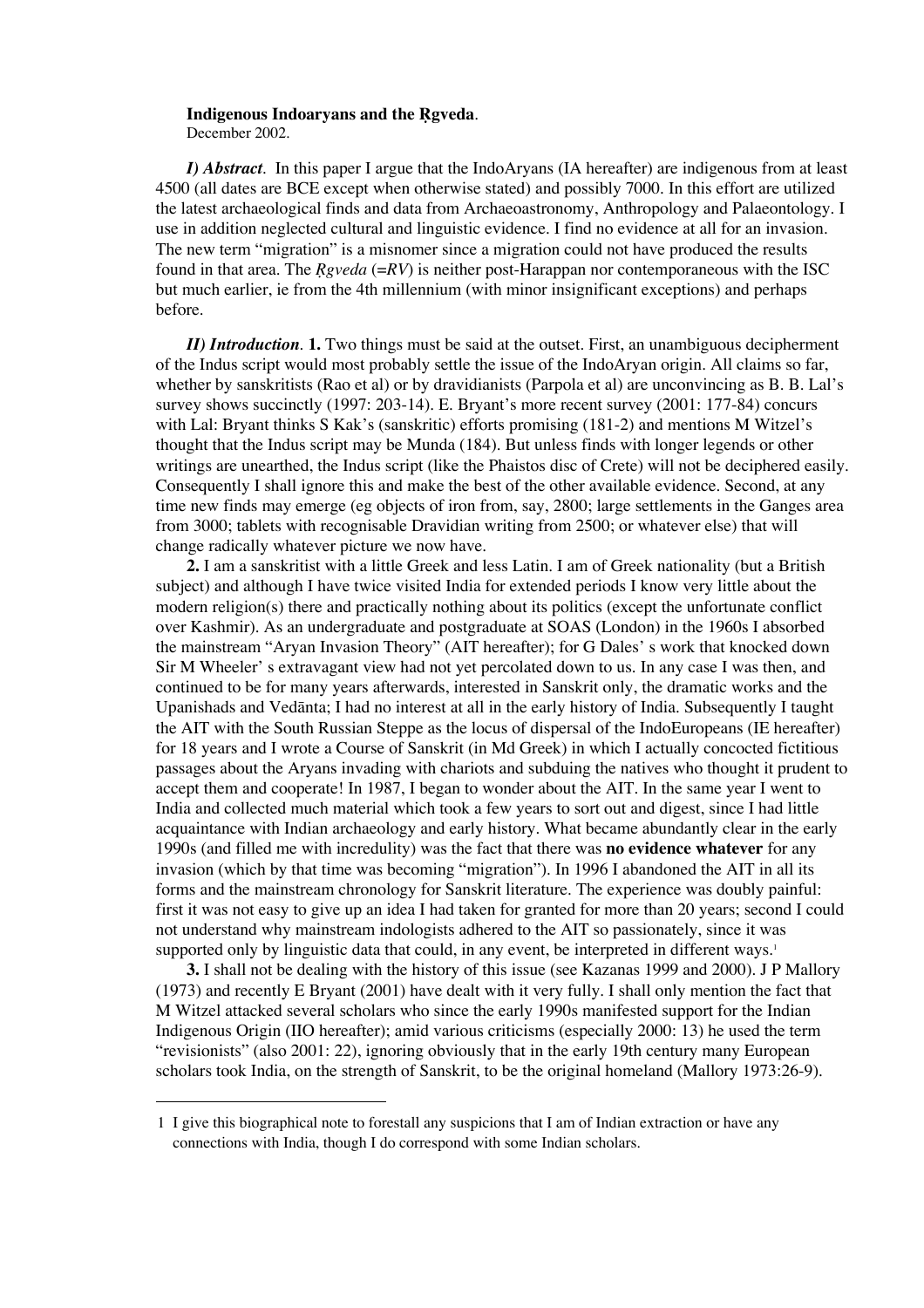Even after scholars revised their views and, rejecting India, adduced different locations from the Baltic to the Balkans and eventually rewrote Indian (pre-)history, there was a succession of Indian scholars, mainly, who maintained the IIO in one form or another (Rao 1880, Aurobindo 1914, Dhar 1930 et al, et al). The term "revisonist" is therefore inapplicable. Witzel ignores also that Copernicus, Kepler and Galileo were 'revisionists' in rejecting the geocentric system of Ptolemy (which held sway for some 1500 years) and, against an oppressive and repressive mainstream opinion (and officialdom), reinstated – with improvements – the heliocentric system of Aristarchos of Samos (3rd cent BCE).

**4.** E Bryant' s *The Quest for the Origins of Vedic Culture* (2001) is a long overdue study presenting the indigenist views, advocated mainly by Indians. Witzel describes it as "a balanced description and evaluation of the two century old debate" and Mallory as "not only an important work in the field of Indo-Aryan studies but a long overdue challenge for scholarly fair play" (both on the back jacket of the 2001 publication). Certainly, Bryant' s work is invaluable and balanced and fair in the usual academic way but like so many other studies it makes the issue seem far more complicated than (in my view) it is by giving undue weight to arguments that do not deserve it and by ascribing undue importance to the linguistic side.<sup>2</sup>

The IE and IA issues are, of course, primarily linguistic but only in that the terms IE or Proto-Indo-European (PIE hereafter) refer to languages, not races or nations. This does not mean at all that scattered linguistic data and conjectures, about which there are very grave disagreements and which give no sure dates, can be taken to be the decisive arbiter in this issue. (See IX 2, 3 & 4.) *The issue is no longer a linguistic one.* The nature of IA or Vedic and its relationship to other IE languages – which are purely linguistic matters – were decided long ago, quite properly, by the discipline of Philology. Other disciplines did not intervene at any time. But today the issue is quite different: we are now concerned with the question *when* and *how* Vedic appeared at its historical habitat. Since Vedic and other languages did not sound of themselves in a vacuum but were spoken by human beings, these questions involve movements of peoples and their material cultures. Philology has little competence in this field; even Historical Linguistics would be trespassing since it deals with changes within language(s) in relative not absolute chronology – actual dates being derived from other sources. This is the field of History and in prehistoric times of Archaeology and related disciplines. The difficulties besetting the larger IE issue are due, I think, to the fact that linguists continue to arrogate to themselves the competence of these other disciplines. Just as experts from other sciences do not intervene in Linguistics, so linguists should not tell historians, archaeologists et al what to do or how to do it just because the latter's finds are at variance with linguistic wishes.

**5.** Mallory ended his overview of the "IE problem" (1973: 60) with this perceptive statement: "a solution to the problem will more than likely be as dependent on a re-examination of the methodology and terminology involved as much as on the actual data themselves". The method of approach in the West has not changed since then. Methodology itself (and terminology, which may be regarded as one of its aspects) depends on the human element known as conditioning, or prejudice, which often reproduces mechanically inherited forms. And this, because scholars do not turn their attention inwards to examine the very instrument with which they do all their studying, thinking, comparing, etc. Attachment to any notion is not healthy: Plato asked of "academics" (=the students at his Academy) to let the mind (or ψυχή *psuche* 'soul'), free of all concerns, rest periodically on its own with true, immutable Being (*Phaido*a*n* 79C, *Phaidros* 247C-E). Max Müller

<sup>2</sup> Two different examples should suffice. Bryant adopts too lightly H Hock's view that "It seems simpler to posit one migration into India" rather than many out of it (p 146). This applies not only to India but to all other proposed urheimats and has no validity as an argument. (See below IX, 3) He also states that the Greeks and the Scandinavians "preserve no mention of their migrations into their historical territories" to counterbalance the non-mention of migration in the *RV*. Bryant's statement is untrue. Both Greeks and Scandinavians do preserve some memories of migration, wrong though they seem to us (see III, below).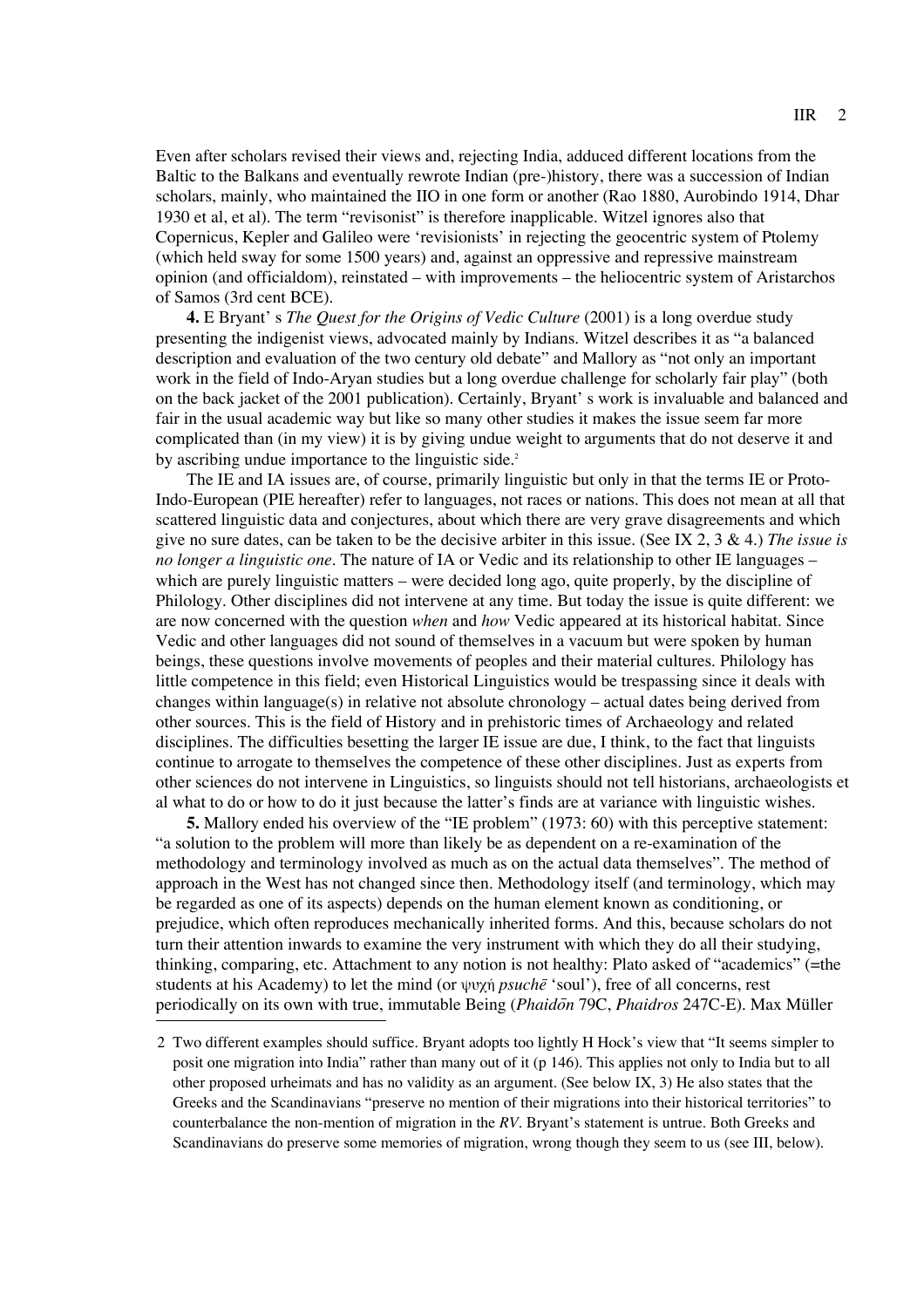explained that his conjectural chronology of the *R*®*gveda* (*RV* hereafter; the Vedic Hymns 1200-1000, Brāhmanas etc 1000-800, and so on) was only a *terminus ad quem* adding "we should not forget that this is a constructive date only and that such a date does not become positive by mere repetition" (1916: 34). Many scholars c 1900 CE tried to push the date of the *RV* to an earlier date, arguing that the 200-year periods are far too short for the development of these different types of literature and using such evidence as was then available, like astronomical data. Nevertheless the conjectural chronologies fell into mere repetition and became established dogma (Kazanas 2000: 81).

**6.** At that time (1875-1900CE) Philology had developed considerably whereas Archaeology was in its gestation period. It was unavoidable that linguistic considerations should play an important role. As it happened, such considerations played a decisive role and the eminent linguist M Emeneau wrote (1954: 282): "At some time in the second millennium BC a band or bands of speakers of an Indo-European language, later to be called Sanskrit, entered India over the north-west passes. This is our *linguistic doctrine* which has been held now for more than a century and a half. There seems to be no reason to distrust the *arguments* for it..." (my emphasis). The statement contains a factual error since it was less than a century that this doctrine had gained currency (see §3, above). But the important point is that Emenau makes a judgment about a historical occurrence admitting it to be a received doctrine and using the word 'arguments' in its support, not, as one might expect in a case of historical events, terms like 'evidence', 'data', 'records' or 'testimony'.

J. Shaffer, archaeologist/anthropologist, wrote succinctly about this situation: "The Indo-Aryan invasion(s) as an academic concept in 18th- and 19th-century Europe reflected the cultural milieu of that period. Linguistic data were used to validate the concept that in turn was used to interpret archaeological and anthropological data.What was theory became unquestioned fact that was used to interpret and organise subsequent data. It is time to end the linguistic tyranny..."(1984:88). Let me give an example or two of the received theory being used to interpret and organise other data. Accepting the *RV* date as c1200, Witzel examines the Near-East (NE hereafter) chariots (2000:6; 2001:47,59ff) then foists them onto the *RV* pointing out that such chariots (those in the *RV* also) are subsequent to 1700! He disregards the few details of *RV* chariots that make them quite different from the NE ones. Another example: an old text *Jyotisa Vedanga* dealing with Astronomy, has a certain astronomical reference which was thought by some to denote a date 1370-1150 (Witzel 2001:72-3) but Witzel writes that the style of this work places it during the last centuries *BC* and ignores completely that the chronological scheme itself is being questioned.<sup>3</sup> The noted sanskritist Aklujkar (Professor at British Columbia, Canada) does not consider the mainstream chronology incontestable and writes "only *relative* chronology has been well argued for"(1996: 66).

One does not begin the study of the history of a people, even a people speaking a particular language (IE in this case),with highly ambiguous and controversial linguistic considerations. As was said, these are useful in establishing relations with other members of the language family but not in establishing dates. Linguistic phenomena would have been more significant only if there had been attested in the region at least one non-IE language of equal antiquity as Vedic (like Etruscan in Italy and Basque, still alive, and Iberian in Spain). But to start with the assumption that *Vedic was an intruder when no other language of equal age was attested* was wrong method or defective scholarship. Chronologies are usually established by written records; in the absence of such documents,we turn to archaeological finds and similar datable evidence.The unreliability of the linguistic data and theories based thereon can be amply demonstrated by the very case we are

<sup>3</sup> This prejudicial approach goes far deeper and has wider implications. A Zide a priori ruled out any possibility of a sanskritic language being that of the Indus script(1979:257). G. L. Possehl too stated on the same subject that "Indo-Aryan is dismissed since the Fairservis position is that... [it]... arrived in the subcontinent at ca 1500 BC" (1996:153). A Hitze states "Theories according to which the Indo-Aryans would be autochthonous cannot be substantiated" (1998: 139 & n 2).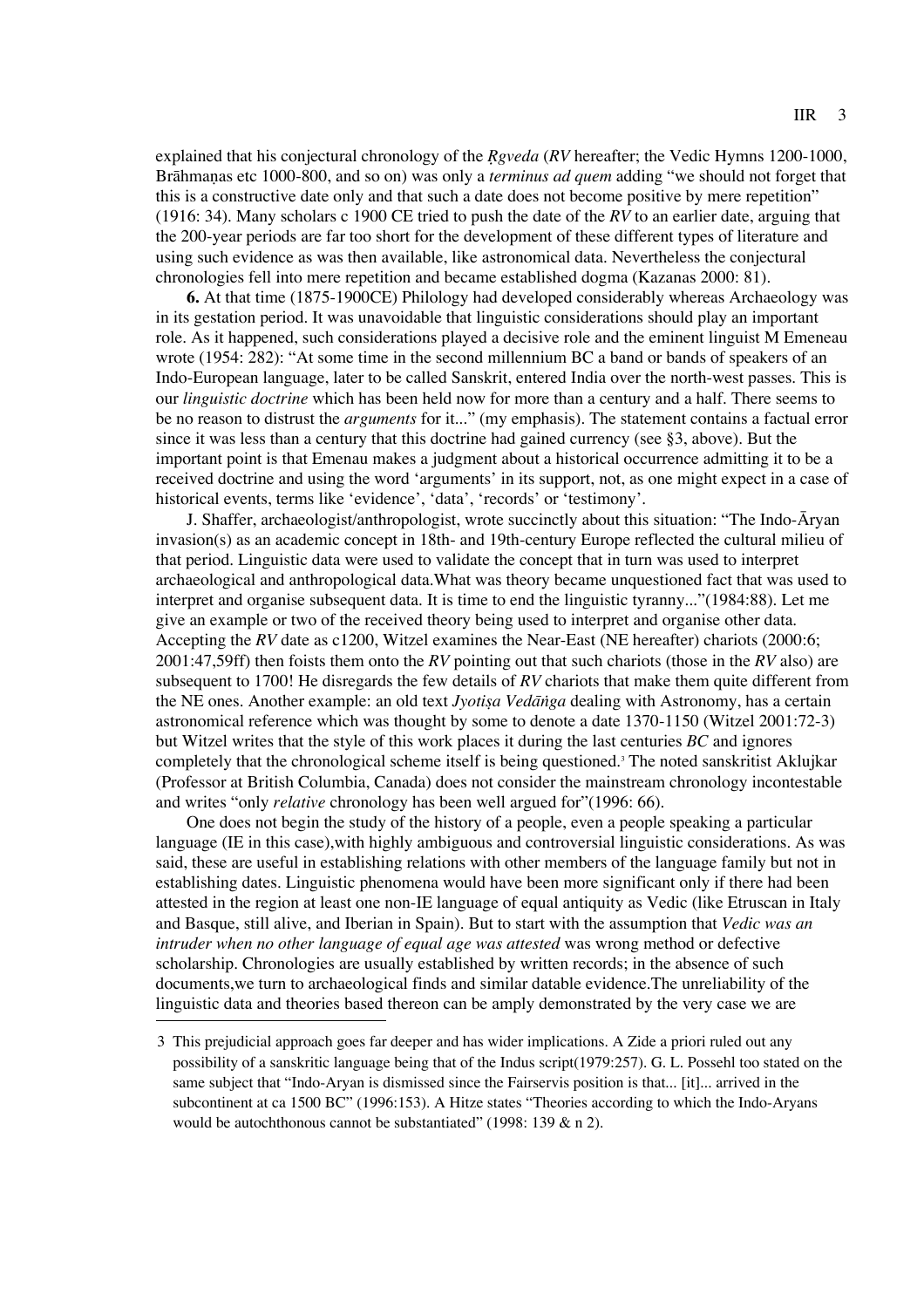investigating.The same philological data with minor variations and differences in emphasis have been examined and interpreted differently by different scholars who reach thereby different conclusions.Thus T Burrow (1973:9ff) on purely philological considerations takes central Europe as the urheimat and the date of the dispersal from middle to late 3rd millennium. Gamkrelidze and Ivanov (1985,1990,1995) posit as the PIE urheimat the region south of Caucasus and the date of the dispersal or migrations in the early 3rd millennium. From the same data S.S. Misra derives dates ranging in the 5th and 6th millennium and prefers N-W India (1992). I. Diakonov favours the Balkans (1985) and G. Owens takes Minoan to be the first IE language, the Greeks indigenous and the Aegean the cradle of PIE culture (1999). Others again have other views. Mallory examines summarily some of these conflicting "estimates" and cries out "Will the 'real' linguist please stand up"(1997:98). No linguist is saved simply because he/she claims to have "correct" data and method. The "when" and "how" are concerns of experts other than linguists.

**7.** Apart from the linguistic issue, however, we have here another subtle aspect. Since there are all these different claims for the urheimat (and some more on additional criteria) from the Baltic region to the Balkans, the Pontic Steppe (Mallory et al), Anatolia (Renfrew et al), Central Asia (Sargent 1997) and N-W India-and-Pakistan, then any one location is controversial. Why mainstream scholarship should single out and ostracize only N-W-India-and-Pakistan is incomprehensible – particularly when Archaeology and Anthropology since the early 1980s stressed that there was no trace of mass invasion in this area (Jarrige & Meadow 1980; Lal & Gupta 1984: 343), unlike all other locations (see III, 3, below). Thus in a recent work (2001: 138-9) Mallory mentions Europe, the Pontic Steppe and Anatolia as possible urheimats but not Northwest India.

In an article of this size one clearly can't deal with all authors and all details. I shall attempt to cover all important aspects but, as I said following Mallory, my methodology will be different. I feel certain that archaeologists will think I omit important aspects of their finds. Because of my method which assigns Philology to a subordinate position and must select from the vast field of Linguistics, philologists will feel even more offended. So be it. Taking it for granted that there is an IE family of languages and without speculating about the time depth and the form and extent of the PIE, I start with historical records. Since Witzel's and Bryant's studies are most recent, I shall refer to them frequently (and to Bryant with page number only). Naturally, I shall not reproduce all the data and arguments I have used in my published articles 1999, 2000, 2001c and 2001d.

## *III. Historical records*

**1**. In the RV (and later Indic texts) there is no hint of the  $\overline{A}$ ryas coming into the Saptasindhu<sup>4</sup>, the land of the seven rivers in North India and Pakistan (as known today). AB Keith wrote "It is certain... that the Rgveda offers no assistance in determining the mode in which the Vedic Aryans entered India... the bulk at least [of the *RV*] seems to have been composed rather in the country round the Sarasvati river" (1922:79). Witzel thought he found references to an immigration but admits them to be "indirect" and finally wrote that the Brahmana texts "manage to garble the evidence" (1995b: 321, 340). Several scholars indulge in semantic conjurings saying that various names in the *RV* refer to places and rivers in Afghanistan, Baluchistan, Iran etc, but this is not a very honest practice since by such interpreting (turning facts into metaphors and symbols, and vice versa)

<sup>4</sup> Some may feel offended by my use of 'Saptasindhu'. In the *RV* we find several references to the 7 rivers: I, 32, 12 and 35, 8 *saptá síndhūn* acc pl; I, 34, 8 *síndhubhih* instr pl; etc, etc. Many others before me have used 'saptasindhu': it is short and most convenient (see Kazanas 2001b, §14).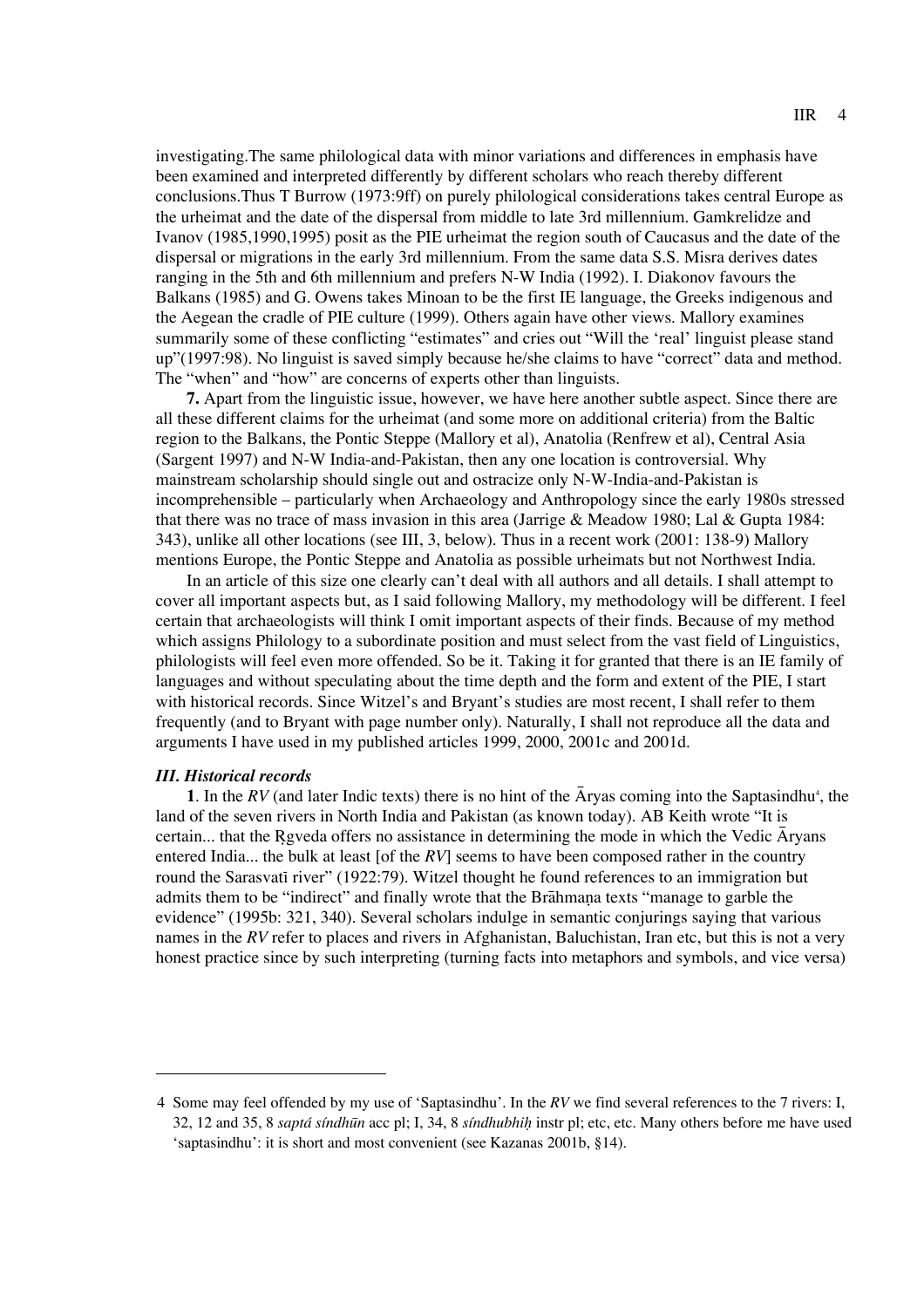one can prove anything.<sup>5</sup> Even Witzel admits finally (2001 §3) that the *RV* was composed "round the Sarasvati river", as Keith put it.

Apart from its silence on a former homeland, or immigration, the *RV* contains positive indications about the  $\overline{A}$ ryas' very long presence in Saptasindhu. Hymn X, 75 gives a list of names of rivers not in the order west-to-east, as we would expect from invaders advancing in that direction, but from east-to-west, as of a people long settled and having the east as a starting point of reference. Then there are passages expressing the Aryans'strong sense of being rooted in their lands when they recall their ancestors taking their place in the sacrifice "here", like the Angiras family (IV, 1, 3) or the Vasisthas (VII,  $76, 4$ ), etc.

**2**. Furthermore, the Vedic texts refer to peoples being exiled or driven away from Saptasindhu. The early Aitareya Br<sup>6</sup> (VII, 33, 6 or VII, 18) writes of sage Visvamitra exiling his 50 disobedient sons so that, in later periods, "most of the Dasyus are the descendants of Visvamitra, mostly in the east" (*VI*<sup>6</sup>, 'andhra'). In the *RV* we have at least two similar and much more informative passages. *RV* VII, 18, 16 tells how Indra helped King Sudas defeat his numerically superior enemies (the 10 Kings), many of whom were of Aryan tribes, and "scattered them far over the earth" (*pára*<sup>a</sup> *sárdhantam nunude abhí kṣām*). In VII, 6, 3 "Agni assailed repeatedly those Dasyus and from the east turned the unholy ones to the west (*…pūrvas-cakāra-áparām...*)". Now, to take the last reference, since the Dasyus are, according to the AIT, the native Dravidians or Mundas or whatever else, they should have been driven south; yet the text says unequivocally "west". Consequently, the *RV* text not only negates any Aryan entry and displacement of 'natives' but states explicitly that both Aryans and Dasyus were driven westward and far over the earth. Even if we allow for some hyperbole here, it does not seem out of the bounds of possibility, surely, that people moved out in

<sup>5</sup> R Kochhar, an Indian astrophysicist, surpasses the staunchest Western invasionist in having most of the action in the *RV* (and the *Ramavana*!) set in Afghanistan (2000). Curiously, he makes little use of his own science, Astronomy. He admits that there are more than 150 references in the epic *MB*, and lists several (53-7, 112-3), but thinks it "not possible to single out those verses … contemporaneous with the battle" (but see sect V, 3, below) and mentions only two solar eclipses Oct 955 and July 857, which BN Achar shows to be quite wrong and irrelevant (2001: 4-5). He cites Erdosy 1995 but not K Kennedy's paper therein (see IV, 1 below) which denies any demographic disruptions during or after the Harappan decline (ie no immigrants c 1900-1500); nor does he cite Shaffer (also in Erdosy) who, again, denies any intrusion before 600. Witzel dismisses most of Kochhar's conclusions (2001: 11, n 26) but indulges his own fancy of finding reminiscences of foreign places (ibid §9) and criticizes Hock who denies wholly the value of such a practice (n 41).

<sup>6</sup>  $Br = Br\bar{a}h$ mana.  $VI = V$ edic Index.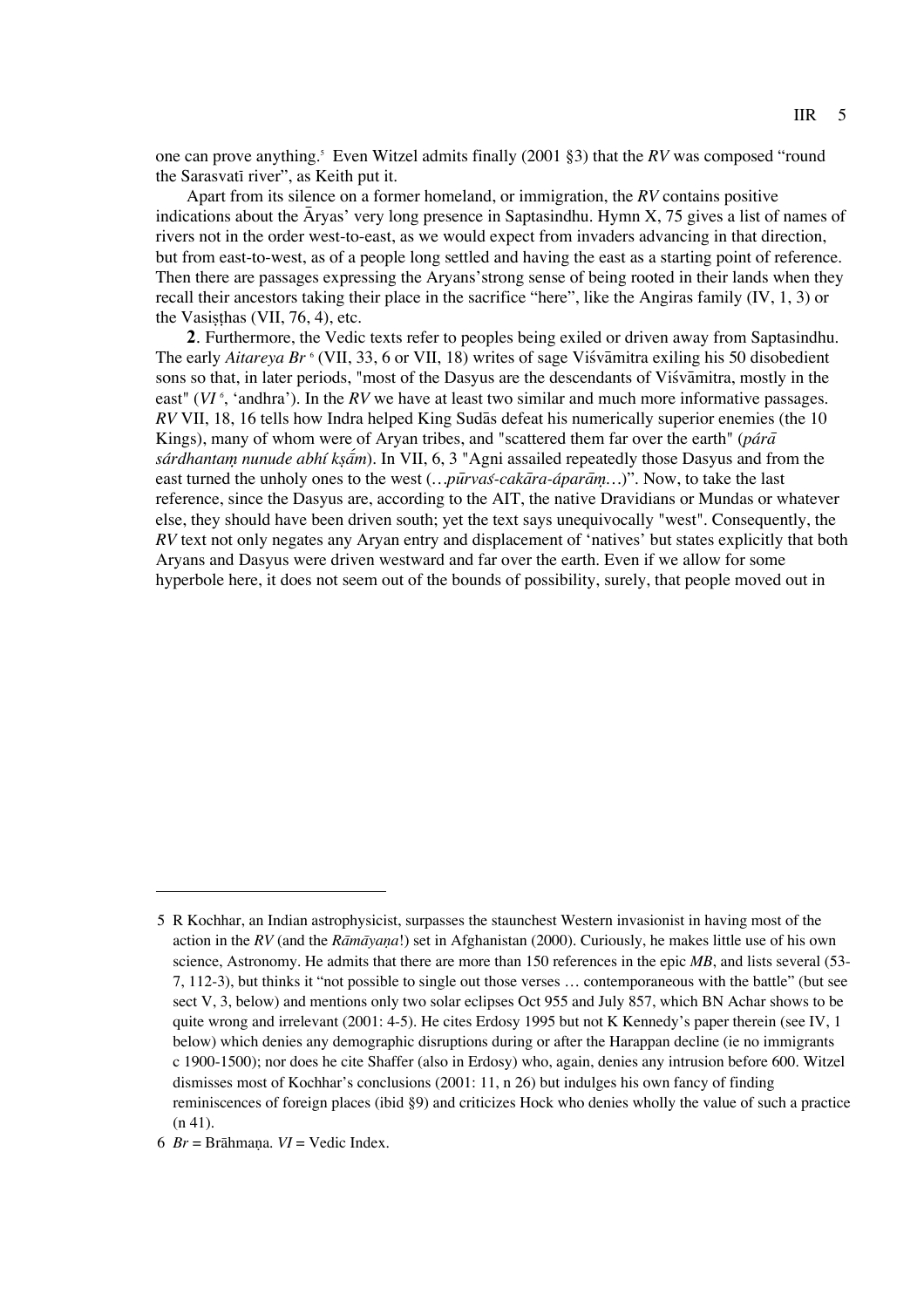numbers to Iran and the  $NE^7$ . Some suggest that IAs moved out also to spread the Aryan culture peaceably (Frawley 2001: 6, 124, 168, 231, 290) – as in X 65, 11 'you spread the Aryan laws over the earth'. When we look at the historical records of other IE peoples we find that, unlike the IAs, many of them have preserved memories of migrations.

**3**. The Jews record clearly the early migration of Abraham from Ur (*Genesis* 11) – to mention also a non-IE people. The Iranian *Avesta* (Fargard I) provides strong recollections: it names 16 locations, from which the Iranians passed before settling down, not in strict geographical order, and among them is *haptahendu* which sounds like the *saptasindhavah*, the 7 Rivers of RV; no doubt, there are many regions on Earth with seven rivers, but only in NW India at that time do we find an actual reference naming a land of 7 rivers. The Irish Celts record 5-6 waves of immigrations but no place of origin (MacCanna, 1983:54-63). The Scandinavians recall coming from the south-east and Sturluson gives Troy as the place of origin (*Edda* 1-5, 57-8). The Anglo-Saxons composed poetry showing clearly that "the consciousness of their origin from and the strong links with the North West Europeans continued long in the new land [ie England]" (Branston, 1993:22). The Greeks recall mainly, though not exclusively, through Herodotos (I 57-8; II 51; V 44; etc) that the Pelasgians were the autochthonous people on mainland Greece who stayed put in Attica and elsewhere, while the invading Greek-speakers moved all over and southward (for other details, Eleutheriadou, 1997:120-

S Talageri traces meticulously in the RV a westward movement (2000, ch 4). I am not fully convinced yet by this, but it deserves consideration. Witzel launched a critique (2001b): the derisive title is indicative of his attitude: 'Westward ho! The incredible wander-lust of the Rgvedic tribes exposed by S Talageri...' But Talageri (2001) met most points in a counter-attack admitting some errors and showing that Witzel had made both errors and misrepresentations. As the conflict is extensive and the issues many, I shall take 3 points only. **a**) W accuses T of ignorance of linguistics and zoology over T's taking *Jahnavi* to be the Ganges (post-Vedic *Jāhnavī*) and *Śimśumāra* the Gangetic dolphin (2000: 110-1) saying *Jahnāvī* is the wife of *Jahnu* while the dolphin is of the river Indus. T points out that a woman Jahnaavi is totally unknown in the whole Indic literature but is twice mentioned in the *RV* while Jahnu is not mentioned once; then, that W himself identifies *simsumara* with the Gangetic dolphin in two other papers of his (1987; 1999 EJVS 5-19, p 30: *non vidi*)! *See also T 2000: 465, where W's identification is spelled out in full*. This means of course that, apart from anything else, W did not read T's book in full. **b)** W stresses (§ 7) that *RV* VI 45 is late: "Applying the principles pioneered by Oldenberg, *RV* 6.45 can be shown to be a composite hymn built of *tr*r*cas* at an uncertain period… Such late additions must not be used as an argument for the age of the bulk of book 6". T points out that E V Arnold, who criticizes Oldenberg on some points, places this hymn among the oldest and that Witzel himself in his 1995 paper (p 317) states that this very hymn VI 45 is "an unsuspicious hymn" that is "not suspected as an addition". **c**) W attacks (§ 9): "Iranian has none of the local Panjab and UP loanwords that are found in Vedic, which means that the Old Iranian languages cannot come from Panjab". T replies: "W claims not only to identify 'non-Indoaryan' loanwords in Vedic, he can also identify the exact regions from which these 'loanwords' were borrowed: … Punjab… UP… Bactria… loanwords! W knows, with scientific exactitude that loanwords, from *imaginary* 'substrate languages', which are found in both Vedic and Iranian are definitely from Central Asia and not from Punjab or UP and, equally, that loanwords found only in Vedic are from Punjab or UP not because his theory suggests these locations, but because he has found actual inscriptions from *pre-RV* eras in … non-Indo-Iranian languages where these words are actually recorded!"

Enough said. W replied to T with one page and a half of vague generalities and the accusation that T used unreliable texts. He does not explain how he knows what the local lexicon was in ancient Panjab or UP!

<sup>7</sup> Witzel wrongly states that "nowhere in the Vedas do we hear of a *westward* movement" (2001: 15, n42 & text). Considering that the *RV* was composed and preserved not as a text for modern scholars to play with, not as an encyclopaedia of Mythology nor a text for early Indoaryan History, the two references that I give (there may be more) should be considered adequate. He also ignores that those who left would not be there to write about it.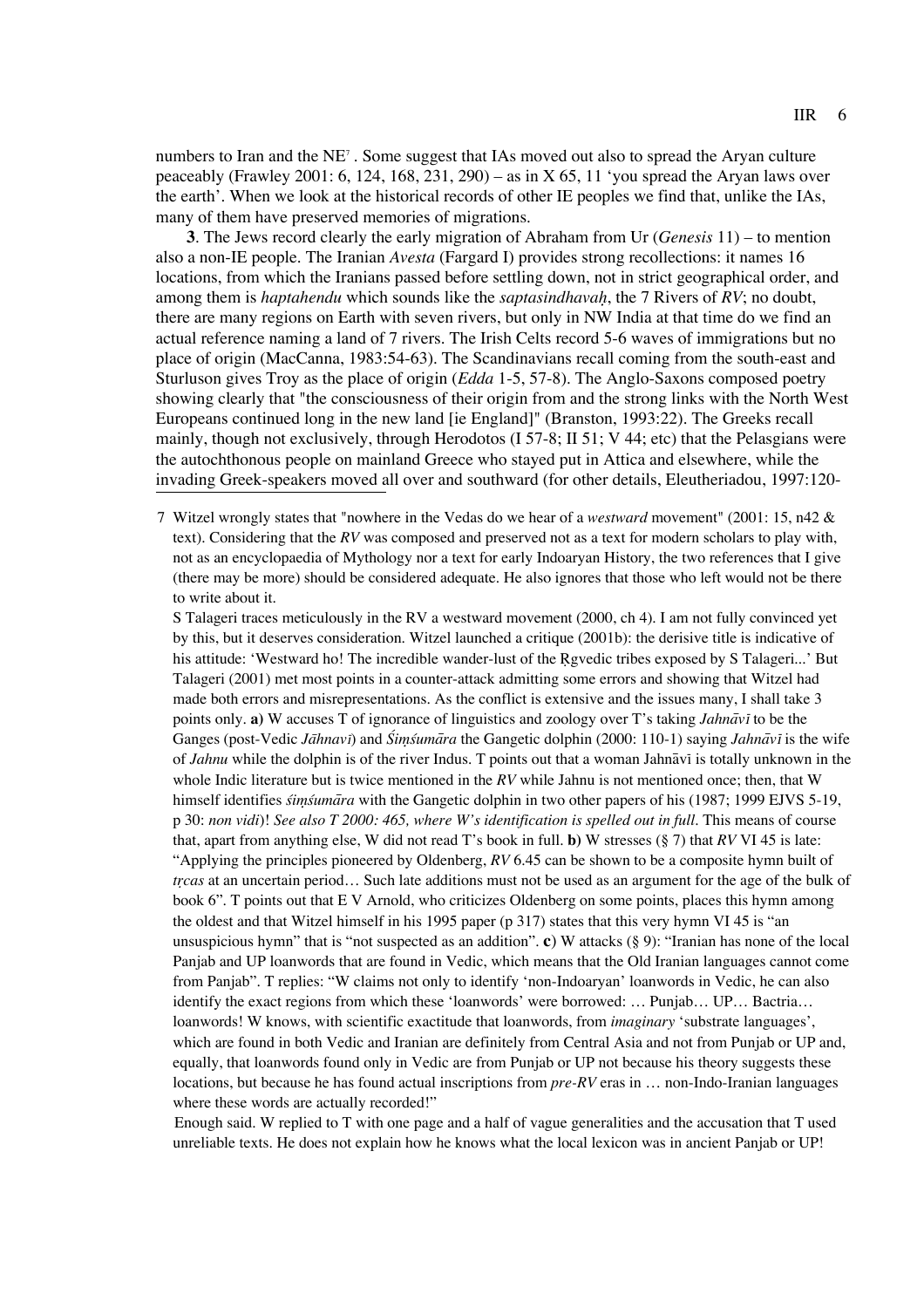59). Archaeologists are uncertain about the 'coming of the Greeks' and the date but for the proto-Greeks give c 1900 or 2200 or c 3200 (Taylour 1990: 14-5; Coleman 2000; Mallory 2001: 140-1); a second wave of invasions at just after 1200 is much more certain. The Romans too thought they came from Troy (in Vergil's *Aeneid*). Though early (c1620), the Hittite writings record no immigration, but they are hardly distinguishable from those of other NE cultures; nonetheless, historians OR Guerney (1990: 13) and WE Dunstan (1998: 161) and J Puhvel, the eminent hittitologist and comparativist (1994), regard them as intrusive in the area.

Thus as far as historical records go (and despite the fact that most of these may be more or less mythological), in comparison with their relatives, the Vedic people have a better claim for being indigenous. We know from other sources definitely that the Balts, Celts, Romans and Slavs migrated.8 (See Elst, 1999:194-7; for details Mallory 1989, ch 3.) The same holds for the Germanic peoples (we have already mentioned the Scandinavians), though there is some uncertainty about their early movements: as their literature (except for Wulfila's biblical translation into Gothic, 4th cent CE) is very late, ie 8th century CE (Baldi, 1983:124ff), any memory of a migration could well have faded away.

**4**. In summing up his extended survey of linguistic evidence Witzel tells us that the mode of the IA entry is "archaeologically **still little** traced"; it is, he states, securely traced in the texts (horses, chariots, religion etc) and from linguistics and possibly from future studies of the male Y chromosome (2001: 55-6). Here we have an attempt at falsification ("little" when in fact it is *none*) and wishful thinking. Neither horses and chariots nor linguistic phenomena, such as Witzel provides, prove any entry. They are *interpretations* of facts by a mind already coloured by the AIT. I shall deal with horses, chariots and linguistics in later sections. I do not use the epic and puranic genealogies and vast spans of time because I consider them unnecessary. At various places, but mainly §19 (p 57), Witzel dismisses as "*worthless*" all dates based on the native tradition that has the onset of the Kaliyuga in 3102. True, the tradition, which is found in Epics, Puranas and astronomers, which knows nothing of an invasion but, on the contrary, has the IAs spreading out with their culture in all directions, and which places the *RV* (its arrangement) just before 3102, appears to be late, within, say, 1st-6th centuries CE. But we must not ignore the weighty evidence of the classical sources (the Megasthenes report c312-280 BC) giving related chronologies. Arrian (*Indika* 1, 9), Pliny (VI, 21, 4) and Solinus  $(52, 5)$  – all give dates of 6000+ for Indian royal genealogies: so this aspect of the tradition is at the *very latest of the 4th century BC*. I am not claiming here that the tradition is necessarily correct in all (though it could be in most of) its aspects but only that it is not as late as it seems at first sight. The evidence provided now by Archaeoastronomy will have something to say on this matter (see sect V, below).

One final point on historical records. Grammarians (Yāska, Pāṇini, Patañjali) distinguish between sacred *mantras* and correct worldly usage and vulgar, ungrammatical speech, but not of loans from non-Sanskritic indigenous languages. In their attempt to keep Sanskrit pure they would have been doubly careful about such loans. True, loans in Vedic might well have been forgotten, but, equally true, we don't know this for a fact and the dates for the grammarians are given in the light of the AIT and should be now *sub judice*. Similarly, the Greek and the Chinese visitors' records of India mention no subject-people speaking a non-Sanskritic language. (In contrast, Herodotos states explicitly (I 58) that the Pelasgians in Attica learnt the Greek tongue and thereafter (II 51) began to consider themselves Greek. But they retained the memory of their former condition; Homer calls Zeus of Dodone 'Pelasgian' (*Iliad* 16, 233) while Aeschylus (*Suppliants* 250-9) talks of the  $παλαίχθων$  *palaichthon* "old autochthon" Pelasgian.)

The IAs had developed unrivalled mnemonic disciplines for preserving their sacred texts and

<sup>8</sup> Here I ignore the Baltic people's 'tradition' of descent from India since it is very late and, perhaps, based on ideas current in the early 1800s, despite arguments to the contrary (Chatterji, 1968; also Singh 1995: 64-5).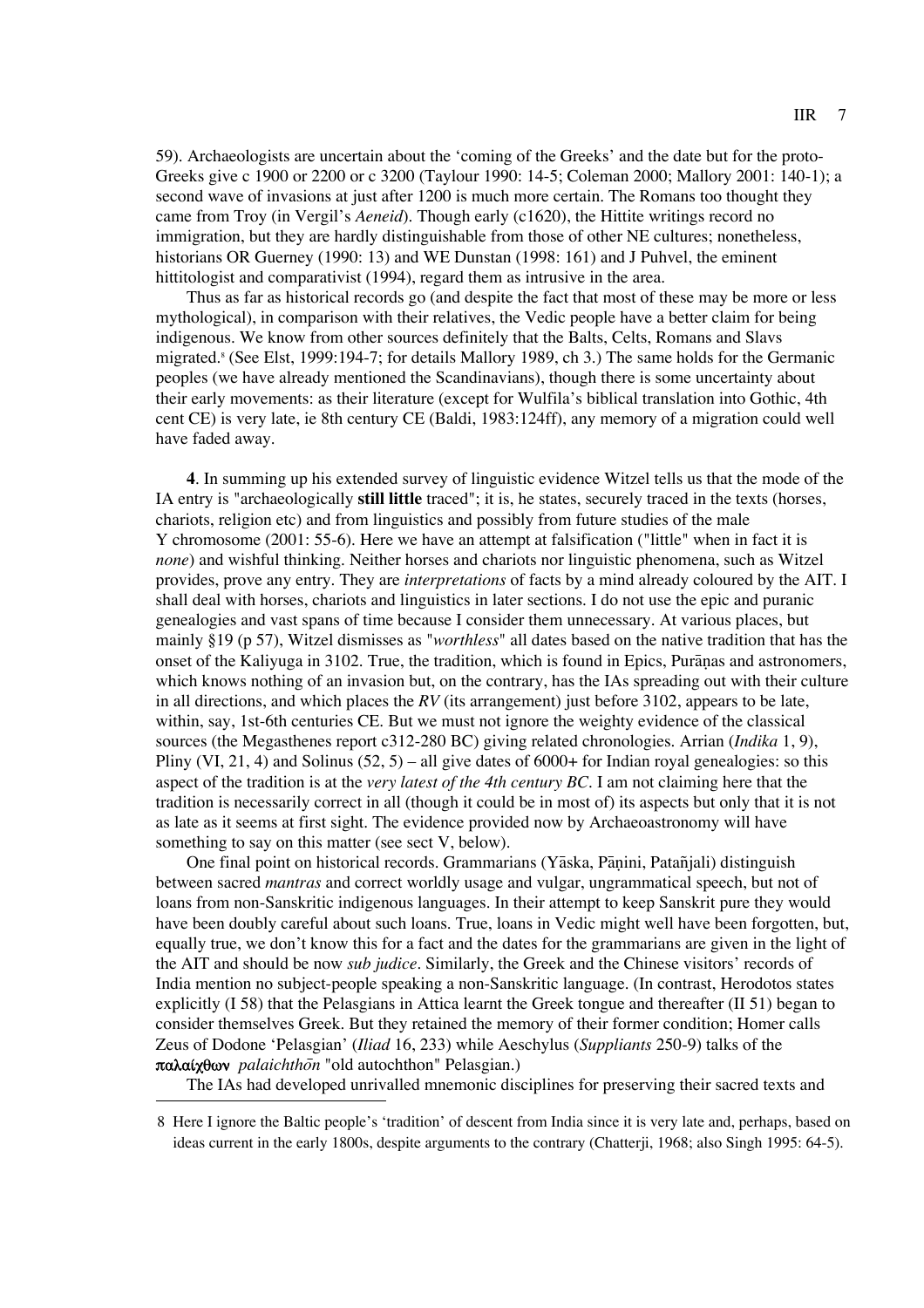culture through an oral tradition, though writing on highly perishable material cannot be ruled out altogether. I see no reason at all why they would not have preserved (as the Jews did) tales of their long trek to Saptasindhu particularly if, as the AIT has had it, the *RV* hymns were commposed soon after the arrival c 1500. So many other people are not ashamed to admit they are immigrants. Why should they – especially when they admit internecine conflicts and other unrighteous acts?… Yet they have left no statement of immigration the way other cultures have. Of course the *RV* is not a record of historical events: we call it "mythology" but it was faithfully and scrupulously preserved by the IAs because for them it was sacred Revelation. This is analogous to the Hebrew writings of the Old Testament, which was also sacred Revelation not only for the Jews but also for billions of Christians. Just as the OT contains historical events like migrations, battles, successions of kings, etc, so does the *RV* – except that it mentions no immigration.

There is, then, nothing in the "written" records that supports the AIT.

# *IV) Archaeology, Palaeontology, Anthropology***.**

**1**. Writes J.M. Kenoyer, specialist in the archaeology of the Indus Valley: "[T]here is no archaeological or biological evidence for invasions or mass migrations into the Indus Valley between the end of the Harappan phase, about 1900 BC and the beginning of the Early Historic Period around 600 BC" (1998:174). Shaffer and Lichtenstein confirm this emphasizing the continuity of the indigenous culture (1999).

The absence of archaeological evidence began to be noted in the late 1960s. Jarrige and Meadow established (1980) the indigenous Mehrgarh culture with cereal cultivation c6500 on the Bolan, north-west of Mohenjadaro and its gradual spread south-east to the Indus where it developed into the Harappan or ISC(=Indus-Sarasvati Culture) c3000. Subsequent studies confirmed this: "The shift by Harappan groups and, perhaps, other Indus Valley cultural mosaic groups, is the only archaeologically documented west-to-east movement of human populations in South Asia before the first half of the first millennium BC" (Shaffer & Lichtenstein 1995:135).

Other investigators provide additional evidence from their own branches of research. No flow of genetic traits occurred from Bactria into Saptasindhu c1800: "Parpola's suggestion of movement of Proto-RgVedic Aryan speakers into the Indus Valley by 1800 is not supported by our data. Gene flow from Bactria occurs much later and does not impact Indus Valley gene pools until the dawn of the Christian Era" (Hemphill & Christensen 1994). K Elst, who quotes this passage, explains that the later flow is apparently that of the Shaka and Kushana invasions (1999:232; also Bryant, 231). K Kennedy (in Erdosy, 1995) concurs with this view: "There is no evidence of demographic disruptions in the northwestern sector of the [Indian] subcontinent during and immediately after the decline of the Harappan culture" (again in Elst, 233; also Bryant, 231). However, Kennedy's investigation of the skeletal record does show a break at c 4500.<sup>9</sup> This may or may not have wider implications (see n 12).

More recent genetic studies show that this break is not indicative of an influx of new people, the IAs, and even suggest that European peoples descended from the inhabitants of SE Asia. Cavalli-Sforza and his team state that "Indian tribal and caste populations derive largely from the same genetic heritage of Pleistocene [=10000 to 3 mya] southern and western Asians and *have received limited gene flow from external regions since the Holocene* [=c 10000 to present]. The

<sup>9</sup> Personally, I distrust such finds but only because, where they indicate a flow of genes, we do not know if it was a migration, or visiting merchants, or slaves, or whatever (Kazanas 1999:18-9). Witzel mentions the "male Y chromosome" that has not been studied yet adequately and quotes Cavalli-Sforza (2001: §7 & n23), but the Cavalli-Sforza work has difficulties and contradictions (1996:5, 29, 32, 210, 299, etc) and the whole discussion is full of uncertainty. Lord Renfrew pointed out that in this area there are "difficulties of methodology not yet resolved" and gave examples (1997:89).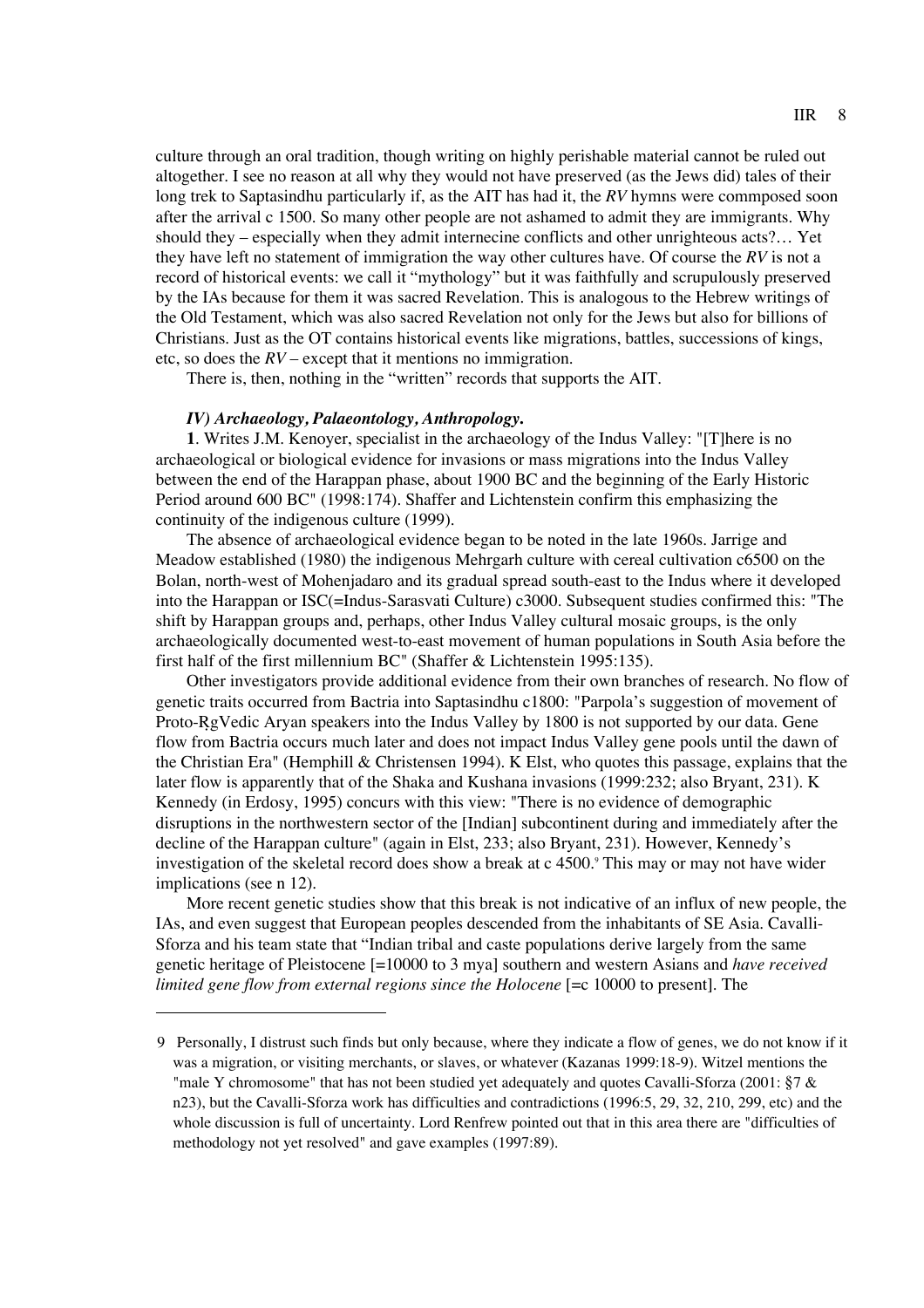phylogeography [=neighbouring branches] of the primal mtDNA and Y-chromosome founders suggest that these southern Asian Pleistocene coastal settlers from Africa would have provided the inocula for the subsequent differentiation of the distinctive eastern and western Eurasian gene pools". (Emphasis and square brackets added; Cavalli-Sforza 2003 These data have been put in after 2003 with some revisions for this publication.)

Another geneticist, S. Oppenheimer, offers independent confirmation (2003) that there was no Aryan entry, either male or female; he focuses on the M17, or so-called "Caucasoid" (=Aryan!), genetic marker: "South Asia is logically the ultimate origin of M17 and his ancestors; and sure enough we find highest rates and greatest diversity of the M17 line in Pakistan, India and eastern Iran, and low rates in the Caucasus. M17 is not only more diverse in South Asia than in Central Asia but diversity *characterizes* its presence in isolated tribal groups in the south, thus undermining any theory of M17 as a marker of a 'male Aryan invasion' of India" (2003: 152). He adds that this M17 marker travelled from India or Pakistan (= our Saptasindhu?) through Kashmir, Central Asia, Russia and then Europe after 50000 BP. (These data have been put in after 2003 with some revisions for this publication.) Thus migration is from east westward.

**2**. Witzel admits the absence of archaeological and palaeontological evidence for an immigration: "*So far* archaeology and palaeontology, based on multi-variate analysis of skeletal features, have not found a new wave of immigration into the subcontinent after 4500 BCE (a separation between the Neolithic and Chalcolithic populations of Mehrgarh), and up to 800 BCE" (2001: 9: my emphasis). In view of some linguists' disparaging remarks about Archaeology (see n 10 b and n 21) please note the change from "invasion" to "(im-)migration": Archaeology of course, and not Linguistics, showed beyond doubt that the Harappan cities were simply abandoned, not destroyed by enemy-attackers. Note also the qualifier "so far". It is customary with invasionists not to be content with stating the fact of absence of evidence but to add that it is only until now implying thereby that the evidence *will* turn up. Ten years after Dales' first publications on the true causes of the collapse of the Harappans and the work of other archaeologists (eg Rao 1973), Burrow wrote: "The Aryan invasion of India is recorded in no written document, and it cannot *yet* be traced archaeologically, but it is nevertheless firmly established as a historical fact on the basis of comparative philology" (1975:21: my emphasis). The terms "invasion" and "historical fact" betray a very deep prejudice no less than the little word "yet". This is a sample of the linguistic tyranny that Shaffer mentioned (sect II, above). Today, more than 25 years later, the evidence is still not forthcoming. Edmund Leach too dismissed linguistics and the AIT: "Because of their commitment to a unilateral segmentary history of language development that needed to be mapped onto the ground, the philologists took it for granted that proto-Indo-Iranian was a language that had originated outside India or Iran… From this we derived the myth of the Aryan invasions." Leach went further: "Indo-European scholars should have scrapped all their historical reconstructions and started again from scratch. But this is not what happened. Vested interests and academic posts were involved" (Leach 1990; Kazanas 2001a: §19).

R & B Allchin, British archaeologists (Cambridge), begin their 1982 study of the ISC by stressing its continuity but in ch 11 they usher in the Aryans; they also note the presence of several cultural elements in the ISC and point out their similarity with elements in "later Vedic Literature" (1982:203). Here one should note that it is **the later Vedic Literature not the RV itself**. In their 1997 study they again stress the continuity (p191), then, following A Parpola, they bring in the Aryans: "Their presence *should* therefore be in evidence archaeologically… But *as yet* it is **scarcely** attested in the archaeological record (...*presumably because*) their material culture and lifestyle were already indistinguishable from those of the existing population" (pp 221-2: my emphasis). Here we note the linguistic device subtly suggesting the existence of evidence (…*scarcely* attested) when there is none.Then there is the subtle contradiction in the pleonastic use of "as yet": for if the material culture and lifestyle were indistinguishable then obviously there will *never* appear any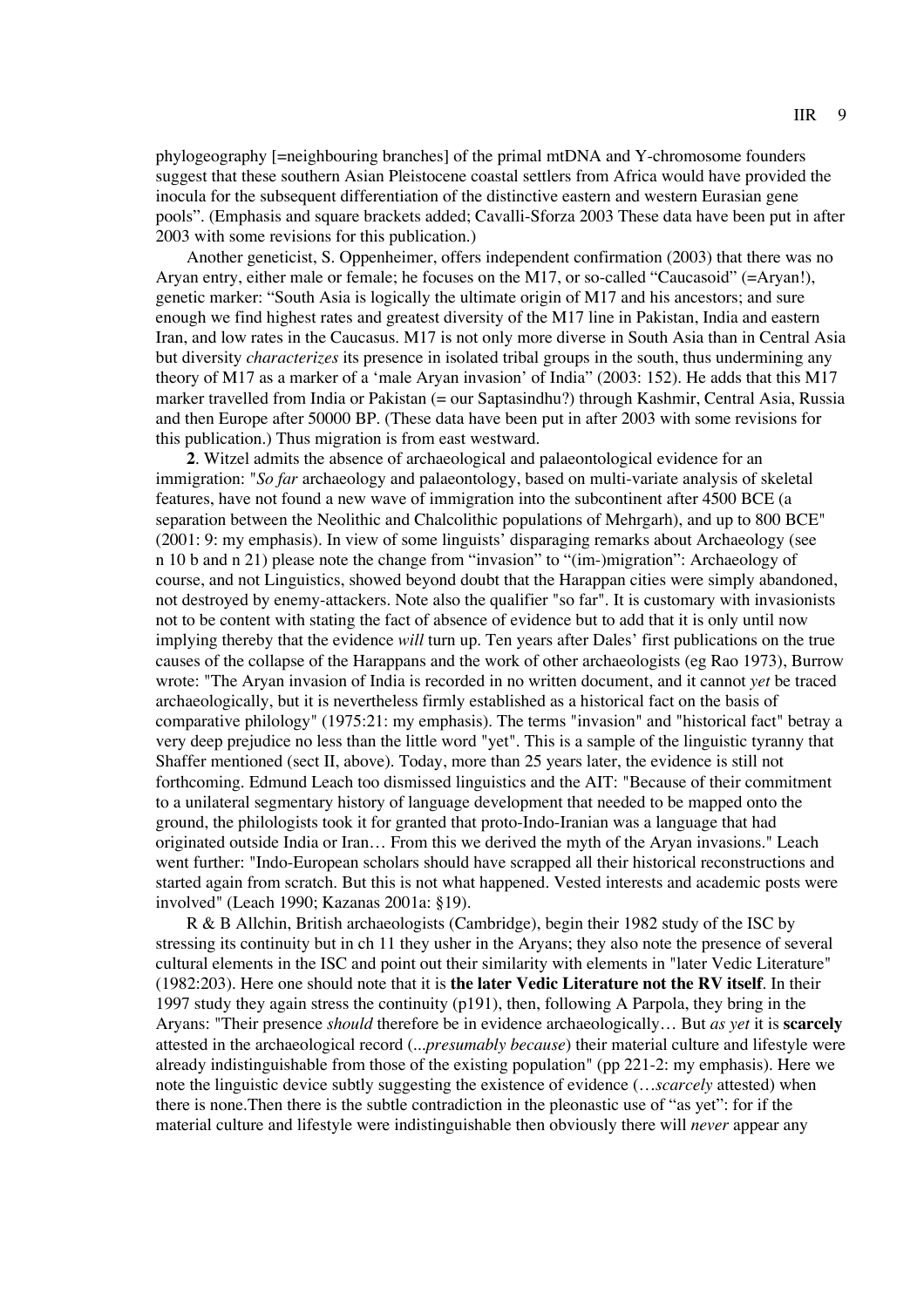distinguishing evidence. Note also the mingling of a hypothetical explanation (…presumably because) with actual facts. The Allchins are saying that the Aryans lived in close proximity to the ISC natives, acquired their "material culture and lifestyle" (ie clothing, tools, weapons, means of transport, building methods and the like) but not their language, *nor writing* (?!), then gradually infiltrated the ISC society or entered in two waves (so Parpola), took over and imposed their own language and religion expunging the native ones from the area. I might add here Witzel's "successive waves of migrations"  $(1995a:337)^{10}$  and trickling or "transhumance movements"  $(2001:$ §11).

There are enormous gaps in the logic of the alleged IA migration. The Harappans were literate and civilized, maintaining their 1000 year old culture through peaceful means, trade and perhaps religion – rather than expansion through war and conquest. Their area is given as 1.5 million sq km (Rao 1991:1), but I suspect it was much bigger: recent archaeological finds show that Harappan wheat was cultivated in the region of Bihar (ie far to the east of Saptasindhu) at 2300 (Frawley 2001: 70-71). Then c2000-1800, because of ecological and environmental changes including the alteration of river routes and the desiccation of the old Sarasvati, they, or many of them, began to move eastwards to the Gangetic basin. At about this time enter our illiterate Aryans, according to the AIT.

**3.** The end result of all this is the aryanization of North India (Witzel 1995:106). But apart from non-testable vague conjectures, no invasionist gives a reasonable explanation of how this enormous event materialized in so vast an area. Renfrew used the model of *elite dominance* not precluding conquest or some form of violence. Witzel seemed to use a similar confused model in his 1995 study

10 a) In this study Witzel talks of a peaceful immigration but also uses the terms "battles" and "campaigns" (324), "initial conquest" (326) and "frequent warfare" (339) thus indicating that beneath the lipservice to "migration" (which became fashionable) lurks the notion of invasion. The impression is supported by his use as an (elite) "dominance model" of the "Norman French introduced by a few knights and their followers in Anglo-Saxon England" (2001: 30, n 85). He obviously does not know that the "few knights", (most of them literate, unlike the IAs) had in fact 12000 soldiers: led by William the Conqueror (no peaceful immigration with such a title), they hewed down King Harold and his loyal thanes then proceeded to destroy villages in Southern England until London accepted William as their lawful king (Trevelyan 1972: 106). The example was used also in Witzel's 1997 work (p xxii).

b) I can see why Witzel mentions C Ehret (2001:12, 22) but Ehret's views, formed mostly from well documented cases in Africa are not relevant to prehistoric Saptasindhu and, in any case, I would like to see some real paradigms especially where Ehret says that the "linkage of pottery and ethnicity breaks down in class societies" (1988:572). The reference to Ehret is thus neither illuminating nor relevant. The quote from Anthony 1995 (also vague and irrelevant) cannot be traced in Witzel's Bibliography.

Witzel's n177 (§20 on Archaeology) says that recently some archaeologists "tested in Papua – New Guinea what the material remains of some five different linguistic communities belonging to one particular area would look like". After a few years they dug them up "and found the same material culture! So much for the often used and alleged overlap of language and culture". In other words, archaeologists are useless and should leave all such investigations to linguists. But note that this esteemed Professor does not bother to specify who were the archaeologists, what was the area, who were the communities, what were these "material remains" and so on. Instead, on this vaguest of generalities he condemns the entire science of Archaeology.(For similar views, see also n 21, below.)

That this superior attitude towards other scholars and scientists is customary is shown by a brief exchange between Prof Witzel and Dr Wujastyk (*Indology* website, On Line 8/3/2000). Wujastyk writes: "I am afraid that I neither trust nor believe anything said by atomic scientists about humanistic subjects (or most other subjects). Let's try to keep this list scholarly, shall we!" And Witzel agrees(!). Thus in this steam-roller statement scientists are considered incompetent or irrelevant for "most other subjects". To be scholarly is equated with indeterminate "humanistic subjects" – and a supercilious attitude(?). It is all rather extraordinary.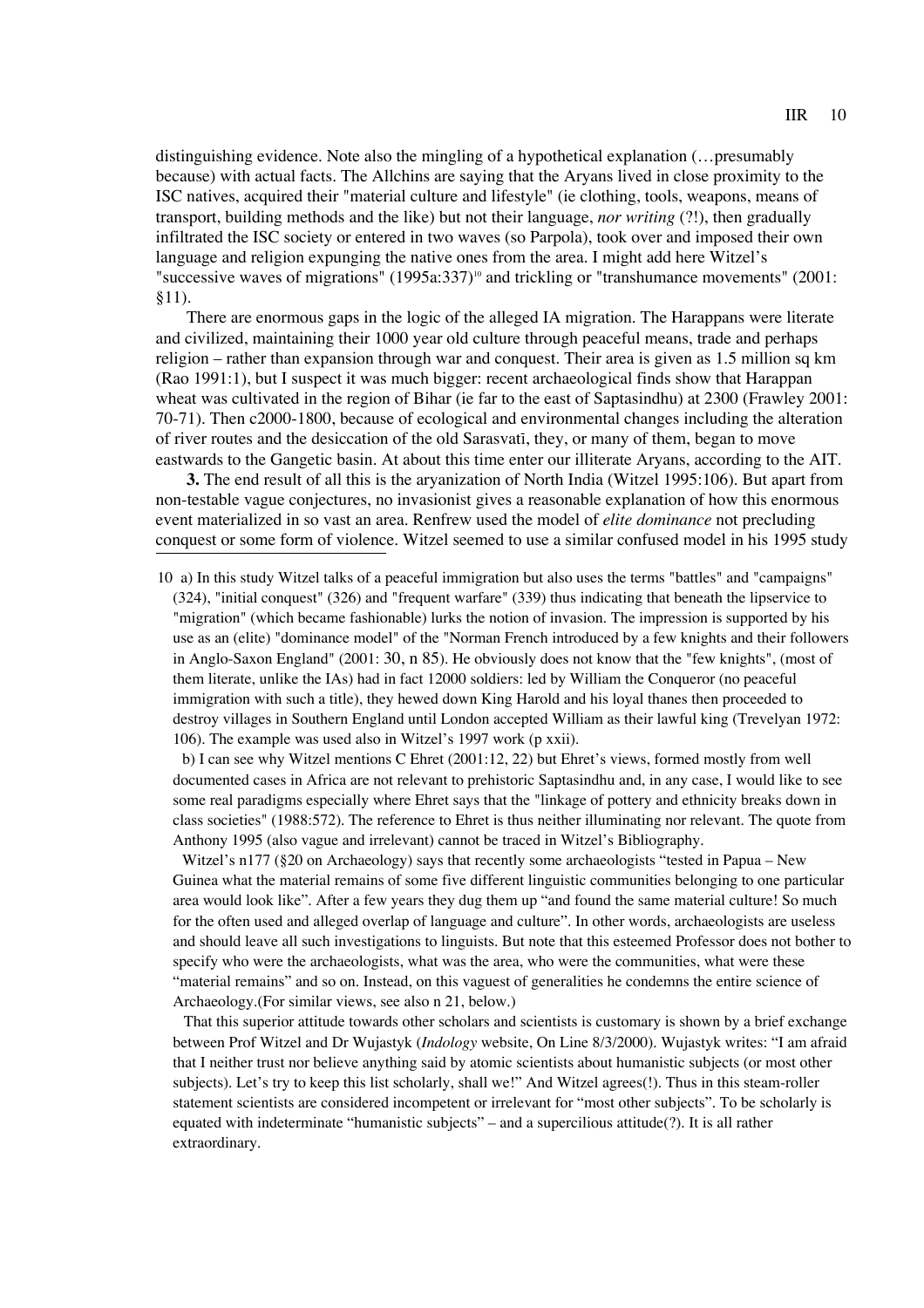but abandoned this and, like the Allchins, adopted a more sophisticated process of acculturation and infiltration (2001: §10-11)10b. But all the parallels given are not true, only approximate. I can't find a true parallel situation. The Kassites and Mitanni who came from the East and ruled Mesopotamia (Dunstan 1998) are thought to be "elite dominance" groups but, in fact, they lost their IE culture (preserved in some few linguistic elements, proper names and gods) and got totally engulfed by the highly developed, literate local culture(s). The Anglo-Saxons in Britain managed to drive the Celts westward and confined the Picts to the north, but they succeeded because they invaded in large numbers. When the Slavs (illiterate barbarians) made their waves of incursions into Byzantine Greece in the 8th century CE as far south as central Peloponnese, they were soon afterwards absorbed by the natives. The Vikings founded a state at Kiev in the Slav heartland and conquered Normandy but despite "elite dominance" they got absorbed into the Slavic and Latin cultures respectively. The Normans invaded England and Norman French certainly supplanted O English as the official language but they were numerous, literate and conquerors (n 10a above). We cannot find anywhere an example where an illiterate people immigrate peacefully in small waves then impose their culture on the literate civilized natives.

If there was acculturation and the Aryans had acquired the "material culture and lifestyle" of the Harappans *before* they entered into Saptasindhu, as the Allchins suggest, then the *RV* hymns ought to reflect some Harappan elements (urbanization or ruins, fixed fire-hearths, bricks, cotton, silver, etc); but it is the later Vedic texts, mainly the Brahmanas and not the  $RV$  that do so (see §2, above, Allchins' statement). It is impossible that while texts many centuries later than the *RV* should contain ISC aspects, the *RV* itself, although being closer to the ISC, contains no traces of these aspects. But we must also ask why the Harappans, who were moving eastward then, should abandon their language and religion and adopt those of the Aryans. It is all very well to erect theories and models and write glibly about "elite dominance" and the like, but all this does not even so much as come near the question. A second question is why would they allow and accept the renaming of their mountains, plains and rivers. This too is not in the least explained satisfactorily. When immigrants arrive in a new populous country, they may retain their own culture, their language and religion, but, especially if they come "trickling" peacebly in small numbers, they learn the local language and customs and certainly do not rename places, rivers and lakes. Such at any rate has been the behaviour of the Jews and Gypsies in all the centuries of their wandering. Where renaming has taken place, it is invariably after invasion and conquest (though even conquest does not always have this result, for Greeks retained their religion and language and place names despite 400 years of Ottoman rule). $<sup>11</sup>$ </sup>

In this region of the Seven Rivers, then, we have an archaeologically well attested culture that seems to have no literature at all (other than the briefest inscriptions: no code of laws, no religious hymns or secular songs, no fables and tales), and then, in immediate succession, *an illiterate people, not archaeologically attested*, produces all the kinds of literature that the previous culture lacked. It is a most amazing paradox (first noted by D Frawley), an astonishing coincidence of space, time and people. The case of the Mycenaeans and Minoans comes to mind. But the Mycenaeans are well attested archaeologically; they produced no literature that we know of, only inventories (Ventris and Chadwick 1973), and were invaders and conquerors: so the parallel is not true.

One could of course suppose a model of cultural penetration combining technology with ideology (and perhaps religion), as English spread in the modern world. How feasible would such a model be? It would not be very accurate since (a) English was taken to North America, South Africa, Australia and New Zealand by different kinds of immigrants whereas in other countries it is

<sup>11</sup> Many Greeks became Muslims, of course, either through coercion or choice. But while many others learnt Turkish and served as advisors to the Sultan, officials and even governors in some districts (Serbia, Rumania), they abandoned neither their Greek language nor their Orthodox faith. The Jews in diaspora have in some cases behaved similarly.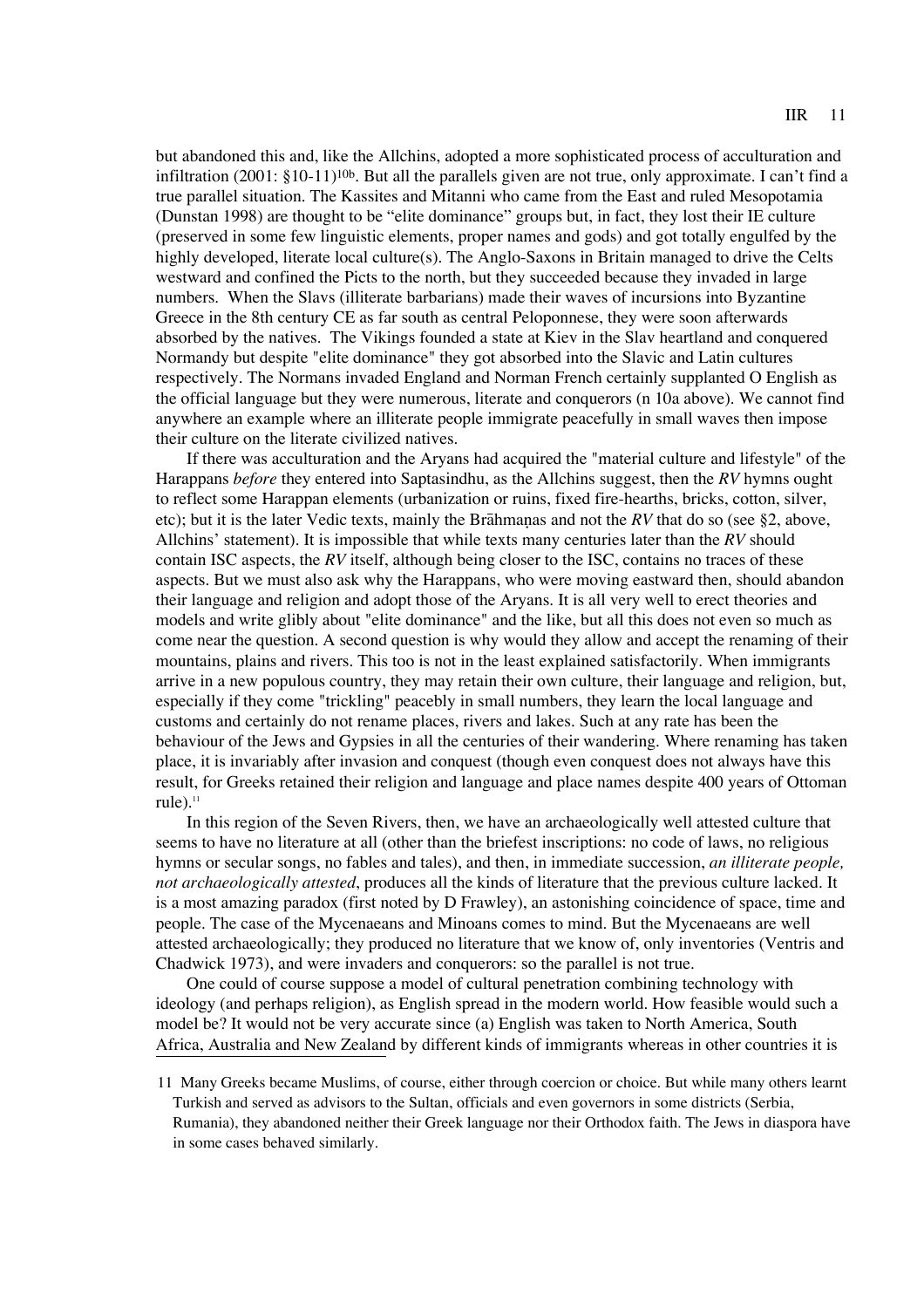only the second language, as French and German were before the 1940's; (b) today we have very fast transport and satellite communications.

The AIT is, of course, possible – just as it is possible to be struck by lightning in one's bed, or to fall from the 10th floor on the lawn below and live with only a few bruises. Many wondrous things are possible in life, but the question is – do they really happen?… And because it seems so unrealistic I refuse to accept the notion of any kind of (im)migration. If there was an Aryan entry c 1500 and "aryanization", it could only have been an invasion.

**4**. The supreme and overruling fact is that, despite decades of fervent search, there is not a shard of archaeological evidence (as Witzel admits, 2001: n7 and text) of an invasion. Many have done much earth-digging and book-research but have found nothing (eg Mallory 1989:46ff, 227-9; 1997: 113). It would be too tedious to refer to all this literature. Suffice it to quote Elst who has surveyed all the literature and says of B Sargent's 1997 *Genèse de l' Inde*, "the Indo-Aryan invasion doesn't get farther than Pirak in Baluchistan" (1999:320). V Sarianidi too cannot get any closer with his NE Aryan invaders(1999).

A final note on Archaeology. Much has been written about *pur* "fort,town (?)" and Witzel suggests this may refer to the Indus cities (2001: 63). There is only one insuperable difficulty applying to all scholiasts he cites: there is not one mention in  $RV$  of *istaka* 'brick', the material of the Indus cities, which, however, appears in post-rigvedic texts (see §2, above). The *RV* has purs of metal (!eg IV 27,1  $\tilde{a}$ *yasi*) and of stone (eg IV 30, 20 *asmanmáyin*). The stone pur is understandable in our terms. But what is the metal pur?… Furthermore, in VIII 1, 8 we find an extraordinary pur – *carisnu* 'mobile' – which belongs to Susna, generally thought to be the drought-demon. Now, how mobile and metallic purs can be Indus cities, or other immobile stone-structures found in adjacent areas, is not explained by all these experts. (No, I don't know what these purs are. But now see the paper on 'Rigvedic *pur*'. I don't claim to understand much in the *RV*.)

Personally I would be content to rest here. The linguistic complications, which are not complications, can be easily accommodated and interpreted in this scheme of things. Nonetheless, there is more evidence of very firm nature, so we may as well look at it. I shall deal with the aspects of horses, chariots and the Sarasvati further down.

#### **V)** *Archaeoastronomy*

BN Narahari Achar (of Memhis, USA) has used a combination of computer programmes to generate on the screen of a computer monitor the sky formation above any given location at any given time as far back as 8000 BCE. With his "Planetarium software", as he calls his apparatus (2001:2), he has reconstructed a simulation of the ancient star positions in the sky above North India and was able to correlate various astronomical references in the ancient Indic texts with the formations (and dates) displayed in his monitor. Astronomical data have been under investigation since the early 1800s and many studies of varied results and quality were produced in the 20th century (Bryant 2001:35, 251-61; Witzel 2001: §29-30). I shall not be examining any of these because, (a) they are too numerous; (b) they have been examined for the most part by Bryant and Witzel; (c) they are all superceded now by Achar's Archaeoastronomy.

**1.** The first paper (1999, published in EJVS 5-2) dealt with a reference in *Satapatha Br* II, 1, 2, 2-3 to the effect that the Krrttikaas/Pleiades are fixed in and do not swerve from the east. This reference has been examined, analysed, interpreted and discussed ad nauseam yielding all kinds of results according to the scholar's desires. S Kak arrived at a date 2950 (1994:35). This comes very close to what Achar finds, namely that such astronomical events could have been observed only c3000. Achar mentions that SB Dikshit had propounded the very same idea about 100 years earlier but later Western scholars rejected it by claiming that the *S*<sup>Z</sup>*B* phrase "never swerve from the east" means something else. Witzel writes an introduction to Achar's article suggesting we should not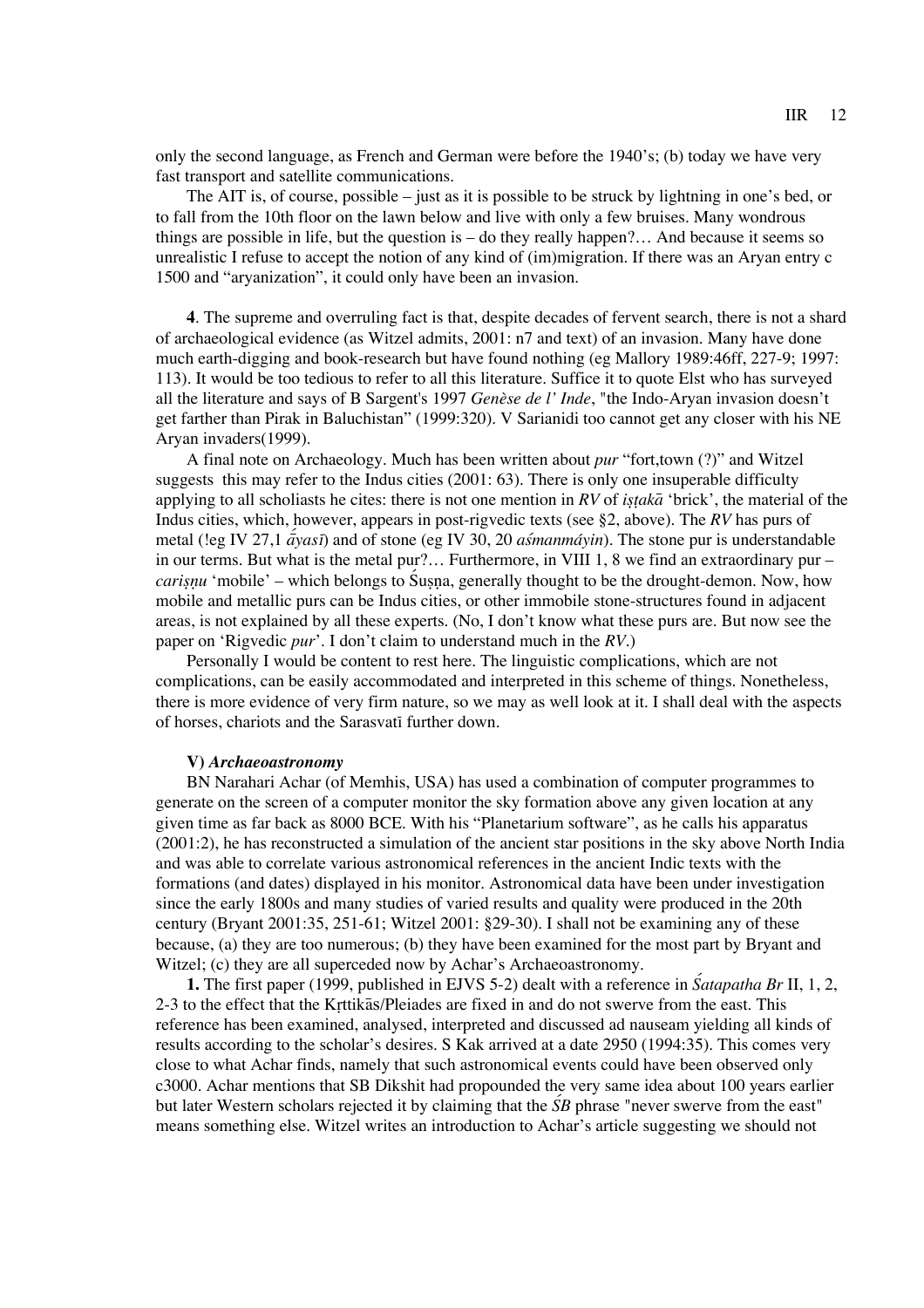really believe what the  $\tilde{S}B$  says and adds a long piece of his own on the Pleiades again "correcting" any "wrong" impressions we may have had from Achar's paper. All this is compressed in his 2001 study, §29; he adds the objection, however, that as "iron" is mentioned in the  $\overline{SB}$  and the iron age does not begin in India before, say, 1200, the text cannot originate at c2950. He reiterated this objection in relation to another astronomical reference (2001: n 222). All this is hardly serious. If the Brāhmana wanted to say something else, it would have done so. As for the use of "iron" – this objection will not stand. The Vedic texts (other than the *RV*) do mention a "swarthy metal" *śyama* or *kārsņā-/ krsņā-/ yasa* but there are no references to smelting or other processing of this metal, only to the metal in contrast to other metals (*Vedic Index)*. Since iron objects were found from 2600 in Harappan sites, Afghanistan and Baluchistan (Possehl & Gullapalli 1999:159-61), it is not remarkable that these texts should mention this metal. All this is well known to Witzel. Then, in Egypt, meteorite iron is known from 3000+. But there is another consideration probably unknown to most indologists. This "swarthy metal" could be blackened copper: to harden copper, the metal is heated up (but below melting point), then left to cool down without use of water and this *blackens* the copper, not with soot that can be wiped off; a similar effect is produced by oxidation with various sulfides (Hughes & Row, 1982: 92, 187). Thus the verse *AV* XI 3, 7 speaks of flesh *mamsa* being *syama* 'swarthy metal' and blood *lohita* being *lohita* 'red copper'; since the rsis probably knew that flesh is produced from and maintained by blood, the correspondence is quite apt – reddish copper for blood and (processed) black copper for flesh. Some have claimed that all this is speculation on my part and ignore the decades of speculation that *s*z*ya*a*ma-* or *kr*r*s*r*n*r*a*- *a*a*yas* is "black iron"! There is no problem. Consequently I see no reason to doubt Achar's results.

**2**. I see no reason to doubt Achar's second paper (2000) regarding the date of *Joytisa Vedanga*. Here evidence is provided that an astronomical reference in this text is not of a date c400 as some western scholars think, nor of c1300 as others claim (identifying the star Dhanistha with,  $\beta$  Delphini) but c1800, when Dhanistha, now identified with  $\delta$  Capricorn, receives sun and moon together for the winter solstice (Achar 2000:177). Witzel does not know of Achar's paper but quotes others with dates 1370 and 1150. His objection here is that the style of the *joytisa* is that of late epic and therefore the text cannot be earlier than the last centuries BC. This again is hardly serious. Are we to suppose then that a sober scientist is publishing fabricated evidence or that the writer of the text cast back somehow and concocted a misleading astronomical situation? And this because of the vague and variable criterion of "style"? But style and dating therefrom depend on chronologies derived from the AIT which has the IAs arriving at Saptasindhu c1500. This whole concept is now *sub judice*. Besides, the astronomical observations could have been recorded c1800 and the text retouched later. However, as the Indians preserved in ancient times so much of their lore through oral tradition, they could have preserved the late-epic style also for many centuries.

**3.** We now come to the epic *Mahabharata* and Achar's third paper (2001). In this, Achar examined some astronomical references in Bks III, V and XIII of the *MB*. His sky map showed that of all calculations by Westerners and Indians only that of KS Raghavan (1969) was correct: the exact year for the great war of the Bharatas on the basis of all these data was 3067. In Bk V, to take some examples, Krsna leaves for Hastina<sup>pura</sup> on the day of the *Revati naksatra* in the month *Kaumuda* (=*Kãrtika*, ie Oct-Nov) and arrives there on the day of *Bharan*<sup>†</sup> (81, 6ff); on the day of *Pusya* Duryodhana rejects all offers of peace; Krsna departs on the day of *uttara phalguni* and says to Karna that the *ama* $\overline{v}a\overline{s}y\overline{a}$  (day of the New Moon) will come after 7 days, then Karna describes the positions of some planets at that time (141, 7-10). All these data converge in agreement with Achar's sky formation only in the year 3067. Whatever other data are contained in the *MB* and whatever other dates are suggested thereby, the passages with the astronomical facts for the year 3067 remain unaffected. The ancient Indian tradition of the Puranas and astronomers was fairly correct in placing the onset of the Kali Yuga at 3102 and the Bharata war 35 years earlier: the disparity is only 70 years (Kazanas 2002). The medieval Kashmiri historian Kalhana (and his tradition), of course,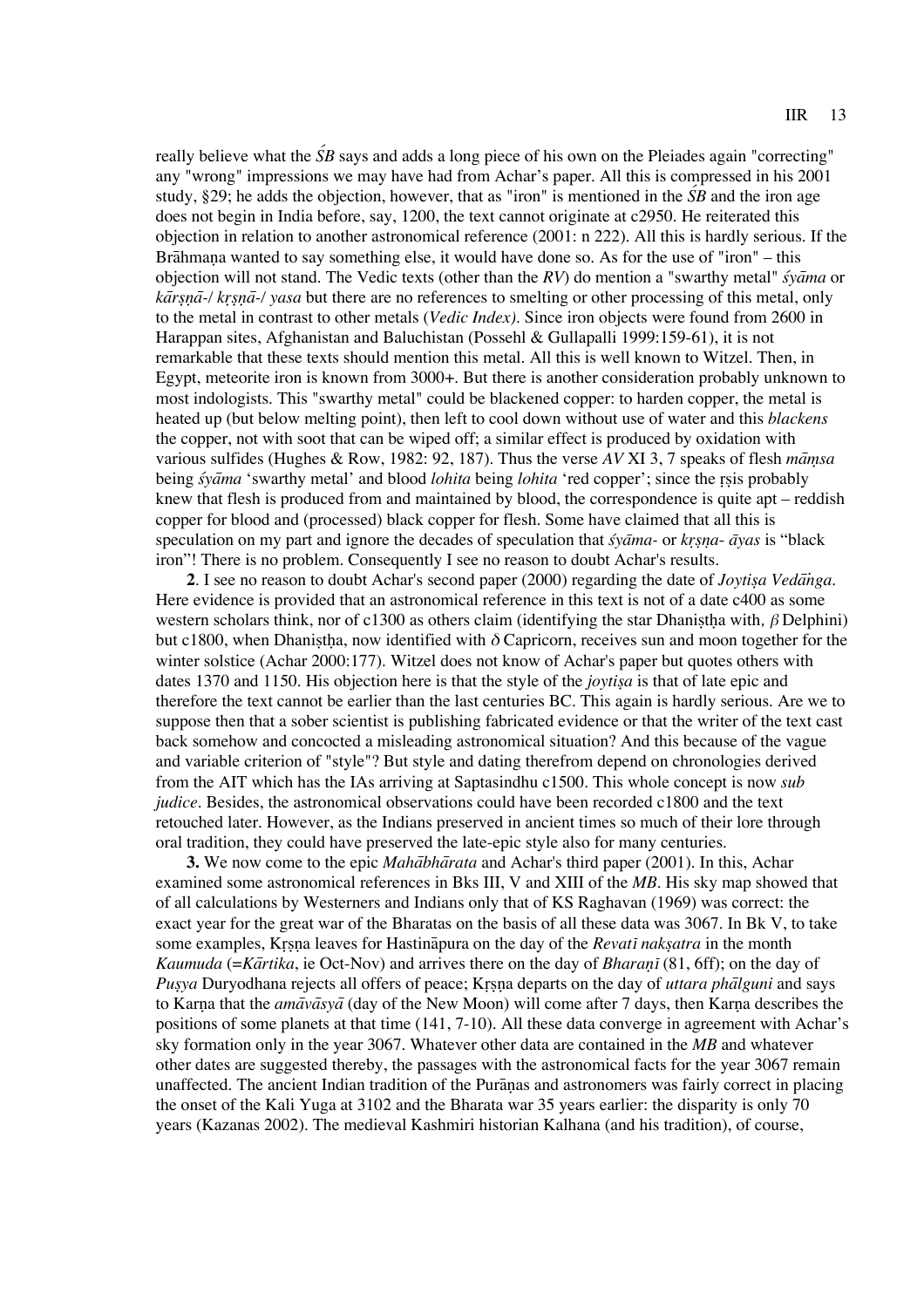seems to have been quite right in setting the previous cycle at 3067 (Elst 1999:104).

Here however we must take into account that people begin to create tales and poetic cycles in fixed forms 2 or 3 generations after the event they celebrate when the actors have departed from the stage. So 3067 is a good date for the origin of the core of the *MBh*. It is the date when the sons and grandsons of the warriors began to recite/sing in established forms the deeds of their ancestors.

Neither Bryant nor Witzel mention this paper, so we don't know what sort of objections will be raised.12 But, if these finds are correct (and I see no reason at all to doubt them), then, obviously, there is much work ahead for the younger indologists. As Leach said, the old chronologies and matters of style and so on will have to be scrapped and a new framework established. On the basis of the astronomical data the initial core of the *MB* belongs to the early 3rd millennium; the epic developed and grew in length in the subsequent 1000 years, when, c1800, perhaps, a new change of style, language and rearrangement of contents took place leading to the final form in the last centuries BCE. This is conjectural, of course.13

When, in 1996, I decided to abandon the mainstream view of the AIT and its chronology, I knew very little about astronomical data beyond the works of Jacobi and Tilak (both in the 1890s). Naturally it is good to have confirmation from Archaeoastronomy since heaven does not lie. But I had then done some comparative work on mythology and language (initially between Sanskrit and Greek) which also supported what the historical and archaeological records declared.

#### *VI) The Preservation Principle (PP, for short)*

In a 2001 paper I presented the Table of Deities that follows; it was built after extensive study. The IE branches examined were Vedic, Avestan, Hittite, Greek, Roman, Slavonic, Baltic, Germanic and Celtic; also some additional evidence from the Mitanni and the Kassites in the Near East. The Germanic branch comprises some early Germanic material (reported by Roman authors), some Anglo-Saxon and the later, richer Scandinavian lore. The Celtic branch consists of early Gallic (again reported mainly by Romans), Britannic, Welsh and Irish. (Other IE branches like Armenian, Tocharian, etc, provide negligible relevant material.)

I examined the various deities starting with the Vedic ones then moving westward. If I were to start with any other branch, I would soon need to shift to a different one and then another, because very few names of non-Vedic gods have correspondences in the other branches.

- 12 Achar's work gives a concrete terminus. The IAs are definitely in Saptasindhu by 3000. Since the *RV* antedates the ISC we must postulate an earlier date. As the only other indication is the break in the skeletal record c 4500 (IV, 1, end, above), we could posit a putative entry at this date. If archaeologists agree with this, then the IAs are immigrants at c 4500 but autochthons surely by 1500. My main concern since 1996 has been to show that the IA-speakers were long-settled inhabitants (*palaichthon*) in Saptasindhu and that the *RV* is pre-Harappan. I do allow the possibility that IA had come at a much earlier date.
- 13 Witzel derides (2001: n170) the idea of "kings" in the Gangetic plains of the 7th millennium "when this area was populated by a few hunter and gatherer tribes". Here again preconception projects backwards models of a later age and gives later significance to rigvedic *rajan* 'king', *sabha* 'assemly', etc. There is nothing remarkable about a tribe of gatherers and hunters having a "monarch" in 6000+ or 60000+. If there is a group of people, someone of necessity will be "first among equals" and if his leadership proves good he is bound to pass into history/ legend.

Civilization (or culture) surely is not just technology with large buildings, fast machines and weaponry, but, more importantly, an inner state whereby people know and give to all beings that which is due. (See eg the discussion in Plato's *Republic* 369Bff, especially 372A-B.) R Rudgley cites Prof Yasuda Yoshinory who found "a marvellous principle" for civilization, that is "a respect for and co-existence with nature" and wrote further: "Civilization begins to appear when a workable system for living, that is a proper relationship between man and nature, is established in accord with the features of a given region". Yoshinory wrote this in respect of the Jomon Culture in Japan, 10700 to 400 (Rudgley 1998: 31-3).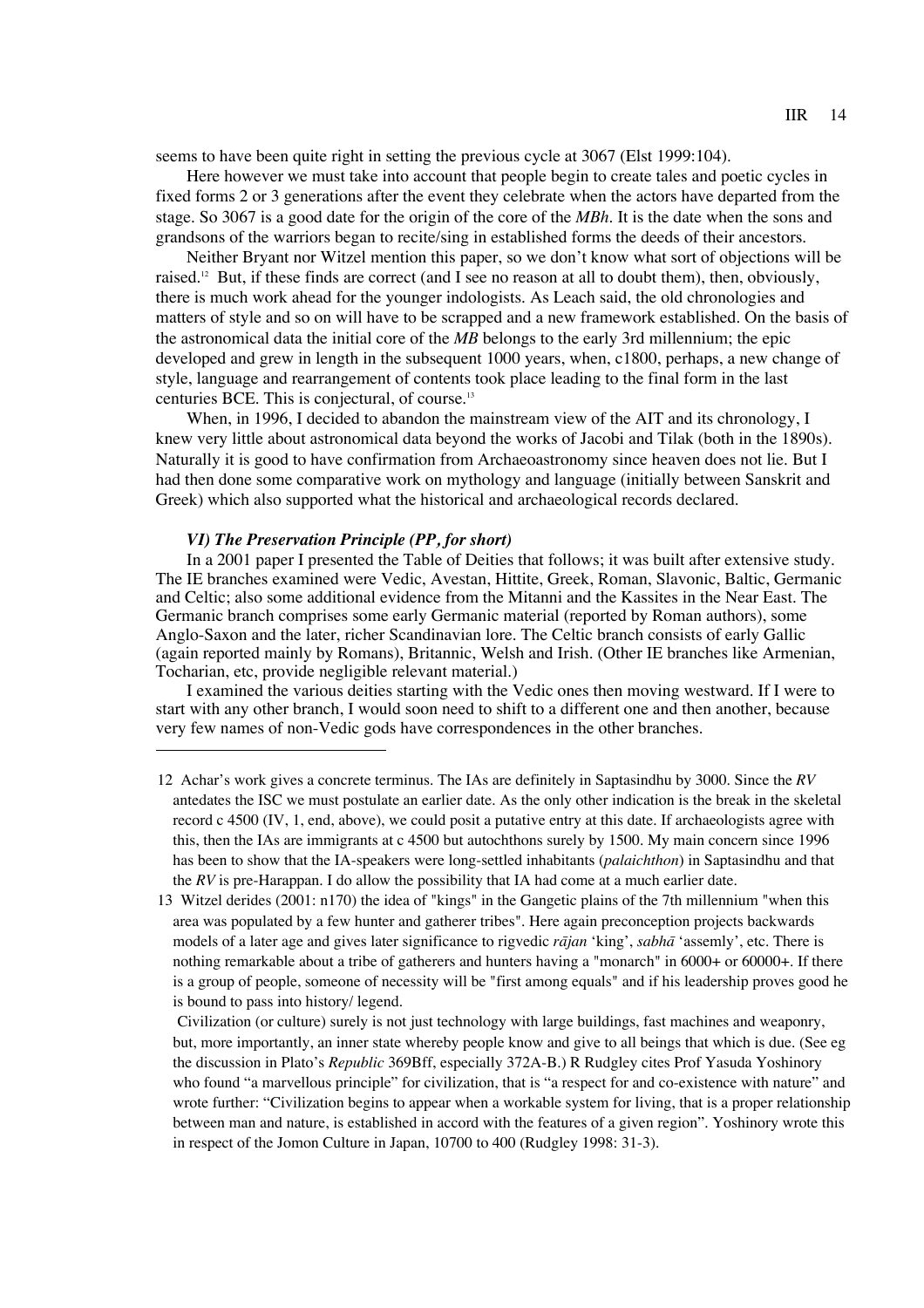Abbreviations for languages used are: Av=Avestan; E=English; Gk=Greek; Gmc=Germanic; Gth=Gothic; Ht=Hittite; Ir=Irish; L=Latin; Lth=Lithuanian; Ltt=Lettish (or Latvian); Mcn=Mycenaean; OE=Old English; OHG=Old High German; ON=Old Norse; Rs=Russian; S=Sanskrit; Sc=Scandinavian; Sl=Slavonic; V=Vedic; W=Welsh.

| Vedic        | Other IE branches                                                                                                                                                                                                                               |
|--------------|-------------------------------------------------------------------------------------------------------------------------------------------------------------------------------------------------------------------------------------------------|
| Agni:        | Ht Agnis, Rs Ogon, L ignis, Lth ugnis, Ltt uguns. (Note: even the Iranians who had<br>Fire-worship did not preserve this name, not even as a demon like Indra, Sauru etc,<br>though the stem appears in the name $d\bar{a}\bar{f}d\gamma ni$ .) |
| Aryaman:     | Mcn Are-mene and Gk "AQng Ares; Celtic Ariomanus (Gaul)/ Eremon (Ireland);<br>Sc Irmin. The ar-stem in most IE languages.                                                                                                                       |
| Aśvin-       | Celtic Epona (Gaul); Mcn Iqeja (horse-deity).<br>Gk ἵππος, hippos (Men iqo, dialect ikkos) L equus, OE and Ir eoh, Baltic ešva.                                                                                                                 |
| Bhaga:       | Kassite Bugas; Sl Bogu; Phrygian Bagaios (Zεύς, Zeus Gk); Gk Φοΐβος Phoibos.                                                                                                                                                                    |
| Dyaus:       | Ht DSiu-s; Gk Ζεύς/Δία- Zeus/Dia; Roman Ju[s]piter; Gmc Tîwaz.<br>Lth <i>dievas</i> (usually 'god' cognate with S <i>deva</i> , $\sqrt{div}$ ).                                                                                                 |
| Indra:       | Ht Inar(a); Mitanni Indara; Kassite Indaš; Celtic Andrasta/Andarta.<br>Gk ἀνήρ/ἀνδρ- anēr/andr-, Av indra (a demon).                                                                                                                            |
| Marut-as     | Kassite Maruttaš; Roman Mars; Irish Morrighan.<br>The stem <i>mar/mor/mer-</i> etc is common in all IE branches.                                                                                                                                |
| Apām Napāt:  | Roman Neptunus; Celtic Nech-tan (Irish).<br>Gk ἀ-νεψ(=πσ)-ιός anēpsios; L nep-; OHG nevo, OE nefa, OLth nep-, etc.                                                                                                                              |
| Parjanya:    | Slavic Perunu: Baltic Perkunas (and variants); Sc Fjörgyn (-n, Thor's mother).                                                                                                                                                                  |
| Rbhu         | Gk ' $O \circ \varphi \in \mathcal{O}$ <i>Orpheus</i> ; Gmc <i>Elf</i> (and variants).<br>Gth arb-aips(?); OSL rabu, R rabota; L orbu (S arbha, Gk $\partial$ ogavó $\zeta$ orphanos); etc.                                                     |
| Sūrya:       | Kassite <i>Šuriaš</i> ; Gk "Ηλιος Helios; Roman Sol.<br>Gth savil, ON sol, W haul, OSI slunice, Rs solnce, Baltic Saule.                                                                                                                        |
| Usas:        | Gk 'Hώς Eōs; Roman Aurora ; Gmc Eostre.<br>Lth auśra, Ltt ausma, W gwawr, etc.                                                                                                                                                                  |
| Varuna:      | Mitanni Uruwna; Gk Oὐρανός Ouranos; Baltic Vēlinas ( – and cf jur- = sea).<br>L $\bar{u}$ rina, O N ver (=sea).                                                                                                                                 |
| Vāstos-pati: | Gk 'Εστία Hestia; Roman Vesta.<br>Gth wisan 'to stay'; OHG wist 'inhabiting'; Toch A/B wast/ost 'house'.                                                                                                                                        |
| Yama:        | Sc Ymir; Av Yima<br>L gemi-nus (=twin); Gk $\zeta \eta \mu \iota \alpha$ zēmia(=damage), Av yam, .                                                                                                                                              |
|              |                                                                                                                                                                                                                                                 |

Attn: to this table should be added S *Mitra* and Av *Miva*; also S  $\tilde{S}r\tilde{i}$  and L *Ceres* (Gk *Ker*?); inadvertently Ht *Agnis* was omitted from the original Table (while Ht *Wurun* (?) was wrongly included with Varuna). For a more up-to-date Table and discussion see paper 'The Diffusion of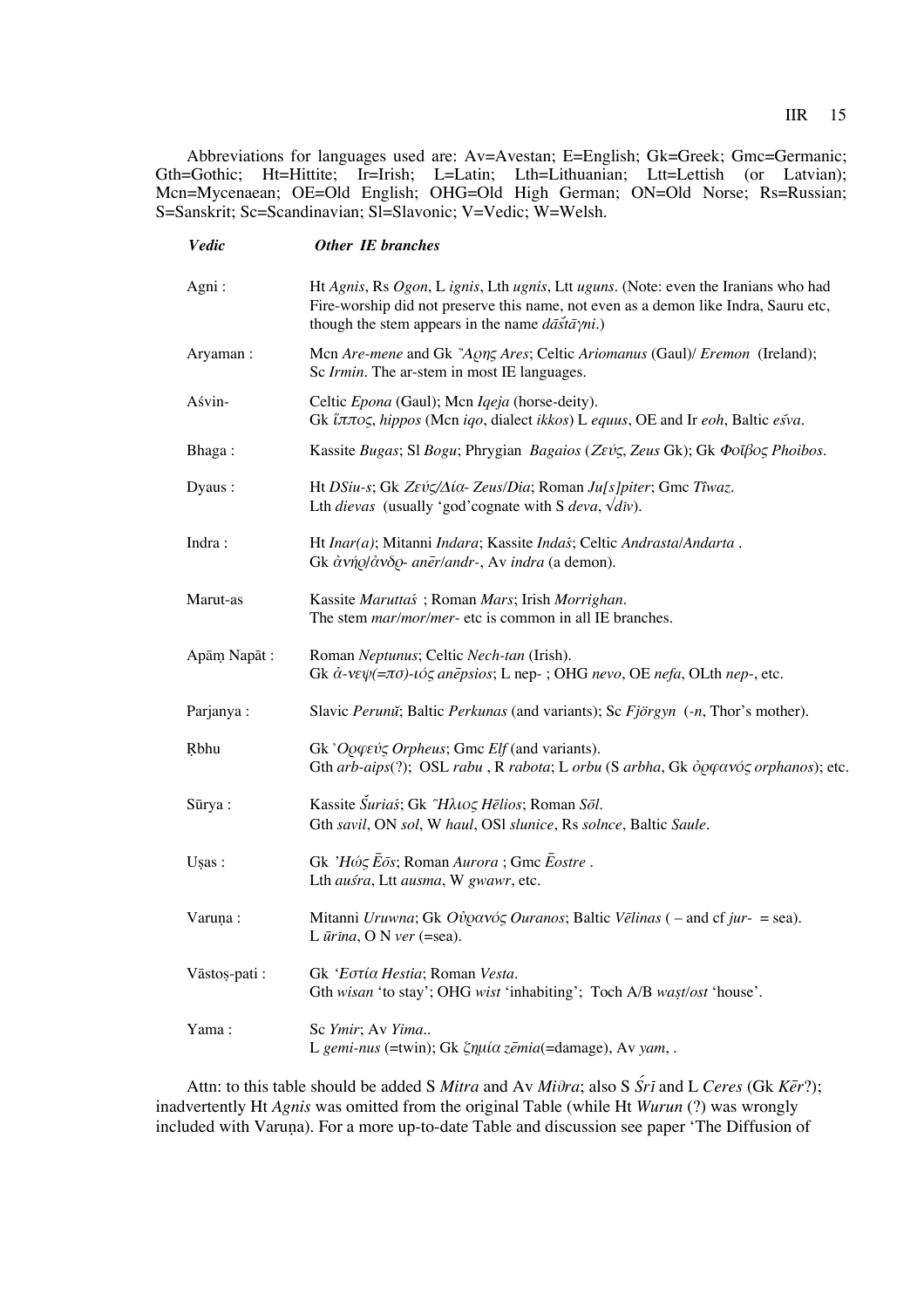Indo-European Theonyms', (Kazanas 2006),

Here the upper line shows the incidence of the deities and the lower shows the cognate stems that occur in languages where the deities are not preserved. Thus it might be argued that the Rs 'Ogon' is a direct borrowing of the Vedic Agni, who is an innovation, and, less plausibly, the same for Roman *Neptunus*, Celtic *Nech-tan*, but the presence of the cognate stems in Latin and Baltic for *agn-* and in Greek and Germanic for *nep-/ nev-* nullify such arguments. Some deities, again, may be disputed (eg Gk Οὐρανός *Ouranos* or Sl *Bogu*) and be removed, but the pattern would not change appreciably. There are many more motifs that have been preserved in Vedic as against other individual branches. In fact there is hardly a major motif common in two or more of the other branches that is not found in the *RV* (full discussion, Kazanas 2001c, 2001d).

The all-inclusiveness of Vedic is all too apparent and quite remarkable. Greek and Germanic managed to preserve only half as many deities as Vedic. Yet, to take some examples, Gmc preserves the stem *nef-/ nev-* and *savil/ sol* but not the corresponding deities which are preserved in other branches. Greek too preserves *nep-*, *andr-*, and *ze*a*m-* but, again, not the deities. Just as surprising are the very meagre retentions in Baltic, Slavic and, even more, in Anatolian. This situation can arise only from loss of memory of the significance of the mythological-religious figure over a long period of time because of lengthy geographical movement and/ or absorption of new elements (sometimes forcibly, perhaps, through subjection) from other culture(s). It is a well known fact of history that people on the move for a long period tend to lose elements of their culture while their language suffers changes, as they meet with other cultures and/ or have little leisure to pass their lore to the new generations – much more than a people remaining sedentary (Lockwood 1969:43; Burrow 1973: 10; Hock 1991:467-9).<sup>14</sup>

This then I call the Preservation Principle or PP hereafter: the people or culture that has preserved most *ceteris paribus* has moved least. I examine and re-affirm this with some 500 lexical items in my paper 'Coherence & Preservation in Sanskrit' 2005, Vishvesvarananda Vedic Research Institute *Research Bulletin* (Hoshiarpur).

**2**.The all-inclusiveness of the *RV* in the realm of mythology is also observable in the sphere of poetics. There is hardly a major poetic device in the various IE branches that is not present in the *RV*. A significant aspect, for example, is that in early Greek poetry (epics of Homer and Hesiod, and some epigraphic material) the fairly strict syllabic metre (the hexameter with its dactylic, iambic and other variants) is preponderant with only traces of alliteration; in Germanic poetry alliteration prevails while the syllabic metre is very loose: both are present in the *RV* (Kazanas 2001d). The situation becomes very clear in the detailed examination of the large range of material in Watkins 2001. Early Irish poetry (6th century CE) has both metre and alliteration (and rhyme) but this hardly counts since the Irish poets knew these poetic devices "from Vergil and Ovid" (Watkins 2001:121) and, of course, the Romans developed them from the Greek culture. Of the Vedic poetic art Watkins writes: "The language of India from its earliest documentation in the Rigveda has raised the art of the phonetic figure to what many would consider its highest form" (Watkins 2001:109).

<sup>14</sup> Elst thinks otherwise (1999:121) and cites the example of Old Icelandic as being Proto-North-Germanic although Iceland was not the urheimat. The example is unfortunate. Old Icelandic moved from Scandinavia in the 9th century CE. From that area, in the 1st century CE (or thereabouts) the Goths moved south-east ending in (what is now) Ukraine c300 CE. So it would seem that the Old-Norse location was a sort of urheimat and a conservative one until about 700 CE when it began to undergo rapid change as the Vikings began to move in many directions (Lockwood 1972:96-7 & 121-2). This is not quite parallel to the movements of other IE and Gmc (sub-) branches: first, the Norsemen moved to Iceland within a short period in the 9th cent (during the oppressive reign of Harold Haarfagr) and, unlike all other branches, in ships; second, travel in ships is different fom that on land with carts and animals; third, the ships met no other cultures on the seas, which subsequently protected Iceland from other influences. In these respects Old Icelandic is quite unique and therefore unsuitable for comparisons.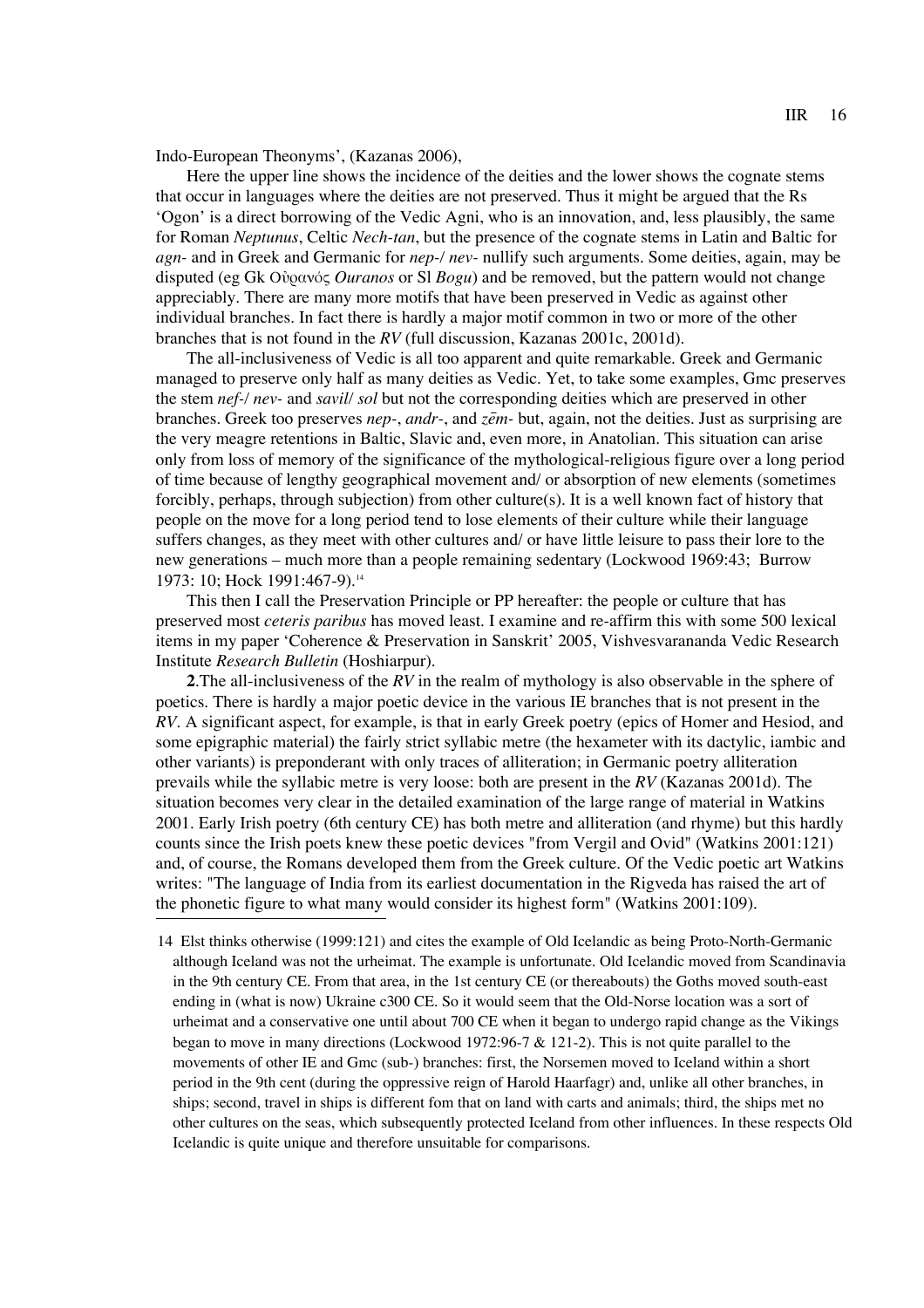**3**."The language of India from its earliest documentation in the Rigveda": in this sphere too the PP operates most profoundly. Burrow, whose *The Sanskrit Language* (1973) is still the authority in this field, says: "Vedic is a language which *in most respects is more archaic and less altered* from original Indo-European *than any other member* of the family" (34: emphasis added); he also states that root nouns, "very much in decline in the earliest recorded Indo-European languages", are preserved better in Sanskrit, and later adds, "Chiefly owing to its antiquity the Sanskrit language is more readily analysable, and its roots more easily separable from accretionary elements than… any other IE language" (123, 289). Nobody, as far as I know, has even attempted to dispute this and the presence of dialectal variants and innovations or erosions and losses in Vedic (and Sanskrit) does not invalidate Burrow's judgement. Vedic is superior also in respect of its inner organic cohesion: from roots *dha*a*tu* by simple and fairly regular processes are generated primary (*kr*r*t-*) and secondary (*taddhita-*) derivatives in nominal and verbal forms.15 This organic cohesion of Sanskrit is another example of the PP, confirming that the IAs moved very little or not at all.

**4**. Another aspect of the organic cohesion and the PP deserves a look. Consider the word 'son' and its cognates in other IE languages. Apart from S *su*u*nu*, it appears in Gmc branches with the stem *sun-* (also O Norse *sonr*), Gk ˘îfi˜*- huios* (and dialectal variants), Av *hunu*, Slavic *syn-* (and variants), Toch A *se* and Toch B *soy*, etc. It does not appear in Latin, in the Celtic branches or in Hittite. The stems for 'sow', which are generally accepted on philological grounds as cognates of the forms of 'son', also have widespread incidence; Gmc *su˙* (*gu*), Gk Ûܘ, y˜ *su*a*s, hu*a*s,* L *su*˙*s*, Av *hu*˙- etc. Curiously, in no language do we find other cognates, nouns or verbs, nor an explanation of the relation between 'son' and 'sow': apart from late developments the two words hang isolated. Sanskrit provides both a plausible explanation and several cognates. Skt *sūnu* 'son' is a derivative from root  $\sqrt{s\bar{u}} > s\bar{u}te$  'beget': this is quite a regular formation, as with  $\sqrt{grdh} > grdhnu$  'eager, greedy' or  $\sqrt{bh\bar{a}} > bh\bar{a}nu$  'shinning-one, sun', etc. The root *su* gives in S not only a full declension for the verb 'beget' (*su*a*te*, *sauti*, etc., pr; *asa*a*vit* etc., aor; *sus*w*a*a*va* etc., prf; *pra-su*a etc.) but also a host of nominal forms: *su*a, *su*a*ti* (fem 'birth, production'), *su*a*tu* (fem 'pregnancy'), *sava* (m 'instigation'), *savitr*r (m 'impeller'), *savitr*i (fem 'mother'), *sa*a*vaka* 'generative', etc. In S 'hog' or 'swine' is *su*a*kara*, which some interpret as 'making the sound *su*<sup>2</sup> while others connect it with  $\sqrt{s}u$  'begetting' – and the latter sounds the more probable since hogs/swine make grunts not hisses. Thus, when the nominal *su*<sup>t</sup> begetting, begetter' is taken also into account, Sanskrit furnishes a plausible link between 'son' and 'sow'. The word 'daughter' also is orphaned in English, Gmc *tochter*, Lth *dukte*, Gk θυγάτηρ *thugater*, etc; again S *duhitr* alone has a root *duh* 'milk' (cf √*jan* 'generate' > *janitr*, √*van* 'win' > *vanitr*) and other cognates. Another interesting example is 'mouse'. This too remains isolated in English, Gmc mūs, L mūs, Gk μῦς mūs, etc and only S mūs-aka has a root mus 'steal' (cf √*car* 'move' > *caraka*, √*ya*a*c* 'ask' > *ya*a*caka*) and many cognates which denote theft, plundering and the like (and in Md Gk a thief is still known as a "mouse"). A final example is the 'sun'. In almost

<sup>15</sup> Greek, which is supposed to be very close to Sanskrit, lags far behind. No common root emerges from φαρέτρα *pharetra* 'quiver', φέρω *pherō* 'bear', φόρος *phoros* 'tribute'; or φθείρω *ptheirō* 'waste', φθάρ-μα *phtharma* 'corruption', φθεο-, φθοοά *phther-*, *phthora* 'ruin'; or πλέω/πλείω/πλώω *pleo/pleio/ploo* all 'sail', πλευσ- *pleus*- both verbal and nominal, πλόος/πλοῦς *ploos/plous* 'sailing', πλοῖον *ploion* 'ship', πλωτήρ ploter 'sailor'; πέτο-μαι petomai 'fly', ποτάο-/ποτέο-, potao-/poteo-, contracted verbal/nominal stems πτα-/πτε-/πτη-/πτο- *pta-/pte-/ptē-/pto-*, and reduplicated πίπτω *pipto* 'fall', πτω- *pto*-; δίδωμι *didomi* 'give', εδο- edo-, εδω- edō, δέδο- dedo- verbal forms, δόσις dosis 'giving', δωτήρ dōtēr 'giver'. Even where scholars now give hypothetical roots (eg  $\sqrt{\delta}$ o-  $\sqrt{d}$ o- for  $\delta$ *i* $\delta$ ω $\mu$ *i didomi*) the formation of verbal and nominal forms is mostly haphazard, as the examples I give testify (and there are many more). The same applies to all other branches – and worse.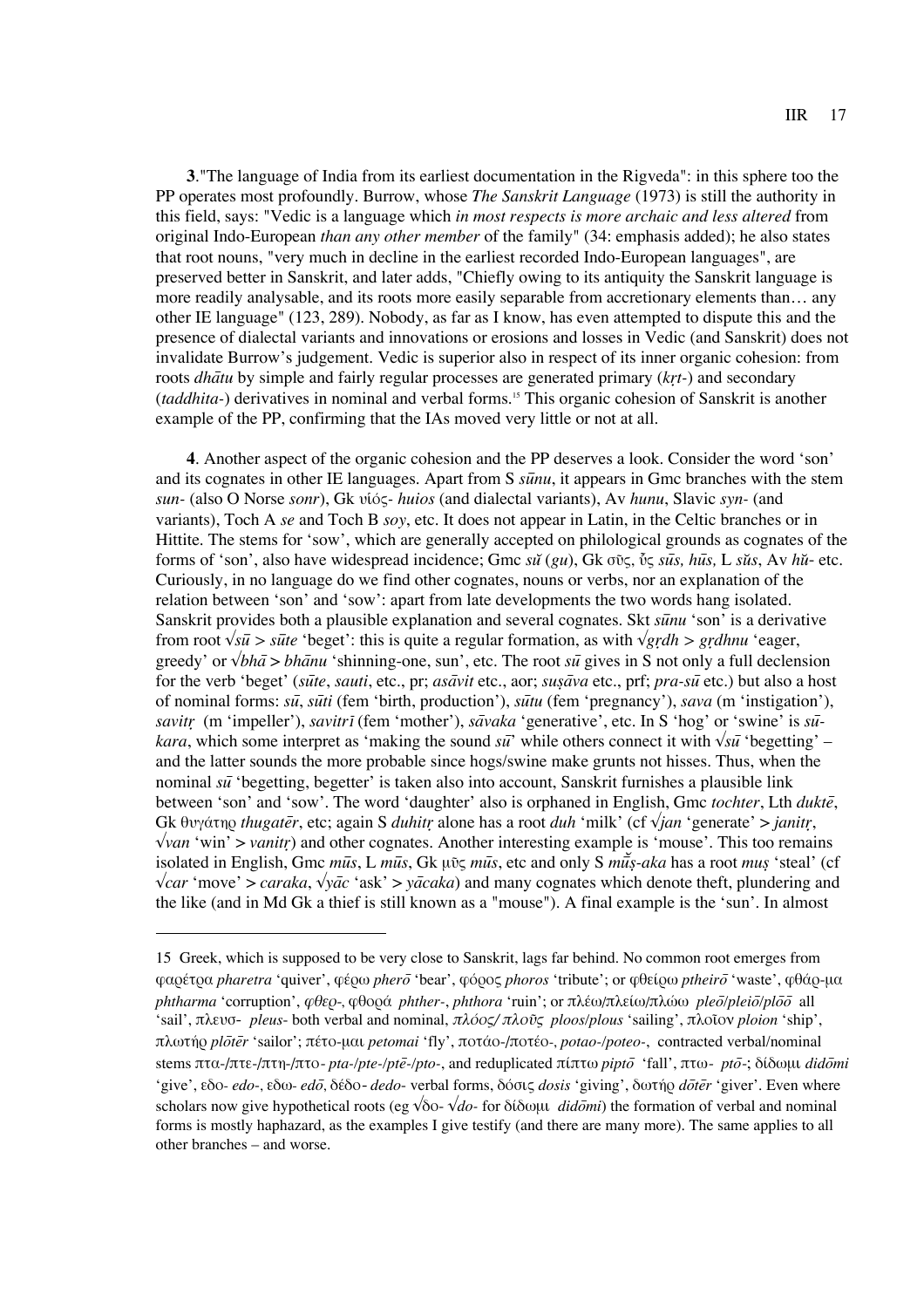all IE languages the solar globe is masculine: Gk  $\hat{\eta}\lambda\iota$ o $\zeta$  *helios*, L *sol*, S *svar/ surva*, etc, but in German it is feminine. Again Vedic alone has also the fem *surva* 'sun-maiden', thus covering both genders.

Perhaps philologists better qualified and equipped than myself will turn their attention to this aspect of language as much as to the isoglosses, uncertain loanwords and conjectural PIE asterisk forms. I am well aware that there are cognations in IE branches exclusive of Sanskrit, particularly the common words in the languages of North-West Europe. But (a) many words listed by eg Meillet (1908: ch 1) can be shown to be connected with S stems: Meillet himself mentions some, then rejects them, while with L *vas* (*vadis*) 'pledge' etc may be cognate S √*vad*- 'speak' and with L *homo* 'man' etc S *ksāljmā* 'earth'. (b) The examples I give for Sanskrit explain lacunae in other branches and are derivatives of roots having other verbal/nominal cognates within Sanskrit itself.

**5**. No other IE branch preserves so much of the PIE inheritance as the Vedic tradition; and a cursory glance in Baldi 1983 or any other similar study will demonstrate that the Vedic language itself suffered far fewer losses (Kazanas 2000:87-90). Retaining the dual to this day, conservative Lithuanian has, even so, lost the neuter gender and the ablative case, reshaped its verbal system and regularized the comparison forms of adjectives. As for Slavonic, which for many centuries occupies one of the most favoured urheimat (the Pontic Steppe or the Urals), though it came here long after the early dispersal, it did not retain the common IE stems for 'horse, dog, town, copper', having instead *kunji* (and variants), *pis-*, *grad-*, *med-* respectively. The difference in the actual preservations in Vedic is far too great to be assigned to chance. No people who had been on the move for many decades, if not centuries, could have preserved so much.

On the basis of the foregone discussion, I think it is as certain as can be in present circumstances that the IAs are indigenous and that the bulk of RV was composed in the 4th millennium, before the rise of the ISC, while some of it may be far older. However, there are several other secondary aspects that seem to present problems. These are mainly archaeological and linguistic and I shall now attempt to offer solutions. Be it noted that these aspects are thought to be problematic only because of the heavy assumptions upon which depends the AIT.

## **VII)** *Horse and chariot*

**1**.How do we know what kind of animal denoted the rigvedic word *as*z*va* (also *atya*, *va*a*jin*, *haya* etc)?… Certainly the Greek, Latin etc cognate words denoted a particular equid, but how can we be sure that the rigvedic animal is the same?… After all, the only description we have is of an equid with 34 ribs in *RV* I, 62, 18 (a late hymn). This may contain a mythological element as Witzel says but since, on the other and real hand, there is a 34-rib horse (Witzel 2001: §21, and n 184), why assume that the Rgvedic *asva* is of necessity the 36-rib horse found in other IE regions. Thus when R S Sharma describes domesticated horse remains at Mehagara dated at 5000 as "an isolated species of a horse distinct from the one inhabiting areas in the USSR, Iran, Afghanistan etc. and associated with the Aryans" (1995: 17), he has very obviously prejudged the case. Since the rigvedic horse has 34 ribs (I 62, 18), it has not come from distant lands where the horse has 36 ribs: like the IAs the rigvedic horse is indigenous.

Horses were used in racing  $(\overline{a}ji)$  and (more often mares) for pulling cars. One hymn undoubtedly refers to horses ( $atya$ ,  $a$ya$ ) in races ( $\overline{a}$ *ji*). Another refers to war. Some hymns refer to horses running but not necessarily in a race  $(IX, 36,1; 74,8)$ . Others refer to races (IV, 35 and VIII 80) but not necessarily horses. Hymn X, 102 is the only one that describes at length a chariot race and here the animals are oxen: this is the Mudgala-Mudgalani race. Hymn III 53, 17-8 also has oxen, while stanza 5 has *vājin rāsabha* either 'horse' and 'ass' or 'fast ass' for Indra(!). The ass is not unusual since I, 34, 9 also has the yoking of *vajin* ('horse' or 'fast') (and) *rasabha* ('ass'), here for the Asvins; also I 116, 2 and 162, 21! (Could one speculate further that  $v\bar{a}j\bar{i}n$  and perhaps  $a\acute{s}va$  might at times denote 'ass, onager, hemione'?). In post-rigvedic texts we find more races, often with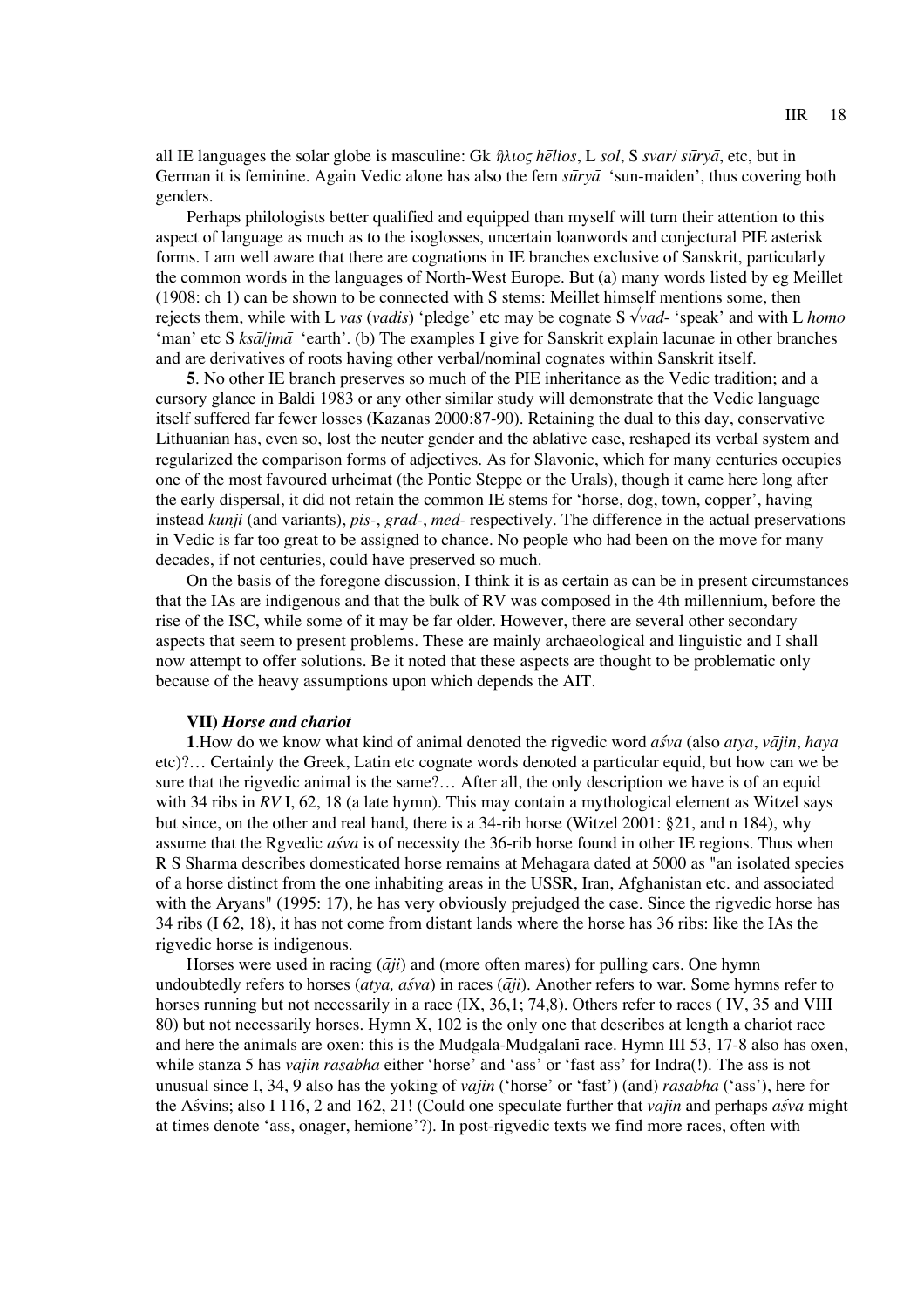horses. In the early *Aitareya Br* IV, 7-9, however, in a race among gods, Agni's car is drawn by mules, Usas's by cows, Indra's by horses and the Asvins' by asses. It is a most curious situation that a post-Rgvedic text should have all these animals yoked to race chariots while that of the horsedeities themselves (Asvins) is drawn by asses. But then in the *RV* the Asvins' chariot is often said to be drawn by birds (eagles in I, 118,4; swans in IV, 45, 4; birds unspecified in VI, 36, 6; etc). Pusan's car, again, is pulled by goats (VI, 55). Dawn's car is drawn by oxen (I 92; V 80) as often as by steeds (III 61; VII 75).

All this suggests to me that, contrary to widespread belief, horses may not have been plentiful at all periods and in all places. Certain hymns mention, of course, large numbers of horses: VI 63, 10 has 100s and 1000s; VIII 46, 22 has 60000! In VIII 55-3, 400 mares are mentioned in a *danastuti* "praise of gift". What would anyone want with 400 or even 100 horses let alone thousands, unless they had a large force of cavalry ? Or they drank the mares' milk and ate horse meat. Or have we here hyperboles?.. Other hymns speak of very few horses: IV 32, 17; VI 45, 12; etc. Now, if there were plenty of horses why should a sage like Vamadeva  $(V, 32)$  be praying to Indra for horses (for his whole clan, the Gotamas)?… Perhaps, and I repeat perhaps, the horse was not so common in Saptasindhu as is usually thought. Elst (1999:181) and R Thapar (1996:21) suggest that the horse was "symbolic of nobility" thus giving social status.

Now, Witzel cites R. Meadow and A.K. Patel to the effect that no **clear** examples of horsebones have been found in the area before 1700 (2001: 59). What we are not told is that this paper by Meadow and Patel (i) seeks to refute S. Bakonyi, who actually does accept finds of horse remains at Surkotada, and (ii) was completed in 1994 (publ. in 1997) and therefore does not cover data presented in late 1994 and after. Be that as it may, B B Lal (1997: 285-6) presents sufficient evidence for horse in the ISC. He dismisses as suspect the evidence at Rana Ghundai (p 162) but finds evidence at Lothal, Surkotada and Kalibangan though he states "one would like to have more and more examples" (p 286). Kochhar also, who advocates the AIT, mentions horse remains at different sites of the ISC found in well-established strata before the alleged IA entry (c.1700 – 1500) from 1800 to 2155 (2000: 186, 192). GR Sharma who favours the AIT found ample evidence for wild horse c 18000 and domesticated horse 6570 to 4530 at the Bolan and Son Valleys (1980: 110 ff.; also Kazanas 1999: 33-4);<sup>16</sup> this is in the Ganges basin well to the east of Saptasindhu. These bones were reexamined by another non-indigenist Indian, RS Sharma, who confirmed the early date for domesticated horse at 5000 and some c1000 (1996:17). How many horse-remains would satisfy invasionists?... Of the many millions of dead humans in the ISC (who were cared for often through burial) only a few hundred skeletons have been unearthed, so we should not have excessive demands for horses.

There are now several reports for horse remains from mature ISC.

(i) Allchin and Joshi found "lumbar vertebrae of horse" at Malvan, a Harappan site at Shaurastra (1995: 95).

(ii) Dhavalikar (1995: 116-117) reports horse bones unearthed at Kuntasi, periods I and II  $(=2300-2000)$ .

(iii) Thomas *et al* found 9 bones of true horse (0.13% of the total faunal remains) and 9 bones of the onager at Shikarpur from mature Harappan levels, ie c 2300 (1995).

Finally, there are the terracotta horse figurines. Their presence in ISC sites was acknowledged by Thapar and Mughal (1994: 254). Then Lal states again that the horse was present in the ISC and presents in addition the photograph of a horse figurine from mature Harappan levels in Rakhigarhi (2002: 73ff). Thus I take it that there is now sufficient attestation of the horse in the ISC.

**2**. As for the chariot, the basic assumption that the rigvedic *ratha* was like the chariots of the NE or Europe in the 2nd millenium may be justifiable under the preconceptions of the AIT but it is not

<sup>16</sup> The Report was published by Allahabad University. Sharma had as co-workers Dr. M. Williams and K.Royce, members of a team under Prf. J. Desmond Clark.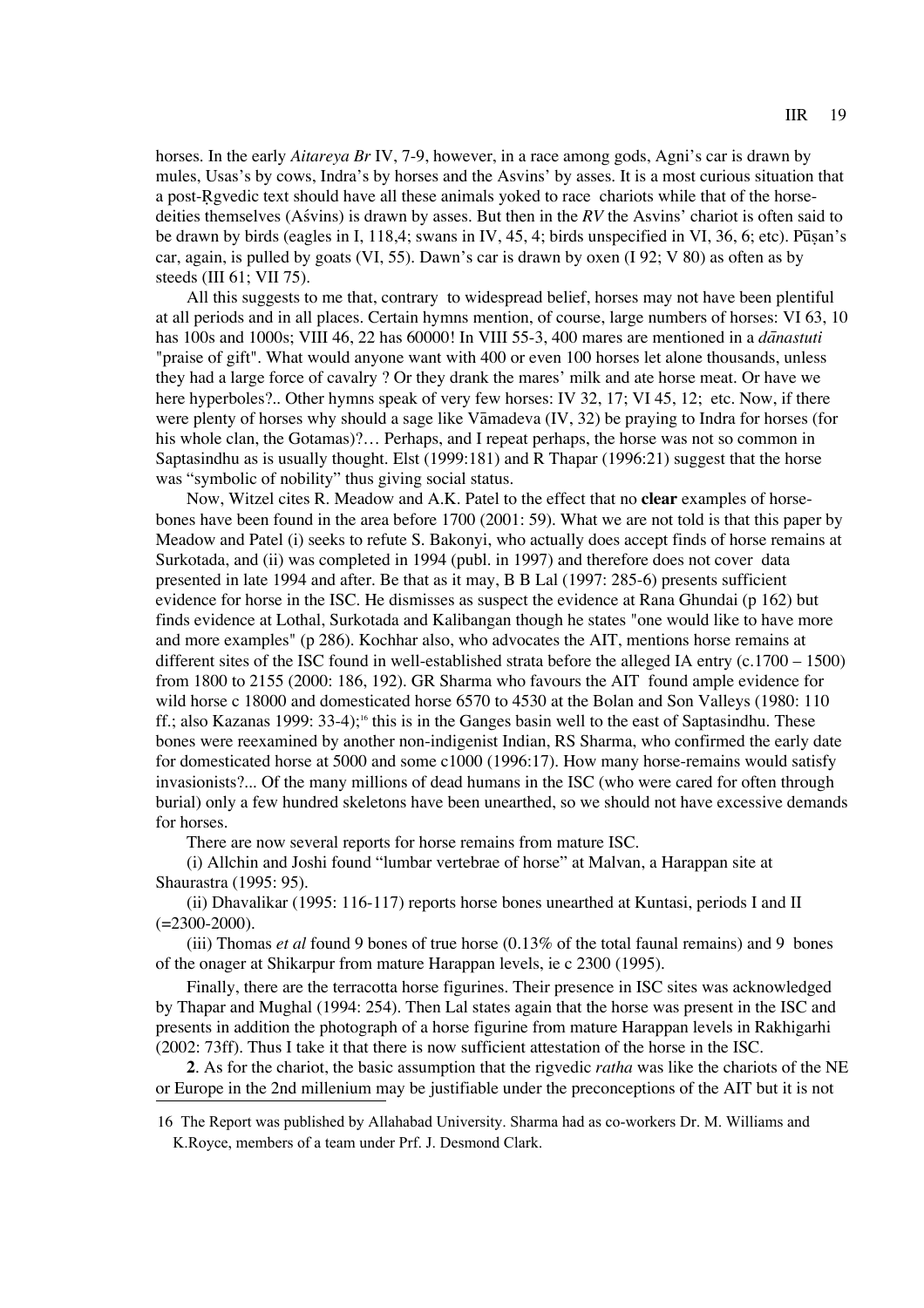warranted by the testimony of the *R*r*gveda*. Although many references to *ratha* and its aspects in the *RV* are mythological and we cannot be certain that they apply to human physical realities, there are enough others to enable us to form a good picture. The many more realistic details in the later Vedic texts are too far removed in time to be of indubitable relevance. Many interpretations of rigvedic issues suffer from precisely this drawback: because of insufficient information in the *RV* scholars seek help from later texts and even from non-Indic material, always under the spell of the AIT. Such procedures have generated assumptions that are untrue and arguments that are circular (as those noted by Bryant, pp 117, 144, etc). Here I shall use only rigvedic evidence and such references from later texts as do not affect it; I shall ignore historical semantics since most such material comes from IE branches of late attestation.

Witzel refers at length to an Egyptian chariot of the 15th century (now in Florence) with parts of it made of elm, ash, oak and birch, all imported from places like south Russia, and weighing 30 kg (2000:6). He does not say here that this is like the rigvedic chariot but as he states elsewhere that the latter also weighs c 30 kg (2201: n 192), this is what he intends. This may be legitimate but utterly irrelevant and misleading since the rigvedic vehicle is made of *s*z*almali* (X 85,20; also *kim*-*suka* ?) or *khadira* and *sim*-*s*z*apa*a (III 53,19) and its axle of *aratu* (VIII 46,27) - all these woods being native to India. We have no information at all about its weight.

Most of the evidence is collected in the *Vedic Index* under *Anas* and *Ratha* and all other erudite studies add nothing - except confusion imported from other texts and/or non-Indic material. Under *Anas* it is said that the cart is "sometimes expressly contrasted with the chariot (*ratha*) for war or sport": the reference III 33,9 is given (but note that the phrase "for war or sport" is not of rigvedic origin but an imported notion that beclouds the matter). This hymn doesn't present any express contrast: it says simply (in stanzas 9 and 10) that Visvamitra " has come from afar *ánasa ráthena*, ie "by means of *anas/ratha*" which may mean "by cart [and] chariot" or "by cart [which is ] chariot" (or vice versa). One must wonder here why a priest of high order, a renowned rsi who displays magical powers in stopping the onrush of the river-waters, would need a chariot "for sport or war". The *VI* corrects its first statement saying (now under *Ratha*) that "this distinction [between *anas* and *ratha*]is not absolute". Indeed, Usas has *ratha* in (late) I 48,10 and (early) III 61,2 but *anas* in (early) IV 30,11 and (late) X 73,7. Indra, the mighty warrior who is called arranger  $\bar{a}jikrt$  and lord  $\bar{a}jipati$ of the race (or battle: VII 53, 6-14), is said to be *anar-vis* (in late I 121, 7) "seated on a cart" not chariot. The references are by no means exhausted but enough has been said to show that, in fact, there is little if any distinction in *anas/ratha* : "of differences in the structure of the two we have no information " *(VI, Ratha)*.

**3**. Measurements and dimensions of the chariot are given in the much later Sulba Sutras, so I shall ignore them. But there is one passage in the *RV* that is helpful (perhaps more). In VI 61,13 the river Sarasvati is likened to a chariot: *rátha iva brhati* : "like a chariot tall/big/stately/bright". So if a large river is compared to a chariot for size (*br*r*hat-*), the chariot cannot be a small and narrow contraption of 30 kg. (In III 33,2 a river is again compared or related to a chariot *rathya*+iva but the size is not explicit here). This hint of large size is reinforced by the references that follow.

These vehicles, *anas* or *ratha*, were drawn by 1,2,3 or 4 animals. "Horses were normally used for chariots but the ass (*gardabha*) or mule (*as*z*vatari*) are also mentioned" (*VI, Ratha*) as indeed we saw above. What is surprising is that while in the Upanishads the cars are said to have two wheels, in the RV they have one wheel (I 53,9  $\&$  164, 2; VI 54,3; VIII 63,2 where the sun is obviously meant), sometimes 3 wheels (e.g. that of the Rbhus in IV 36,1), sometimes 7 (II 40,3) - all obviously mythological. Once the car has 2 wheels and, all-golden, is that of the Asvins (VIII 5,29, again mythological) but in 6 other instances this car is said to be 3-wheeled *tricakra*. In X 85,14 the car is again *tricakra* but in the next stanza *one of the wheels is missing* ! It is not clear to me whether the Asvins had a 4-wheeled car, now left with three, or a 3-wheeled car now left with 2 wheels. These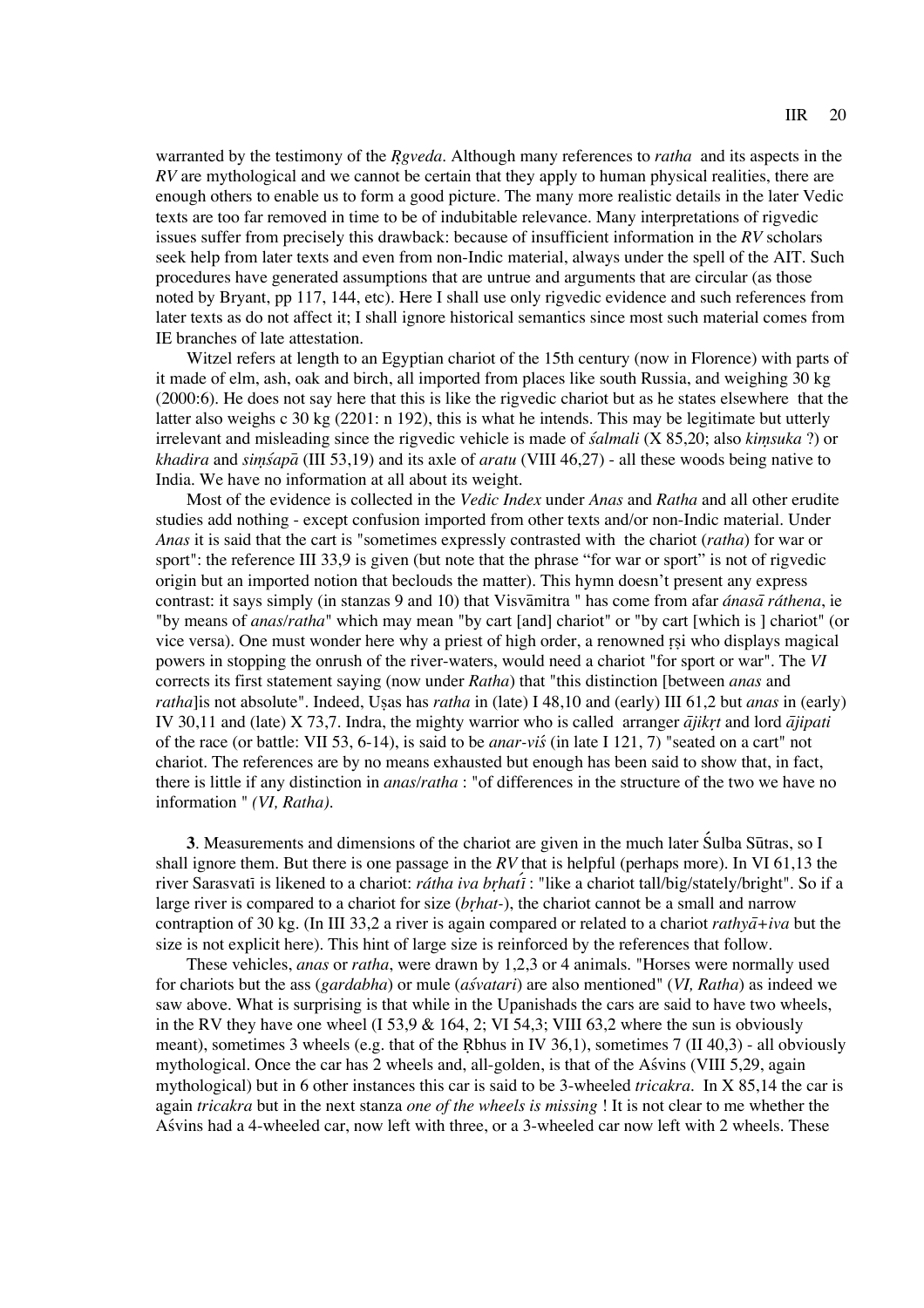cars have another curious aspect in the *RV*: the *ratha* has normally "seats" or space for two, the driver and another, but often it has space for three. I am not referring only to the Asvins' car which carries the Sun-maiden too, but also to III 6,9 and VI 47,9 where the *ratha* carries three and more on its *váris*w*t*t*he … vandhúre* : "widest seat/box". Then in (late) X 53, 7 we find a chariot *ratha* that has seating for 8 *astavandhura*.

All these details (plus the fact that, as we saw in  $\S$ 1, above, the chariot is drawn by an ass or ass and horse) constitute the picture of a vehicle that is not at all like the (war) chariots appearing in the 2nd millenium in the NE. P Raulwing's admirably erudite study on the IE chariots and horses sheds not one ray of light on the rigvedic vehicles. The evidence for the development in the NE of the first light chariots for war (Littauer & Cronwel 1996) as against the Pontic Steppe (Anthony & Vinogradov 1995) seems fairly convincing. But neither the former not the latter tell us anything useful about the *RV*.

Witzel took umbrage (2003) to this view accusing me of using only mythological evidence (which is untrue: see VII,1 re Mudgala race) but himself used the most obviously mythological references (Asvins' golden wheels, *RV* 8.5-59; etc and *RV* 10.85.11 which speaks of Surya's bridal car which has *the sky as its covering* (st 10) and is in fact *manas* 'the mind', but, because he probably used Geldner's German translation, he thought this was *ratha* whereas it is *anas* (st 10, 12)!) etc).

**4**. Further confusion comes from projecting non-Indic material onto the minor aspect of the *rathava<sup>f</sup>hana*, in VI, 75,8. Mentioned by Witzel (2001: n192) and usually translated as a platform or large vehicle for transporting the supposedly fragile, light (30 kg) chariot, the word occurs also in *AtharvaVeda*, III 17,3 in a list - "cow, sheep, *prastha*a*vad rathava*a*hamam* and a lusty fat girl": all these a plough should dig up (*langalam ... udvapatu*). This passage with slight variations is found also in some Brahmanas. If we put aside any notions from NE (hypothetical) parallels and modern racing-cars (Witzel ibid), it is very difficult to see how this "chariot-transport that-has-a-support or a-platform" (surely pleonastic ?) fits with the cow, sheep and girl. To my mind the whole phrase seems to be a metaphor for a horse ("chariot-puller that-has-stability") but I wouldn't bet on it and WD Whitney translates "on-going chariot-frame" (note: *not* 'platform'). The word occurs also in the prose texts and there it may have the meaning "platform, conveyor", though in a text like Baudhavana Srauta Srūta XI, 6, 72,8 it is probably used metaphorically: *athaihi yajamaneti: ratha es*w*a daks*w*in*-*e s*z*ron*-*yante rathava*a*hana a*a*hito bhavati*: "Come, O sacrificer! he says; this chariot is placed on the platform [which is] the southern hip (stroni-) [of the altar]". All such references are much too late. (See Sparreboom 1985 *passim* for the mainstream view) .

The use of the word in *RV* VI 75,8 can be taken differently. First of all, if the *ratha* was dismantled and placed on the platform, as is generally thought (Sparreboom, p. 30), this hymn would have been an ideal place to mention such a fact. But the hymn does not say that wheels and box are separate; in fact the chariot *ratha* is not lauded *per se* as other things are. Here the *rathavahana* itself is equated with the oblation *havis*, just as in other passages the hymn or thought offered is given in the figure of a chariot (eg V 29, 15). Then since the chariot itself is not lauded (as the warrior is in st 1, the cow in 2, the good charioteer in 6, horses in 7, the whip in 13, the mail or armour 18-9), it seems reasonable that *rathavahana* is the chariot itself, lauded *per se* in st 8; to use Whitney's translation, it is the "(on-going) chariot-frame". There is no need to assume a chariotcarrying platform.<sup>17</sup> Pada 8c tátra rátham úpa sagmám sadéma is translated by W. O'Flaherty

<sup>17</sup> *rathavahana* could mean "the conveying by chariot" or "the chariot's [function of] conveying" or even "the conveyor that is a chariot". Some might refer to grammar rules and accent and insist that here is an Acc *tatpurusa* "chariot-conveying". I would simply remind that the accent is not invariable (e.g. *áśvam-isti* "horse-seeking" but *viśvam-invá* "all moving", etc). Then we find *aritra-párana* "going-across with oars" and not "going-across oars" (Macdonell 1916: 454-7).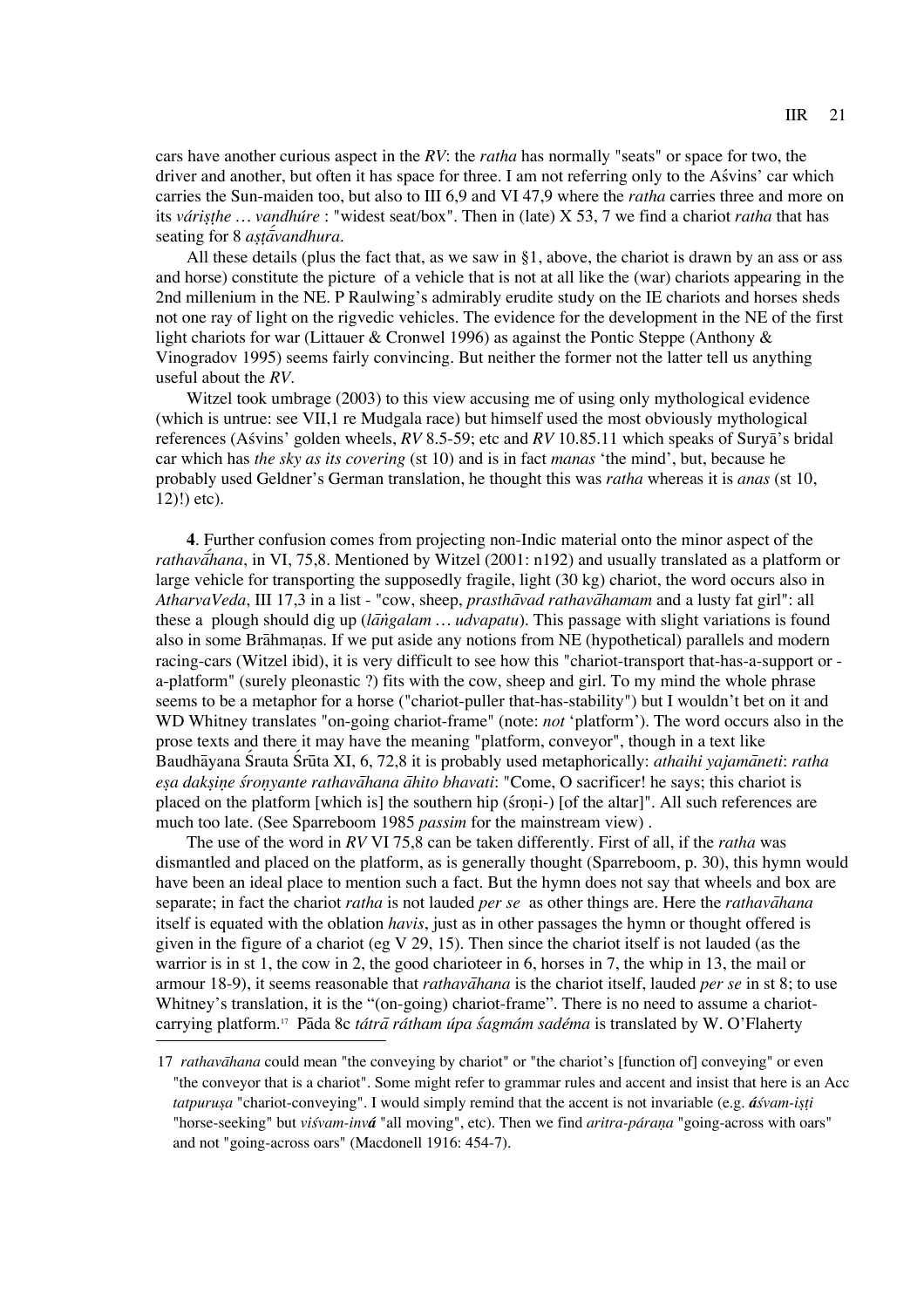(1981:237) as "on it [i.e.the platform] let us place the working chariot". This rendering can hardly be correct since the verb

*upa-sad-* means "sit on/by, approach respectfully" and the like (the causative *upasadaya-* alone means "place on") : so the phrase should give "let us revere/honour the efficient chariot." Furthermore, this very stanza says that upon this vehicle are already laid *nihita* weaponry  $\bar{a}yudha$ and mail *varma*. So O'Flaherty and others say that on this "platform" weapons and mail are first laid and then the chariot itself. Is it likely that practical men would load the chariot (whole or dismantled) afterwards and thus possibly damage the weaponry ? Of course not.

It may be thought that my interpretation of the *rathavahana* is far-fetched and ignores the traditional meaning given by scholars. This may be so, but the more I read the hymns the more I wonder whether the traditional, generally accepted meanings that I learnt formerly are true. Consider one well-known passage. Every sanskritist knows the *Na*a*sad*i*ya Su*u*kta* X 129: paadas c and d read *kím*   $a^2$ *a*<sup>*xarivah kúha kásya śármann ámbhah kím āsid gáhanam gambhiram: roughly 'What covered (or</sup>* was-there-covering)? Where? Whose protection? Was it *ambhah*h profound unfathomable?' All translations that I know give 'water' for *ambhas* (Geldner: 'Wasser'); even Jeanine Miller, who always approached the hymns with great sensitivity and strove to bring out some spiritual significance, here translated 'water' and connected this with other mythologies (1972: 68). As most mythologies/religions speak of "water" at a very early stage of creation (Judaic, Egyptian, Mesopotamian, etc) it is assumed that *ambhas* (connected with *abhra*, *ambara*, *ambu*, all denoting 'cloud, sky, rain, water') also does the same. But this cannot be justified: it is negated by the first hemistich which states unequivocally "Then there was no existence nor non-existence, nor space (*rajas*) nor the upper heaven". How, when there was no existence of any kind (known to us), could there be "water"? There couldn't. Here the word *ambhas* means 'potency' (Mayrhofer: *Gewalt*). Behind the traditional (Western) thinking is the notion "Why shouldn't the rigvedic mythology be like the other *primitive* mythologies?" And so this preconception will continue to produce translations of "water", ignoring what the text says and what plain logic enjoins.The hymn here is significantly different from other mythologies in advocating a Primal Unity as the First Principle of all creation. Similar preconceptions (and prejudices?) operate and, I think, misinterpret or ignore the data about chariots and many other rigvedic matters.

Final point. Even if some rigvedic vehicles resembled the early one-man, two-wheeled chariot of the NE, this does not mean that the Vedic *ratha* came from there and, still less, from the Urals.18 The Harappans already had the technology for its construction. For other types of vehicles, of course, there is ample evidence: "a more sophisticated type of vehicle with one or two pairs of wheels ... is known from the Rhine to the Indus by around 3000 BC" (Piggott 1992: 18; for more details Kazanas 1999: 33). The absence of actual remains does pose a difficulty but is not in itself evidence of absence.

## *VIII) The river Sarasvat*<sup>i</sup>

**1**. Many hymns in nine of the ten books of the RV (but not the 4th) extol or mention a divine and very large river named Sarasvati. This flows mightily "from the mountains to the [Indian] Ocean" *giríbhya a<sup>* $\tilde{a}$  *samudrãt* VII, 95,2 and gives sustenance to many kings and the five Aryan tribes</sup> that were settled along its banks (VI 61: etc) and along the Indus, Dr sadvati and the other rivers. In historic times the river appeared to be a minor stream Sarsuti (<Sarasvati) or Ghaggar or Hakra,

<sup>18</sup> In yet another misrepresentation Witzel writes: "The spoked chariot wheels that Sethna wants to find on the Indus seals turn out to be in most cases, oblong – resulting in singularly bad transport for Indus merchants". (2001: n 194). However DK Sethna makes it quite explicit (1992: 50-1) that these identifications were first made by Parpola and other Finnish scholars; he merely followed! Parpola is an invasionist and co-editor of Witzel's EJVS!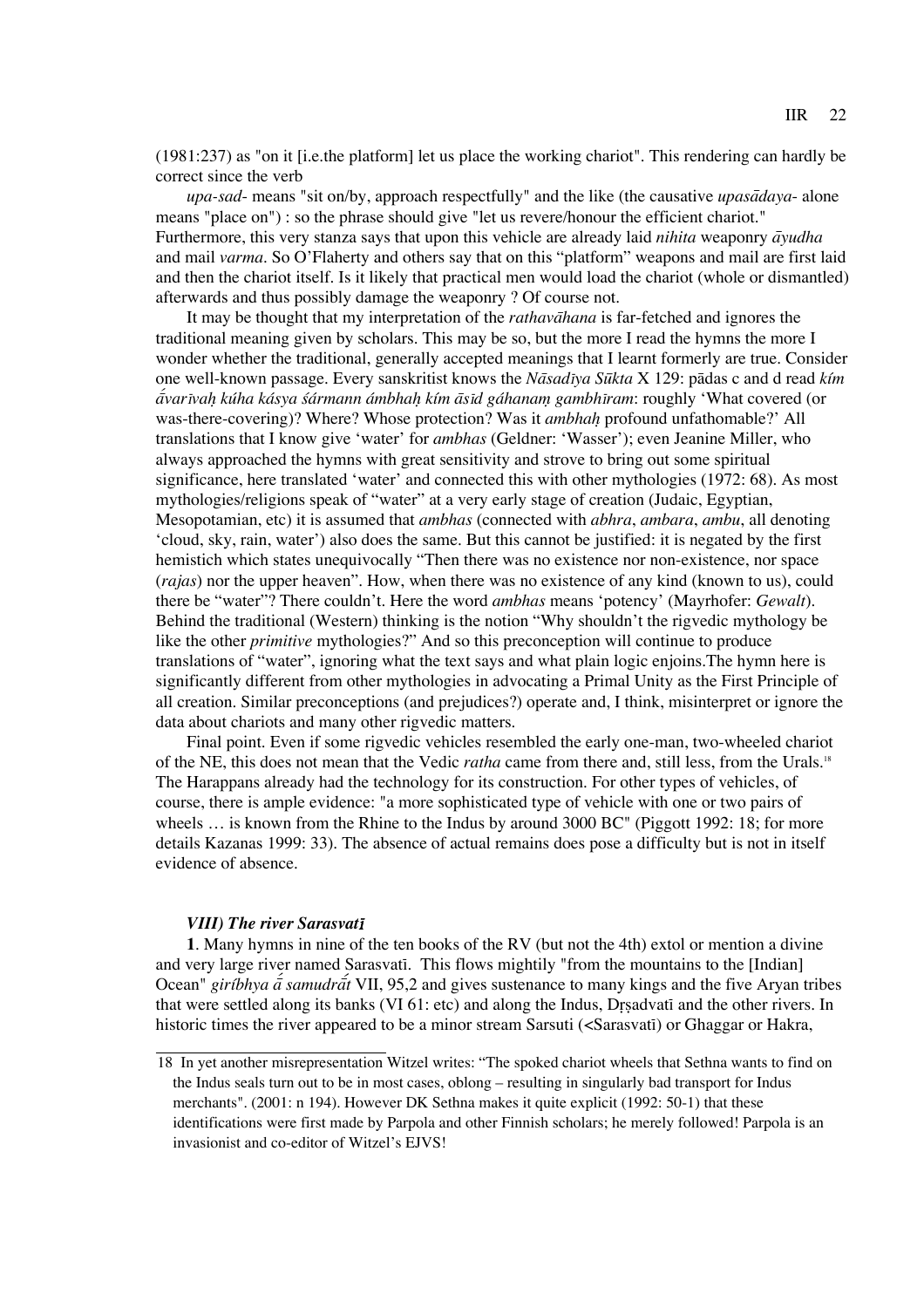which ended in the desert at Bhatnair, far from the ocean so that modern scholars (Roth, Griffiths et al, *VI* vol 2, 434) thought that the poets referred, in fact, to the Indus which alone still flows to the ocean and justifies such references.

Witzel does not think that Sarasvati tells us much about the date of the *RV* and the IA origins; in fact he doubts it is the Indian river at all, writing: "Whether the immigrant Vasistha [i.e. the poet of VII 95 hymn] was from the Iranian area of *Haraxvaiti* (= Sarasvati Arachosia) or not, he may have echoed the praise of the *ancient* Sarasvati, that is the local S Avestan Haraxvaiti … or he may just have spoken in the hyperbolic style of the RV" (2001: 66).<sup>19</sup> It would be too time-consuming and tedious to describe all the various notions Witzel has resorted to in the last few years both in publications and on the Internet to explain why the Sarasvati is not really the Sarasvati but some other river "having pools" or being in Afghanistan or flowing in the sky as the Milky Way, and so on. I shall deal only with Witzel's point about the river Beas capturing the river Sutlej from Sarasvati and thus diminishing it: in the end Sarasvati flows to *samudra* which is not the ocean but only terminal lake(s) (2001: 65). This is thought important by Bryant also (2001:168). But before proceeding I should agree that Sarasvati is also a goddess and had a celestial aspect for the IAs (eg *RV* V 43, 11; VI 61, 11; X 17, 7-9) as the river Nile was also the Milky Way in heaven for the Egyptians (Shafer 1991: 108).

**2**. Sarasvati is praised, like no other river, in many hymns and to confine the discussion, as Witzel does, to two hymns III, 33 and VII, 95 ignoring the information contained in others, is not good scholarship. Hymn III 33 indeed says that rsi Visvamitra, domestic priest to King Sudas, went to the confluence of the two rivers Beas and Sutlej and there asked the rivers to hold their current so that he (and the accompanying Bharatas) could cross. People, of course, do not usually go to a confluence, where the current is most turgid and vehement to cross over: they either go higher up and cross two rivers or lower down where the flow is smoother. However, since Visvamitra was a mighty sage, he could perform miracles, so the rivers complied with his request and stopped flowing. The word *samāraṇa* also suggests a "confluence". But to me it is not as clear as I would like. Then, in the late X 75 the river Beas *Vipas*<sup>s</sup> is not mentioned, only Sutlej *Sutudri* (st 5): this suggests that the latter absorbed the former rather than the other way round! Adding to the confusion, III 53,9 says that Visvamitra induced only one river to hold back (*astabhnat*) its flow: here it may be a different river, Sindhu itself (*sindhu* = "river in general" and "Indus"), in which case Viszvaamitra made a habit of stopping rivers! The *VI* thinks III 53, 9 to be a (later) reference to the same feat (in III 33): indeed, it is a brief reference in one half-stanza (a & b) and it includes King Sudas (c-d) while the three following stanzas pray that Sudas defeats his foes and wins wealth and the Bharata people be protected. (For what it is worth, Indra too stops with his  $m\bar{a}y\bar{a}$  the overflowing waters of river Vibali in *RV* IV 30, 12. In V 31, 8 also he stops the rushing waters for Yadu and Turvasa. Then in VII 18, 5 Indra made "the spreading tumultuous waters shallow and easy for Sudas to cross": this hymn in praise of Indra is by Vasistha but seems to refer to the same incident as III, 33, which is a hymn in praise of Indra by Visvamitra.) The situation as a whole is not at all clear. (*Nirukta* II 23-5 & *Brhaddevata* II 135-7 add nothing to our understanding.)

Be that as it may, when we turn to the information in other hymns we see that Sarasvati is a very great river in the later hymns as well, except *perhaps* in X 75. In II 41,16, Grrtsamada calls Sarasvati, *nad*i*tama*a*, ambitama*a*and devitama*a "best river, best mother, best goddess". Following Oldenberg,

<sup>19</sup> It is worth noting that Haraxvaiti is one of the 16 places the Iranians had passed through before settling down. See section III, 3 above. In Indo-Iranian linguistics the sound shift is from *s* to *h* (V*su*, *soma*/ Av *hu*u*˙*, *haoma* etc); so *Sarasvat*i*/Haraxvaiti* would indicate a movement out of Saptasindhu (as also *Haptahendu*) rather than the reverse. This suggests to me a movement of IAs north-westward and eventually into Iran. It could have been a large contingent, and the areas sparsely (or not) populated so that the immigrants could give new names reminiscent of their homeland.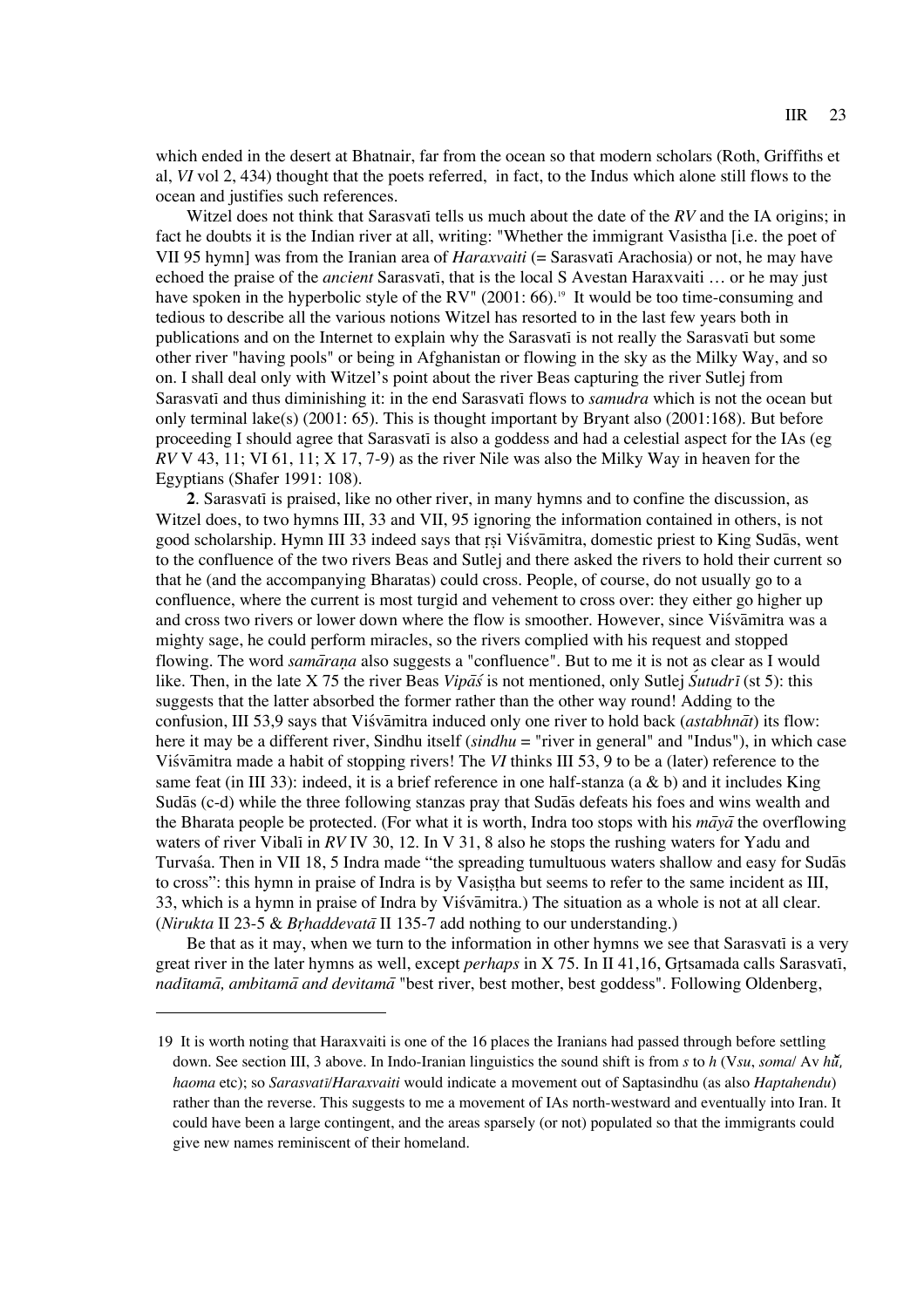Witzel considers Bks II-VII to be the oldest ones but also gives several conditons which nearly nullify this (eg "the 'younger form' of a hymn does not always signify its 'younger age'," 1995: 309-11). Thus he considers II, 41 and III 33 to be older and therefore describing the river as it was initially and then losing one of its tributaries and so shrinking. But in addition to the later VII 95 (see above), VI 52,6 also praises Sarasvati, which is (still) **swollen** *pinvamana* by many rivers *sindhubhih*: so rsi Bharadva<sup>d</sup>ia tells us that this river is still fed by many others! Thus even if Sutlej had been weaned away, there were still enough rivers pouring into Sarasvati and keeping it swollen and large. Then hymn VI 61, 8-13 lauds the river as endless, swift-moving, roaring, most dear among the sister-currents and, together with her divine aspect, nourishing the 5 tribes. Surely it can't be that the rsi of Book VI also like "immigrant Vasistha", twice lauds an ancient or non-Indic river. In the definitely later VIII 21, 17-8, the rsi Kanva says that king Citra bestows wealth only like Indra or Sarasvati and that Citra and many lesser kings dwell along Sarasvati: this does not sound like a diminished river. Then, VII 96,2 (as well as 95) prays to the rivergoddess for sustenance and good fortune and so does again X 177 while X 64, 9 calls upon Sarasvati, Sarayu and Indus as "great" and "nourishing". All these poets can't be referring to an ancient river or a shrivelled one (and these 3 hymns are not singled out in Witzel's 1995 paper as early).

**3**. Witzel writes: "In sum, the middle and later *RV* (books 3,7 and the late book, 10.75) already depict the *present day* situation with the Sarasvati having lost most of the water to the Sutlej (and even earlier, much of it also to the Yamuna). It was no longer the large river it *might* have been before the Rgvedic period [i.e. before 1200]" (2001: 66: emphasis in the original; square brackets mine). This statement is of course a gross misrepresentation of the situation since it ignores the facts. These middle and late hymns (VII 95 and 96, VIII 21, X 64 and 177) describe *in the present* the river's greatness, say that many kings live along its banks and pray for sustenance and good fortune *without any hint anywhere* (in these or other hymns) that the river has shrunk (as indeed we find in later texts like eg *Manusmr*r*ti* II 21 and scholiasts thereon). If Sarasvati had shrunk, surely these hymns would be lamenting such a misfortune and praying for the reappearance of ample water – as Vasistha confesses former sins to Varuna and begs for forgiveness in VII 86 and 89 or as the gambler bewails his predicament and begs for release in X 34.

Consider 3 more points on this. **(a)** The terminal "lake(s)" is etymologising on Witzel's part since *Sarasvat*i is usually rendered 'she who has pools'. The word *saras* certainly came to mean 'pool' and this may refer to the sources of the river being lakes which formed as the ice was melting: considering the name was given when the river was at its grandest (from the mountains to the ocean), it would refer to lakes at the origin and not the teminal point. But there is another aspect here. The root √*sr*r and all its derivatives imply 'motion, extension, running-on'; *saras* too originally meant most probably (not 'pool' but) 'whirlpool' or 'eddy' in a river's current. Sarasvati was the river with the mighty current and strong swirls. **(b)** Hymn X, 75 does not give prominence to Sarasvati but praises *sindhu* which may be the river Indus or *the Spirit of Rivers deified*; in any case, it is a list of the rivers from east to west and Sarasvati is in the correct place, after Ganges and Yamuna. **(c)** More important, hymn III 33 speaks of the two rivers Vipas and Sutudri (st 1-2) as rising from the mountains (*parvata*) and flowing down to the ocean *samudra*. Or should we here also take *samudra* to be "a terminal lake", as Witzel would have it (2001: 76) for Sarasvati in VII 95,2? In both we have the rise of the rivers from mountains and their flow to *samudra*. But I 71,7 also says *samudrám ná sravátah saptá yahvih* '[sacrificial offerings turn to Agni] like the 7 mighy rivers flowing to the *samudra*': is this *samudra* too Sarasvati's "terminal lake" into which turn/flow all 7 rivers?... I find it more reasonable to take *samudra* as the 'ocean' and that Sarasvati also flows there.

To sum up, Sarasvati in all of the *RV* is a mighty river that nourishes the 5 Aryan peoples (and many kings) along its banks as is shown by VI 52, VI 61, VII 95 and 96, VIII 21 and X 64 and 177.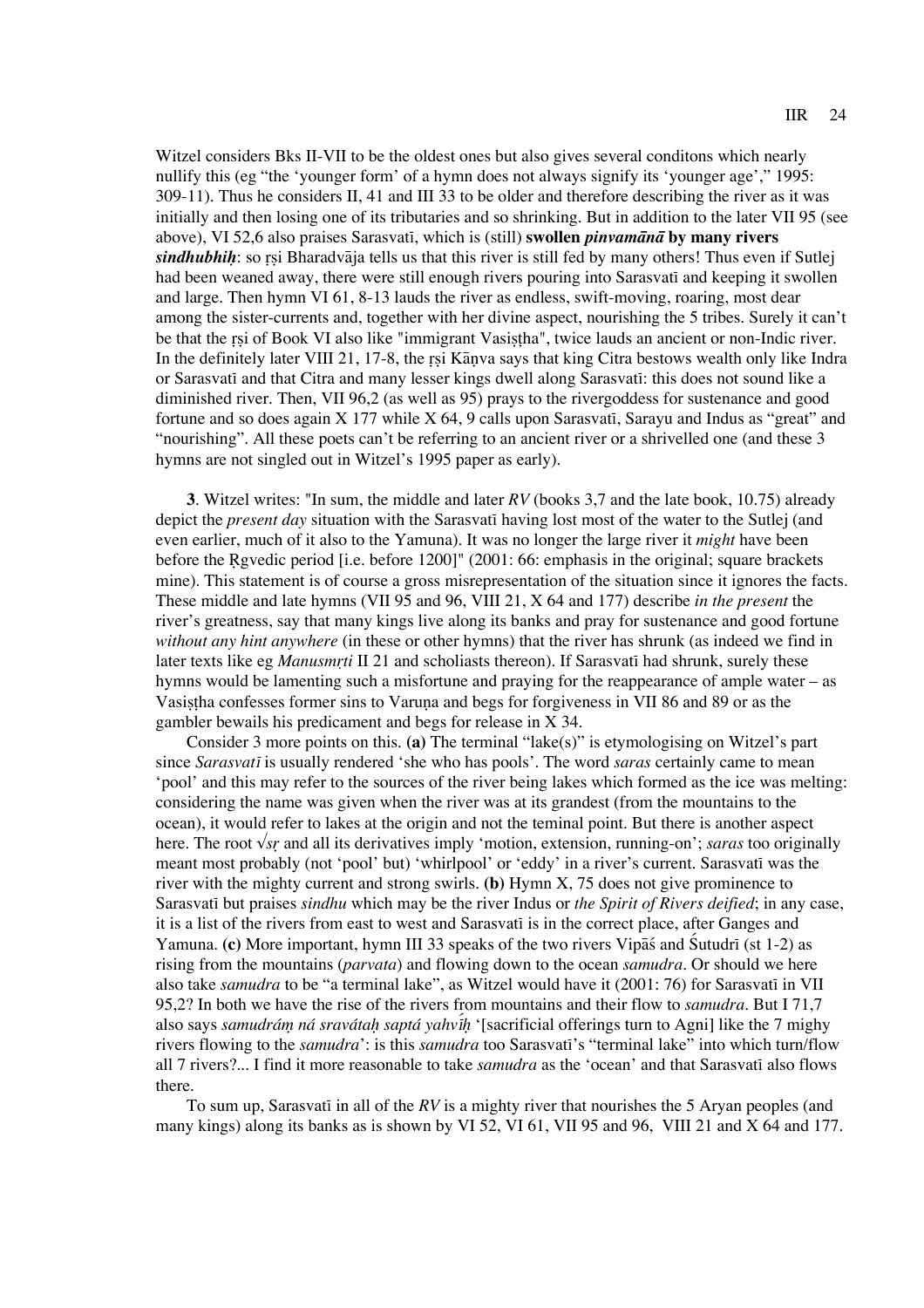All these were composed before 1900, when by most accounts the river lost its tributaries and shrank (Rao 1991: 77-9; Allchins 1997: 117). Consequently the (bulk of the) *RV* must be dated prior to 1900 and since it knows nothing of the  $ISC<sup>20</sup>$ , as Witzel too admits, it must be even older, i.e. before 3000.

## *IX) Some linguistic considerations*

I have no desire, and it would take too long, to follow Witzel along all his tortuous twists and turns in the conjectural philology of proto-languages. I shall deal only with four aspects three of which are considered important by Bryant.

**1**. Witzel admits (2001 :§18) that the earlier Kassites who conquered Mesopotamia had IA elements but attempts to show that the somewhat later Mitanni language has no such elements and that any similarities derive from a Pre-Vedic Old Indo-Aryan. Fact is that once you start postulating Pre-This-language and Proto-that-language, you can prove almost anything you like in this field. Other philologists are fairly explicit about this matter. Burrow accepts the IA presence in Mitanni and that the elements "are to be connected specifically with the Indo-Aryans … partly on *linguistic grounds* [ my emphasis here] and partly on … the Aryan gods mentioned … [who] are specifically Vedic… [and] the word *eika* - which corresponds to Sanskrit *eka* whereas Iranian has *aiva*-" (1975 : 28-30). Bryant endorses Burrow's view finding "Indo-Aryan prominence in this field" (p 136). S S Misra, Professor of Linguistics at Benares, argues along similar lines (1992:13-4) but he is an indigenist and Witzel feels he can deride him describing his work as "nothing more than a cottage industry exploitation of a new popular trend"(2001: §12,1 and § 12,4 - 12,8).

Why Witzel, Professor at Harvard, thinks it fit to insult his colleagues is not very clear.<sup>21</sup> This mode of attack reaches a climax in his article in *Frontline*, a marxist journal, in which he assails some publication which allegedly used fraudulent material (*non vidi*) but goes beyond this to insult all indigenists, Indian and Western alike, non-academics and academics, including Misra (2000: 14). Why he should have resorted to a marxist magazine to publish such a critique when India has so many academic journals is not very clear either.

**2**. More important is the matter of **loanwords**. A number of words in Vedic, not having correspondences in other IE branches and not being capable of resolution into some (hypothetical) PIE form are thought to be borrowings from Dravidian or Munda or "some unknown northeastern language" (Hock 1996: 113 citing B Tikkanen). Several scholars advocate this borrowing (Burrow 1973, Mayrhofer 1956-, Kuiper 1991&1995, Witzel 2001). This is said to be very important, if not

20 a)Another revealing point is Witzel's misrepresentation of ruins "(armaka, vailasthana, cf Falk 1981) in the *RV*" (2001: §22). The implication is that there are references in the *RV* to ruins, particularly I, 133(*armaka*, *vailasthana*) and that H. Falk (1981) presents all this evidence. This is very far from the truth. Falk deals with *kapala* "potsherds" *in the later texts* (1981: 167 ff) as one would expect. *RV* I, 133 does not refer to any ruined cities as Burrow tried to show (1963: 159-68): there is no mention at all in this hymn of ruined houses or walls, no stones or bricks (building material of the ISC) - only ghosts and friends (see Kazanas 2000: 95 and n 14; also Sethna 1992: 130-4).).

b) He misrepresents Misra again, writing (2001: 34) "Misra's main thesis, emigration from India, has already been refuted on linguistic grounds by Hock (1999)." Hock, on the contrary, admits the possibility of emigration *on linguistic grounds* and rejects it on quasi-archaeological considerations about horse and warchariot (1999: 13). See § IX 3, below.

21 G. Erdosy, another invasionist, refers to S. Talageri, whose publications (1993, 2000) may contain errors and faults but are fairly honest attempts to present the indigenist case (see Bryant 2001 : 65-6, etc), as a "lunatic" (Elst 1999:55). The same scholar makes curious remarks about archaeologists who, he thinks, do not understand "gradual and complex phenomena" consequently "denying the validity of any migrational model" (1995: xiii, xv): here we have an implicit charge that archaeologists are obtuse whereas invasionists are perspicacious and imaginative - which of course is derogatory sophistry (see also n 10c, above).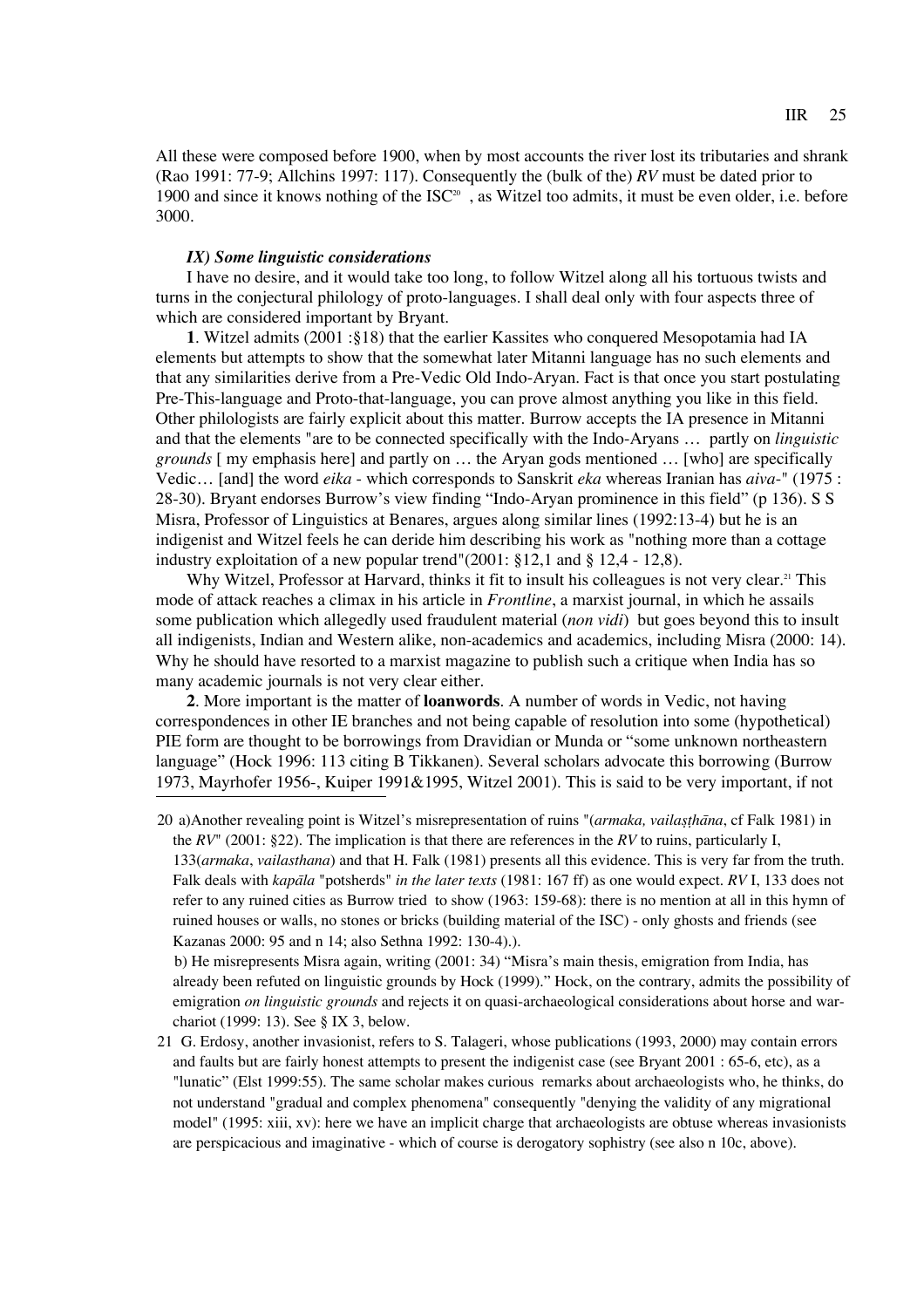decisive evidence and Bryan states "any discussion of Indo-Aryan origins that neglects the substratum data simply cannot be taken seriously"(107). Excellent! But first let us consider some pertinent points.

To begin with, the disagreement among linguists is startling. A long line of non-indigenist mostly Western scholars, including Emenau (1980), expressed grave doubts about the nature and the extent of this borrowing: P Thieme doubts Burrow's lists, Hock those of Mayrhofer and R Das the list of some 380 words of F Kuiper (Bryant, 84-90); Misra also rejects Kuiper's list (1999: 17-8). In the 1980's Ememau rejected the lot, even the unknown tongue "totally lost to the record". More recently Witzel rejected Bryant's suggestions (2001: nn 64, 65, 66). It is worth quoting Das, who is a non-indigenist but on different grounds: "*not a single case* [exists] in which a *communis opinio* has been found confirming the foreign origin of a Rgvedic (and probably Vedic in general) word(...) many of the arguments for (or against) such foreign origin are often ... statements of faith" (1995:228, emphasis original). Let one example suffice: Burrow gives *bala* 'strength' as of Dravidian origin (1973: 384) but Mayrhofer (under *balam*) connects it with Gk βελ-τίων, L de-bilis etc. Such disagreements may not impress philologists themselves since they are habituated to disputes and controversies but to others they indicate that something important is amiss. Just as remarkable is the fact that some scholars reject Dravidian and Munda and postulate an unknown language - as if every word in Vedic must have a correspondance in some other IE branch or the (hypothetical) reconstructed PIE. What is strange here is that scholars discuss this in seriousness not realizing that they are attempting to explain in this complicated science-fiction fashion what needs no explanation, as many of them hint anyway! If, as I maintain (sect VI, above) Vedic *is* the oldest IE branch preserving many more linguistic and cultural elements than the others, but not without erosions too, then it is just as likely that the other branches lost any trace of these alleged loans. (But see two paragraphs from end of this §2.) Also, if we postulate one non-IE language, why not have two or more?... Where would this lead us then?… What is the benefit? We are dealing with totally unknown and unhelpful entities. All we can say with realistic certitude is that *there may have been loans from X language(s)*.

To what extend can we trust the reconstruction of proto-languages?... True, many fine results have been obtained by the detection (or application) of philological laws operating in large areas of a language or of a family of languages, like IE. However, the old but regular correspodence of S *bh* and Gk *ph* as also in the perfect stem *lebhe* and  $\epsilon \tilde{\mu}$  *eilepha* 'have received' would lead us to expect a Gk present stem\* $\lambda \alpha \varphi$ - $\lambda \alpha \mu \varphi$ - $\frac{\alpha \varphi}{\alpha \mu}$ -/lamph-, but in actuality this is  $\lambda \alpha \beta$ - $\lambda \alpha \mu \beta$ - *lab*-/*lamb*-. Hock (1991) gives many more examples with laryngeals (582), Armenian *erk*- (583), Baltic, Slavic and Germanic (585) and so on (up to p 591). Thus it is equally true that there are areas where the general rules do not apply and we would reach wrong conclusions – but for the documentation. No law, moreover, can account for the variations in the following S and Gk correspondences: *tisthāmi/*<sup>κ</sup>στημι *histēmi* 'stand', *dadāmi*/δίδωμι *didōmi* 'give', *dadhāmi*/τίθημι *tithēmi* 'put' *piparmi*/  $\pi$ ίμπλημι *pimplemi* 'fill' (the Gk nasal, an echo of *prn* $\bar{a}$ *mi* ?) and *juhomi*/χ $\epsilon$ ω *cheo*<sup>-</sup> pour' (cf aor pass  $\hat{\epsilon}$ χύθην, *echuthēn* χύτρα *chutra* 'pot' etc which suggest a root-stem γν- *chu*- similar to S √*hu*)). Can we be 100% sure then that the forms we 'reconstruct' for protolanguages, (and especially Munda), are actual? I don't think so; nor would any judge and jury in an impartial court of law. Writing on Kurylowitz's 'laws' of analogy, Hock, one of the most eminent scholars in Comparative Philology, states: "a prediction of when change will or must occur is impossible" (1991: 211). And of course, without the necessary analogical information (ie documentation of some kind) we cannot predict *what* the change will be.

Let me give some examples. In Greek the guttural plosive  $\gamma$  (=g) is now pronounced as a fricative, sometimes like *y* in 'you' and sometimes like *w* in 'wolf' – and this in both initial and medial positions. It is a general law without any exceptions. However there are many words in Md Gk that did not originally have an initial  $\gamma$  but developed it from different vowels and in some cases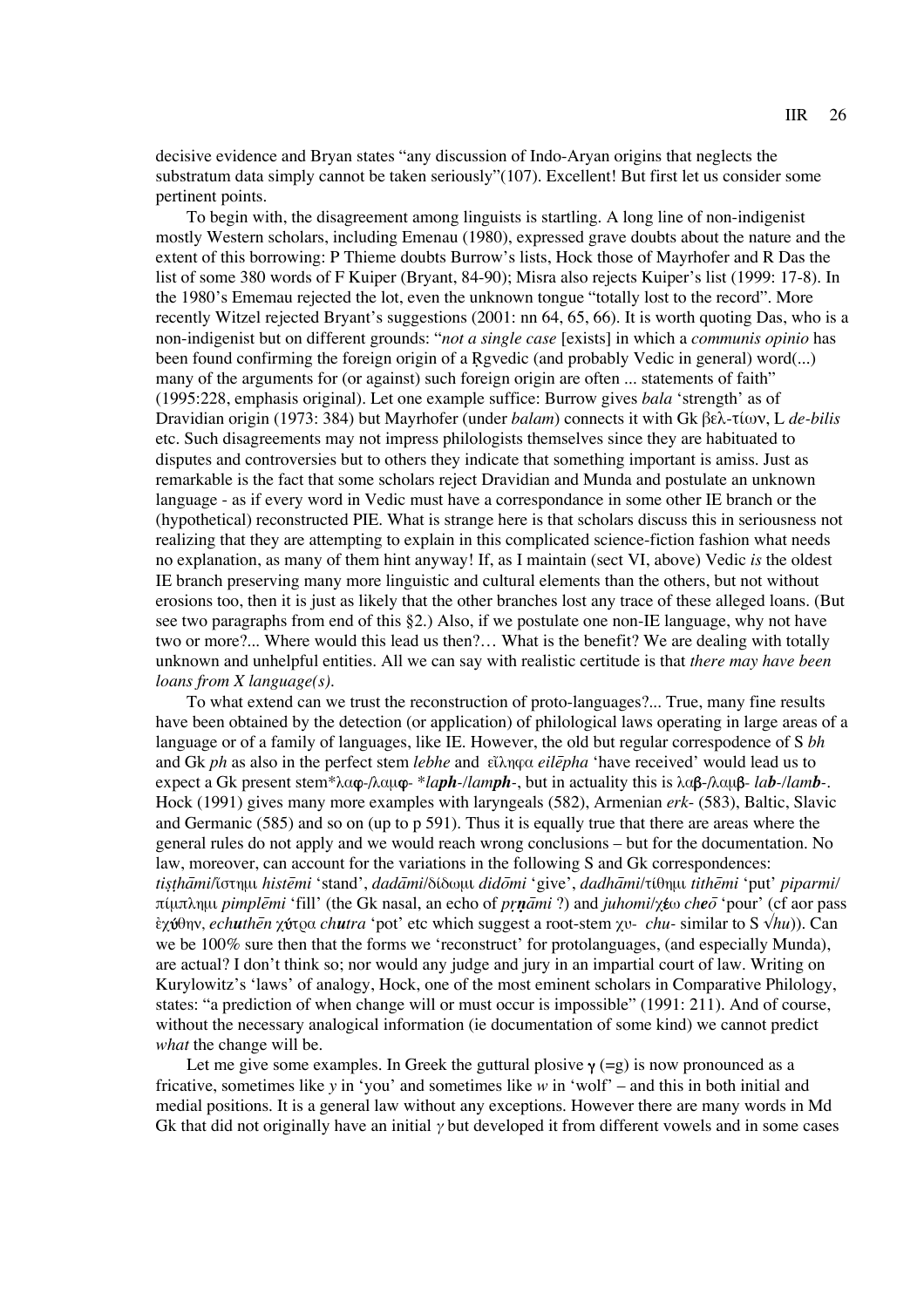through loss of vowels: eg γεράκι < λεύραξ *geraki < hierax* 'hawk', γερός < υγιηρός *geros < hugieros* 'healthy' (but cf γέρ/-ων/-ov- *ger/-ōn/-on* 'old'), γιαλ-/γυαλ- < ὑαλ- gial-/gual-/ < hual- 'bright' (Md Gk 'glass'), γιαλός < αίγιαλός *gialos* < *aigialos* 'shore', etc. Without the documentation we would be 'reconstructing' some very absurd unreal forms. Without documentation no law could possibly lead back to the originals (second in each of the pairs): δένω/δέω *deno<sup>†</sup>deo* (and δίδημι *didemi*) 'bind' (cf μένω/μένω *menō/menō* 'abide': no change), λύνω/λύω *lunō/luõ* 'loosen', γύνω/χέω chunō/cheō 'pour'; γλείφω/λείχω gleiphō/leichō 'lick', (cf ἀλείφω/ἀλείφω aleiphō/aleiphō 'besmear': no change). Then take the group – αδράχνω *adrachno* (fut -δραξ- *drax-*) 'grasp', δείχνω *deichno*<sup>†</sup> (fut  $\delta$ είξ- *deix*-) 'show' and σπρώγνω *sprochno* (fut σπρωξ- *sprox*-) 'push'. With the help of S *dis-ami* (fut *deks*-) and L *(in-)dic-are* both 'show', an original  $* \delta \epsilon \kappa$ -/ $\delta \iota \kappa$ - $* d \epsilon k$ -/dik- may be postulated; encouraged we may now take S *sprs* (fut *spraks*-) 'touch' or, perhaps, *sprh* 'be eager' (and L *sparg – ere* 'strew, hurl') as cognate with σπρώχνω *sprochno*, and S *drs*<sup>*(dars*-fut *draks-)* 'see' with -δράχ-</sup> v $\omega$  -*drach-no*; then we postulate a law that original  $x > \chi$  *k>ch* with an intrusive -v- -*n*- or an original -xv- -kn- with loss of -v- -n- in Sanskrit and Latin. This 'law' is then applied to other similar verbs and we have original \*δίκνω \*rhikno for ρίχνω richno<sup>†</sup> throw', \*διώκνω \*diokno<sup>5</sup> for διώχνω dioch $n\bar{o}$  'drive away'. Unfortunately, all this apparently 'scientific' approach is sheer fantasy and only  $\delta$ ιώχ-ω *diōk-ō* (without the -ν- *n*) would be correct: for the rest the originals are δείχνυμι *deiknumi*, (α-)δράσσω (a-)drasso<sup>5</sup> (or δράττω *dratto*<sup>5</sup>), for ρίχνω *rhichno* δίπτω *rhipto* and for σπρώχνω  $spr\bar{o}chn\bar{o}$ , after several incredible changes, ( $\epsilon\bar{o}$ <sup>2</sup>) $\pi\rho\sigma\omega\theta\epsilon\omega$  *(eis-?)pro* $\bar{o}$ *the* $\bar{o}$ ! Without documentation analogous fantasies will, of course, be generated by the following: θλίβω *thlibo* 'press/pinch', νίβω *nibō* 'wash', σκύβω *skubō* (pronounced *skivo*) 'bend', στρίβω *stribō* 'turn/twist', τρίβω *tribō* 'rub', etc which come from θλίβω *thlivo* (no change), νίπτω *nipto*, κύπτω *kupto*, στρέφω *strepho* and τρίβω  $trib\bar{o}$  (no change). I trust I am forgiven for not having any confidence at all in comparisons and reconstructions of this type (without documentation).

E. Pulgram discussed caustically the same dangers with regard to Latin and the Romance languages (1958: 147). He also dismissed 'linguistic palaeontology' with very good reasons – as many others have done before and after him (see also Bryant, ch 6). As S Zimmer put it (1990): "The long dispute about the reliability of this linguistic palaeontology' is not yet finished, but approaching its inevitable end – with a negative result, of course". Indeed, some few scholars still resort to it judiciously (Elst 1999: 130-3; Witzel 2001: 42-6) to prove their (opposite) view.

Now, if so many important changes in a language occur, despite literacy, outside the influence of any recognizable regular law within only a few centuries, then the changes in a language without literacy (unless it has a strong hieratic oral tradition like that of the Indoaryans) in a period of over a millennium can hardly be calculable. **"**The hypothesis of an unknown substratum … is methodologically dubious (…) The enormous difference between the Indo-Aryan [*alleged!*] arrival … and the first attestation of the northwestern languages places formidable obstacles" (Hock 1996: 79-80, my square brackets). Surely then, when reconstructions of protolanguages, and consequently phenomena arising from them, cannot really be trusted, and when eminent linguists cannot agree among themselves about the nature and extent of the subject under discussion (in this case loanwords), how could we and why should we take this sort of 'evidence' seriously?…

However, I do accept the possibility of the presence of other non-Sanskritic languages in the larger area and of loanwords in Vedic. After all some denote important items, like *khala* 'threshingfloor', *bila* 'hole' and *langala* 'plough' and occur frequently. Nonetheless, even if all these loanwords and other similar linguistic elements are taken to be valid, this does not indicate an IndoAryan intrusion, even if such elements are present only in Vedic and in no other IE language. As I pointed out on the Internet (2001a: n8) we can envisage such non-IE influences coming from south and east of Saptasindhu and affecting all adjacent dialects but not those further north-west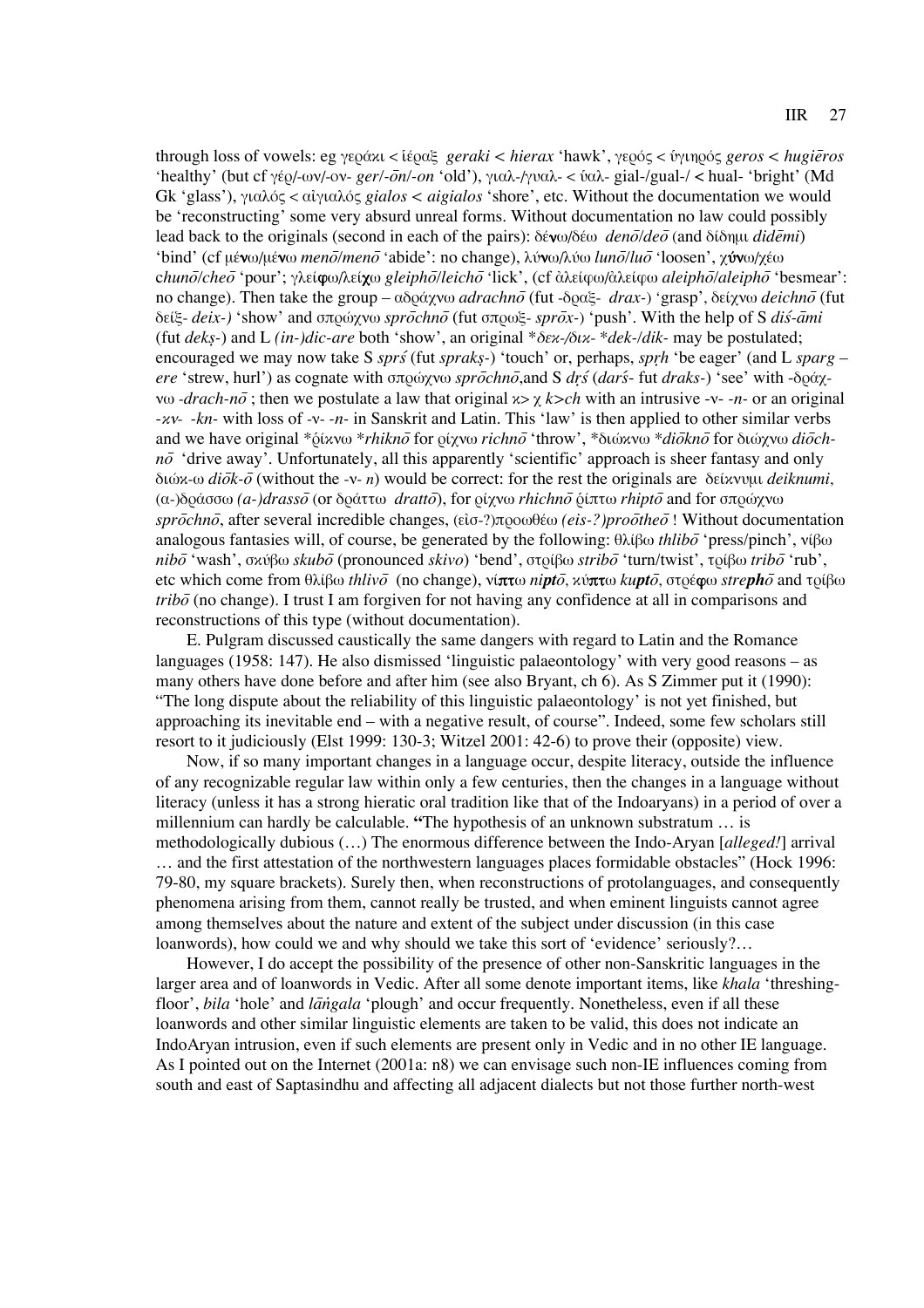(which in fact emigrated – before, during or after the arrival of the foreign elements).<sup>22</sup>

Not surprisingly, Bryant himself arrives at a similar conclusion: "As far as I can determine, there is very little that is decisive that can be brought forward to deny the possibility that Dravidian or Munda speakers intruded upon an Indo-Aryan speaking area and not vice versa" (105); here again there is, in fact, *nothing* decisive beyond the AIT itself. In support of this Bryant cites Witzel who provided data that "Dravidian influence is not visible in the earliest layers of the Rg but only in subsequent layers" (102). And he concludes: "In short, while certainly suggestive, it is difficult to see how the 'evidence' of a linguistic substratum in Indo-Aryan, in and of itself, can be used as a final arbitrator in the debate over Indo-Aryan origins" (107). Bryant should have added that there is nothing else.

*3. The 'Out of India' theory (=OIT).* Even more important is Hock's article which discusses the possibility of Old IndoAryan being the PIE language and the possibility of IEs emigrating out of India (1999).

Hock rightly rejects the notion that PIE was Vedic, but he is wrong in ascribing this view to Misra, who makes no such claim as far as I know. Misra exhibits some sentiment, perhaps because of patriotism and religious feelings, but he is careful throughout his study (1992) to keep Sanskrit quite distinct from PIE: "the Sanskrit language has also suffered linguistic changes and the original Indo-European proto-speech was not the same as Sanskrit" (p2); also, Sanskrit "is the oldest Indo-European" and the "nearest language to original Indo-European" (p84).

Then Hock, unaware of J Nichols's evidence which requires a locus of dispersal at Bactria - Sogdiana (unlike his own vague "vast area from East central Europe to Eastern Russia", p17), nonetheless indicates that there are no substantial linguistic arguments against the proposition that IE branches moved out of India. He states that apart from the gypsy emigration, there are "three more IA languages moving out of India: Gandhari Prakrit (in medieval Khotam and farther east), and Parya (in modern Uzbekistan)... and Dunaki (close to present-day Shina)... to the outer northwestern edge of south Asia" (also in Hock 1996: 82). He states also that the PIE could "a priori" have been "originally spoken in India" (p11) and rejects the idea *not on linguistic* but archaeological (!) grounds (p13) of the kind usually employed by invasionists (horse and chariot). This, as we saw (sect VII) is no real difficulty. On p14 we find Fig1, the genetic table of the IE branches which is generally accepted. On p15 is Fig2, the isoglosses which, despite uncertainties about archaisms and innovations, again present no difficulties (see next  $\S 4$ ). On p16 we read that if the model in Fig1 is accepted, then the OIT would be "relatively easy to maintain". He then invokes the "principle of simplicity" as an additional difficulty (p16): one migration into India as against many out of it. But he ignores the fundamental fact that there is plenty of evidence of IE branches invading the areas they occupy but there is none for India: this makes considerable difference, surely. What is more, this "simplicity" applies equally to all proposed homelands. Now, if the difficulties are insuperable or grave, then a view is *not* "relatively easy to maintain"; if it is so, then there are no serious difficulties. (And "relatively" to what?... There is only the (opposite) view, the AIT.)

Just as important is Johanna Nichols's view (1997, 1998) stating (in her Introduction)that "the locus accounting for the distribution of loanwords, internal innovation and genetic diversity within IE could only have lain well to the east of the Caspian Sea" (1997:123). As my article has gone well out of the limits originally envisaged, I won't reproduce her detailed analysis of the evidence (see Bryant for good summaries and implications - pp 124-6, 151-4). All the different aspects of the data point to a location "far out in the eastern hinterlands... a locus in western Central Asia", which, in her 'further implications' she specifies with precision: "the locus of the IE spread was ... somewhere

<sup>22</sup> Elst suggested (1993), when D McAlpin's Elamo-Dravidian affinities and Dravidian migrations were fashionable(see also Mallory 1989: 55-6 and Renfrew 1991: 13-4), that the Elamo-Dravidians moved along the Gujarat coast and down into south India without intruding into the ISC (127-9). Without new firm evidence all such proposals are conjectural and of little value.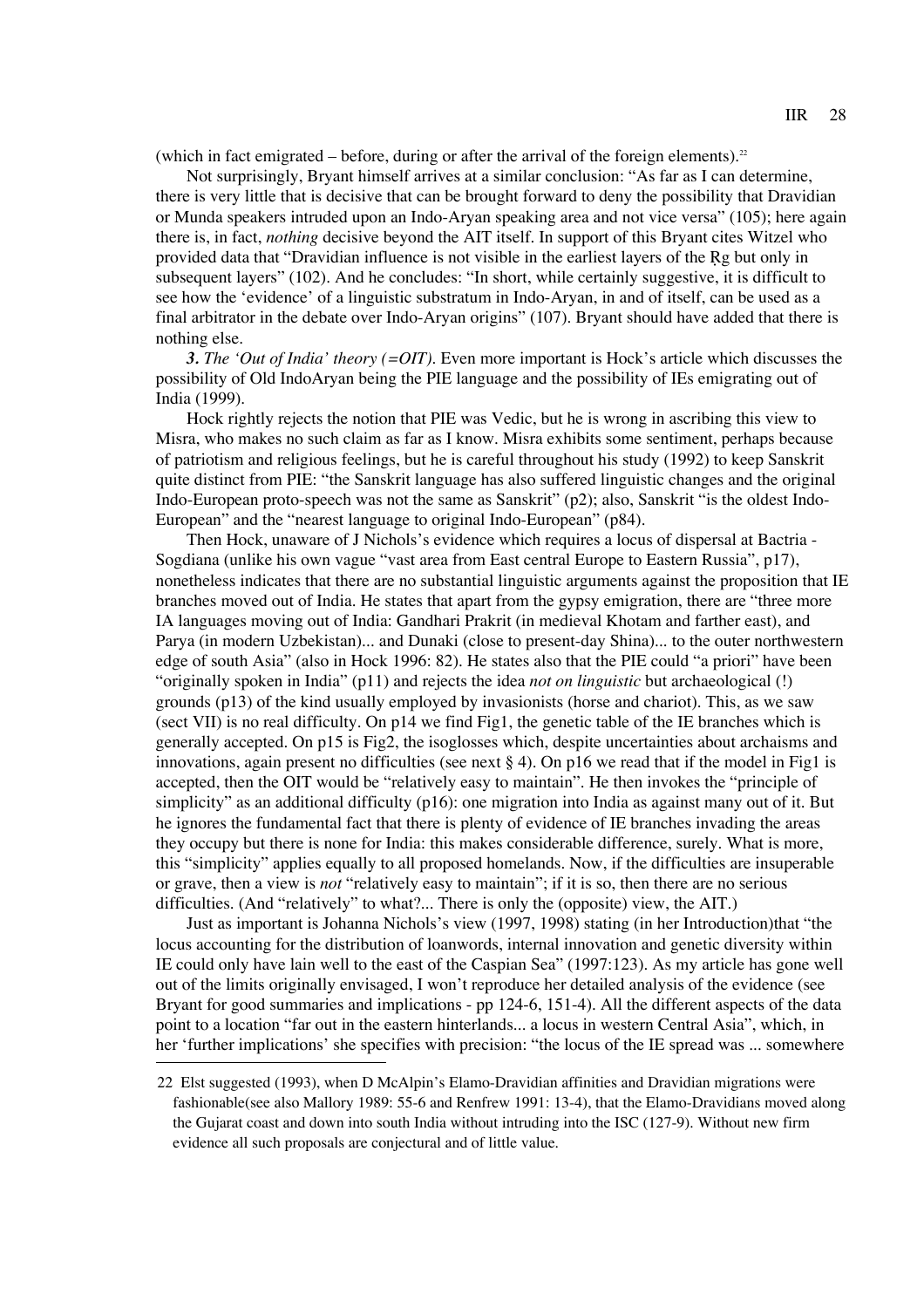in the vicinity of ancient Bactria-Sogdiana" (ib 137). Examining arcaeological data too, B Sargent also finds that Bactria is the urheimat and outlines a movement from there to the Russian Steppes which generated the Kurgan culture  $(1997)^{23}$ . Sargent sends the Indo-Iranians also from there to their historical habitats. However, Nichols's evidence shows "westward trajectories of language" (p135) but there is no mention of any south or southeastern trajectory to account for Indo-Aryan. Bactria is not far from Saptansindhu and could be a first concentration point for out-of-India travellers and subsequent dispersals.

**4**. *Isoglosses and palatalization.* I am not sure that I agree with everything that experts say about the isoglosses , and particularly what archaisms are and what innovations. I note that Hock in his 1999 paper mentions no obstacle or difficulty presented by the isoglosses with regard to the out-of-India scenario. Indeed, to the best of my knowlegde no invasionist has used this as an argument against the OIT, except indirectly, with attempts to prove the Russian Steppe as the original homeland. There is moreorless general agreement , whatever other disputes may exist ,that according to the isoglosses the IE branches form two distinct groups: (A) Hittite, Tocharian, Italic, Celtic, Germanic, Baltic and Slavonic; (B) Indoaryan, Iranian, Thraco-Phrygian (Armenian) and Greek (or Hellenic). This group B has certain isoglosses in common : the augment in past tenses; the formation of the perfect; the prohibitive  $m\tilde{a}$  (I-Ir)/  $\mu\dot{\eta}$   $m\tilde{e}$  (Gk)/  $mi$  (Armenian); etc. No major isogloss cuts across the line between the two groups except palatalization which is now generally thought to be a "late phenomenon" occuring in "a post PIE era" when the original unity had broken down after "most of the dialect groups had dispersed" (Winn 1995:324). (Incidentally, the r-isogloss whereby the passive of verbs is formed and is shared by group A (Hittite etc) is sometimes ascribed to Phrygian, but this is rather speculative.)

S.M.M. Winn uses palatalization to establish the urheimat. It is a late phenomenon, as was said, so he writes: "Looking at the geographical distribution of this isogloss, we may note its absence from the peripheral languages: Germanic (at the northwest limit...); Celtic (western limit); Italic, Greek and Hittite (southern limit); and Tocharian (eastern limit). It is the languages at the center that have changed...[Palatalization] never reached far enough to have any effect on the outlying languages" (1995:326). Winn accepts the Pontic Steppe as the urheimat taking as central languages naturally Baltic, Slavonic,Iranian and Indoaryan. We observe also that Iranian and Indoaryan are not placed in their historical habitats, unlike all other branches including Greek.

Here we have two difficulties. One, Slavonic is a comparatively recent (c 450 CE) intruder into the area of the Pontic steppes (though this situation could have been true at a very early period, the Balto-Slavs moving northwest and the Slavs returning much later). Two, the IA branch is not put at its historical habitat as it would then have formed the southeast limit and this would have spoiled the balanced picture of the developing centre and the outlying periphery where palatalization could not reach (as with Greek in the South and Tocharian in the East): so IndoIranian is made to stay in the central region. But here is the second difficulty. Greek belongs to group B (with Phrygian, Iranian and Indoaryan). If it had left before palatalization, then it is difficult to envisage the situation whereby it developed the isoglosses it has in common with IndoIranian to the exclusion of BaltoSlavonic (which, despite palatalization, belong to group A). The whole concept is selfcontradictory.

Let us now transpose all Winn's conditions to Saptasindhu. Here again palatalization began after the various branches moved to their historical habitats (allow for some variation in the order): Hittite leaving first westward, then Tocharian to the east, then Germanic and Balto-Slavonic to the west and north-west, Celtic and Italic to the west and south-west, and finally Thraco-Phrygian and

<sup>23 &</sup>quot;Archaeologists have not in fact succeeded in locating the Indo-Europeans... [but] are generally agreed that the so-called Kurgan peoples... spoke an Indo-European language... [and] some time around the middle of the fifth millennium... expanded from the steppe zone north of the Black sea… into the Balkans and adjacent areas." (Watkins 2000: xxxiv)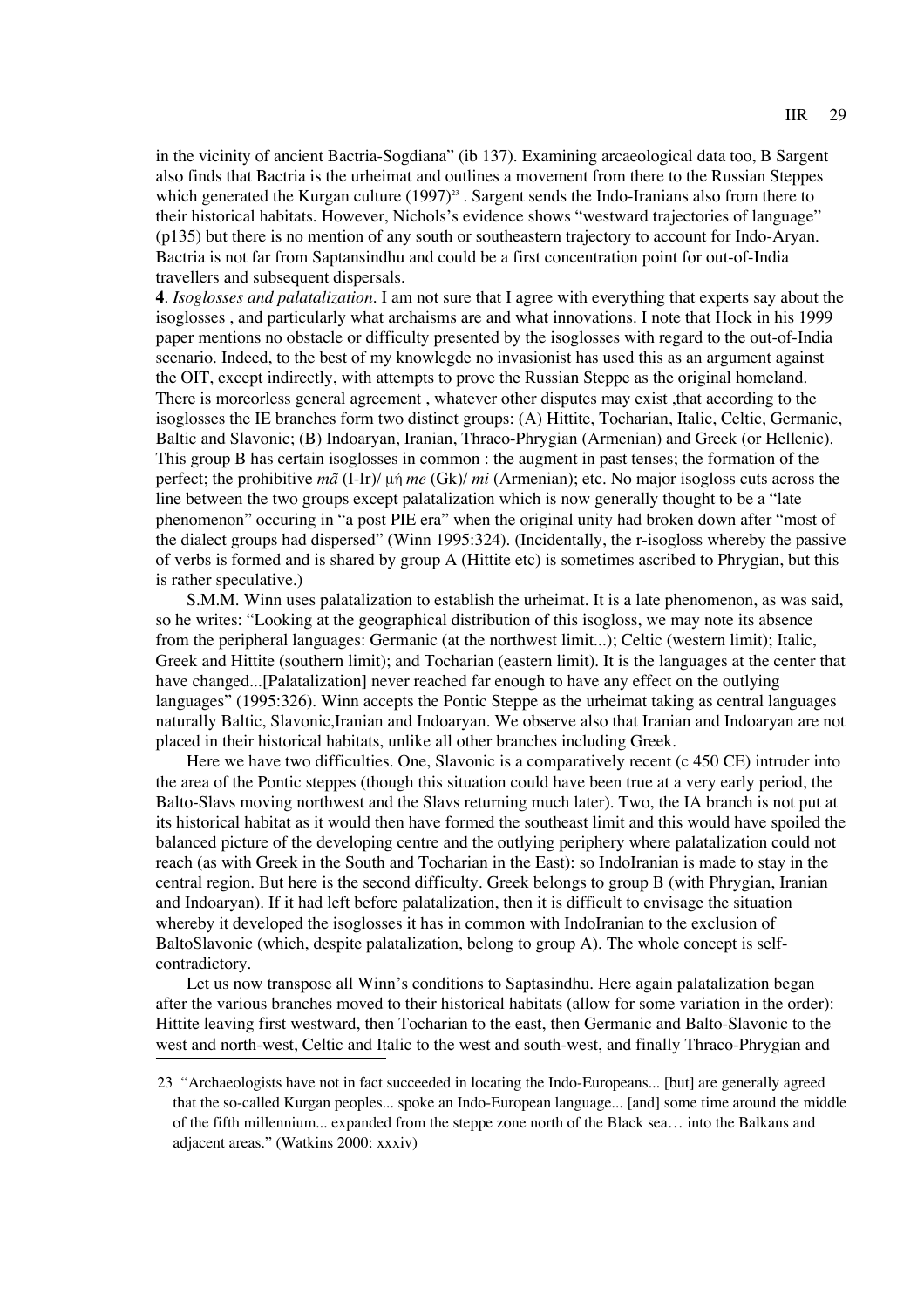Greek (with the distinctive isoglosses they shared with the Indo-Iranians). Here too we have the difficulty of the position of the Balto-Slavs, but, as was said, perhaps in the early period (in the 6th millennium?) they were close enough to the IndoIranians. Thus palatalization spread from the Indo-Iranian "core regions" to the adjacent Slavo-Balts but not to the extreme limits of the "periphery" (particularly as many non-IE cultures intervened between the Indo-Iranians and the Hittites, Phrygians and Greeks).<sup>24</sup> Bryant discusses other possible OIT scenarios (146-9).

This scenario with Saptasindhu as the urheimat seems much more reasonable. Or so it would be, if I accepted the theories about protolanguages and isoglosses. I don't - and this has little to do with C Melchert's arguing (1987) that Anatolian Luvian is neither *centum* nor *satem* (where palatals have become affricates *z* and sibilants *s*; see also Hock 1991: 13-5), or with the Himalayan proto-Bangani (perhaps) being *centum* (Elst 1999:122-3; Bryant,142). We know, or rather surmise, that there was a PIE language but *we don't know what it was*, nor when, where and how it changed: we merely conjecture and theorize about these phenomena - and writing pseudoscientific texts just perpetuates theillusory knowledge, which becomes deception. Thus, again, without documentation we would not know that English 'help-helped' or 'starve-starved' were strong verbs in OE 'helpan -healp geholpen' and 'steorfan - stearf -gestorfen'. Nor would we know that in Celtic alone of all branches the original IE *p* was dropped but retained in altered forms (eg  $-pt = -cht$ ) and that many words with *p* are loans from other languages (eg Welsh *pysq 'fish'* from L *piscis*). Nor, again, that S *g* would correspond in Gk sometimes to **b** (*gauh*-*/bous* 'ox'), sometimes **g** (*gir/ge*a*rus* 'voice') and sometimes **k** (*gr*r*ha/korthis* 'house/heap') and in Latin, similarly, sometimes **b** (*gauh*-*/bos*) and sometimes **g** (*guru/gravis* 'heavy')*.*

When Bryant states " Archaeologists, whether western or Indian, cannot simply dismiss or ignore linguistic reality", he is making a sweeping and confused statement. Even more than linguists' interpretations of facts, linguistic conjectures, which posit hypothetical, non-existent factors *x* and *y* and then take them as *facts,* **are not realities***.* Consequently I have irremovable doubts about any linguistic phenomenon one step away from facts like correspondences that are generally accepted because of phonological and semantic correlations. Nobody should dismiss or ignore linguistic realities but everybody should avoid fantasies. For a comparative study of Sanskrit and PIE, see the paper 'Sanskrit and Proto-Indo-European'.

### *X) Conclusion*

The Aryan Invasion Theory, despite its 150-year-long life, has no real support anywhere except continued prejudice. It has now been substituted, in a similar shameless frame of mind, by "migration" of an alleged complex and to the archaeologist or anthropologist incomprehensible nature; this is a deception, since the aryanisation of North India on so enormous a scale could not possibly have been effected without conquest and coercion – for which there is no testimony of any sort. Why this preposterous proposition should have acquired the status of historical fact among serious indologists is for me a mystery. There may have been racist prejudice as many writers aver (Shaffer 1984; Leach 1990; Frawley 1991, 1994; Feuerstein 1995; Trautmann 1997; Bryant chs1-2, 13; many Indian writers like Talageri 2000 and Indian-American Kak 2000); this was perpetuated by mechanical repetition rather than logical consideration. Renfrew too was right perhaps in seeing nothing in the *RV* demonstrating that the Indoaryans "were intrusive to the area: this comes rather from a historical assumption about the 'coming' of the Indoeuropeans" (1989: 182): this also is a kind of prejudice- illustrated by Hitze's "*Like nearly all the peoples* of Indo-European origin, both the Iranians and Indians first came as immigrants into the lands which they later inhabited"(1998: 139, my emphasis: and note that most IE peoples appeared not as "immigrants" but invaders).

In sharp contrast, all the primary materials of a historian agree in showing no evidence at all for

<sup>24</sup> Here I accept for argument's sake that the group-B isoglosses are innovations. But in the IIO scenario these could just as easily be archaisms lost by group-A branches.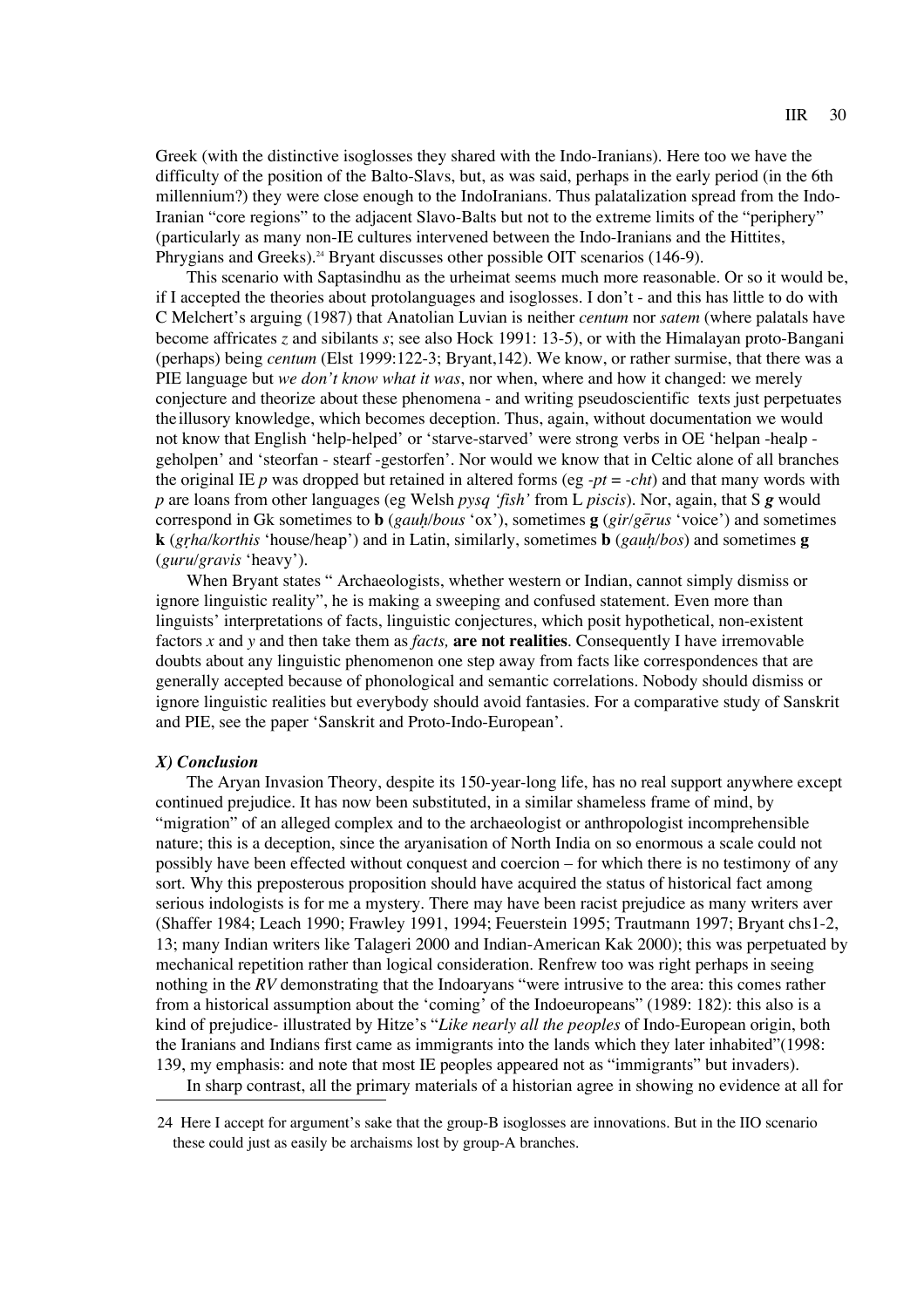any entry. On the contrary, such testimony as has been preserved, early historical documentation and later traditions testify that Indoaryans are indigenous to Saptasindhu. These traditions (corroborated by foreign writers of the 4th cent BC) affirm that the IAs have been in Saptasindhu since at least the 4th millenium; this is now fully supported by Archaeoastronomy which places the great Bharata war at 3067, a Brahmana text c 3000 - 2900 and the Vedanga *Jyotisa* c1800. Given that archaeologists, anthropologists et al, specialising in the prehistory of that area, affirm unequivocally since 1980 that the local culture has an uninterrupted continuity since c7000 (except for the break in the skeletal record c4500), we can say that the IAs have been in North India since that time. There is also the fact that the *RV* knows nothing of elements in the ISC whereas the later texts have these elements; moreover even in very late hymns the Sarasvati is a large river supporting the Aryans on its banks: therefore the RV must belong to a period before 3000.

On the reasoning so far, the PIE language or forms of it were spoken in that area and therefrom arose Vedic with its own dialects which later developed into Sanskrit. People may have emigrated in northwestern directions at different times early in the 4th millenium and before; or there was a common language and culture continuum from North India to the Caspian Sea which gradually lost its unity so that different cultures developed at different locations. Evidence from the *RV* suggests the former. Linguistic evidence suggests that there was no unitary PIE language, that we can reach. "In fact, detailed comparison makes it clear", states Burrow, "that the IndoEuropean that we can reach by this means [of comparison] was already deeply split into...varying dialects" (1973: 11, my brackets). Most probably there were also spoken non-IE languages in the region. Unless fresh evidence comes into the light of day, I doubt whether we can get any closer – remaining within the rational bounds of realism.

Quite rightly some scholars expect that one should demonstrate how various linguistic developements and archaeological data harmonize in the movement(s) away from the urheimat (Mallory 1997). With the available evidence this expectation will face grave difficulties. As was pointed out above, the PIE was as full of dialectical variants as Old English, Italic, Germanic or Greek: no protolanguage can be reconstructed in reality. In fact, it is just as likely that different dialects or branches of Greek (or Germanic or whatever) developed independently of one another from separate but close dialects or branches of PIE with the influence of substrata: we simply don't know.25 Then again, with the available archaeological evidence the difficulties are probably insuperable since tools, weapons and other finds do not provide clear patterns of diffusion and certainly cannot furnish linguistic facts. Mallory is sufficient realist to acknowledge all these difficulties (1997: 117). On this, I Pejros too mentions various difficulties (1997: 156-7).

We are left with some clear realities and possibilities. All IE branches other than the Indoaryans have demonstrably moved to their historical habitats from some homeland: there is evidence of this of one kind or another. There is no evidence of any kind that the Indoaryans moved into their historical habitat at c 1500 as the AIT maintains. New evidence may emerge showing beyond doubt that the Indoaryans were intruders, but this seems at present extremely unlikely. The linguistic exodus from Saptasindhu is, to use Hock's words, "relatively easy to maintain". How exactly the various branches moved westward to the extremities of Europe, I do not know. I could offer several variations of elite dominance, trading and artisan movements or even cultural missions, but they

<sup>25</sup> See V Pisani's view (1971: XXXII): le varie lingue ie. non sono la continuazione di un tipo linguistico completamente uguale per tutte: bensi esse representano lo sviluppo di antichi dialetti o gruppi di dialetti i quali tutti erano tenuti assieme da un certo numero d' isoglosse: 'The various IE languages are not the continuation of one linguistic type, entirely uniform for all; but they represent the development of ancient dialects or groups of dialects which were all held together by a certain number of isoglosses' and so on. I consider this just as possible as any monogenetic evolution. We simply don't have all the facts.